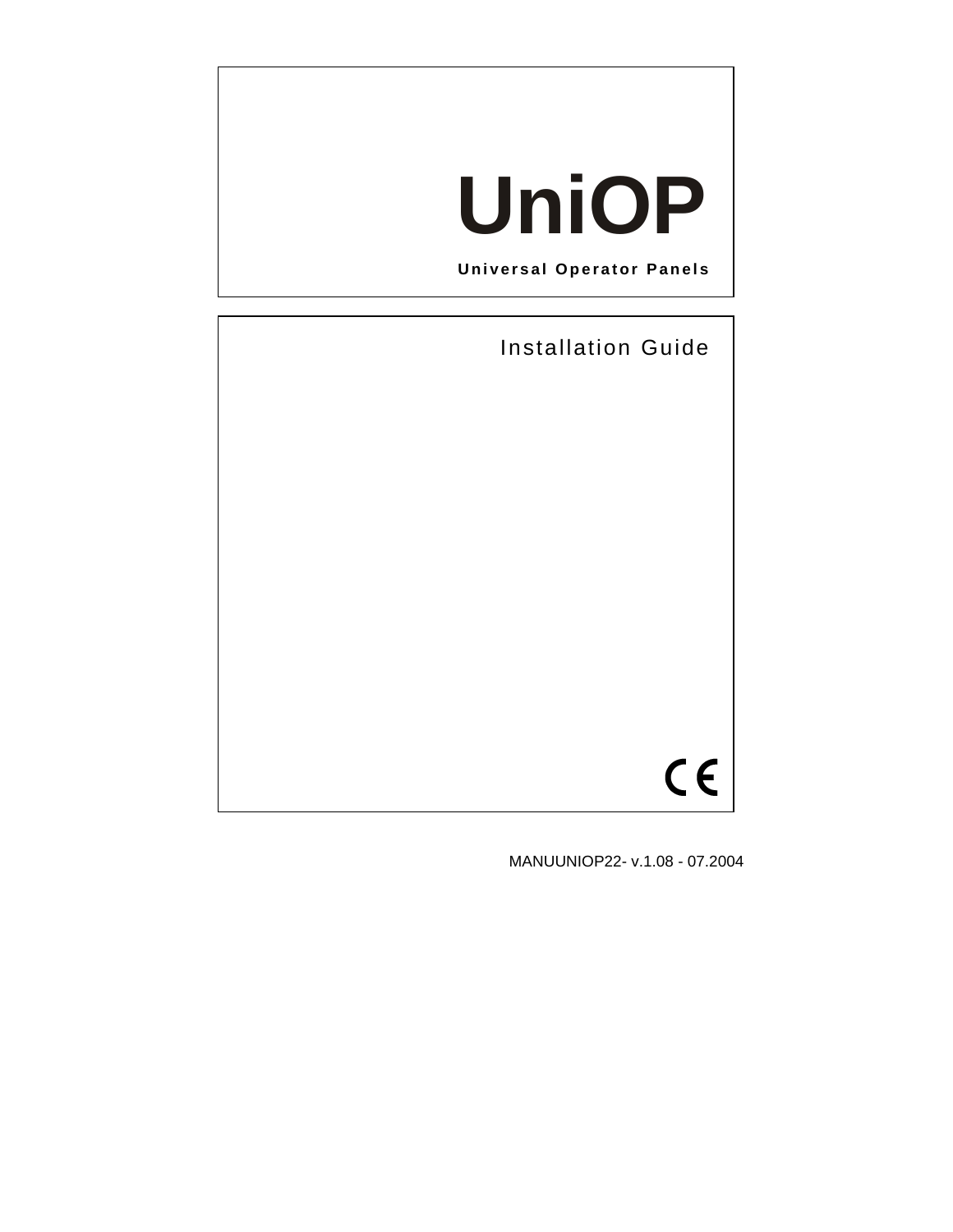UniOP™ Universal Operator Panel Installation Guide Document code MANUUNIOP22 Version 1.08 Date 13.07.2004

The contents of this manual have been checked for correctness and conformance to the described equipment, Nevertheless it is not possible to guarantee the absence of possible discrepancies. The contents of the manual are checked on a regular basis and any necessary corrections are introduced in successive versions.

Information in this document is subject to change without notice.

No part of this manual may be reproduced or transmitted in any form or by any means, electronic or mechanical, for any purpose, without the prior written permission of SITEK S.p.A

Windows is a registered trademark of Microsoft Corporation.

Copyright © 2001 SITEK S.p.A. All rights reserved.

SITEK S.p.A. - San Giovanni Lupatoto VR, Italy. Printed in Italy.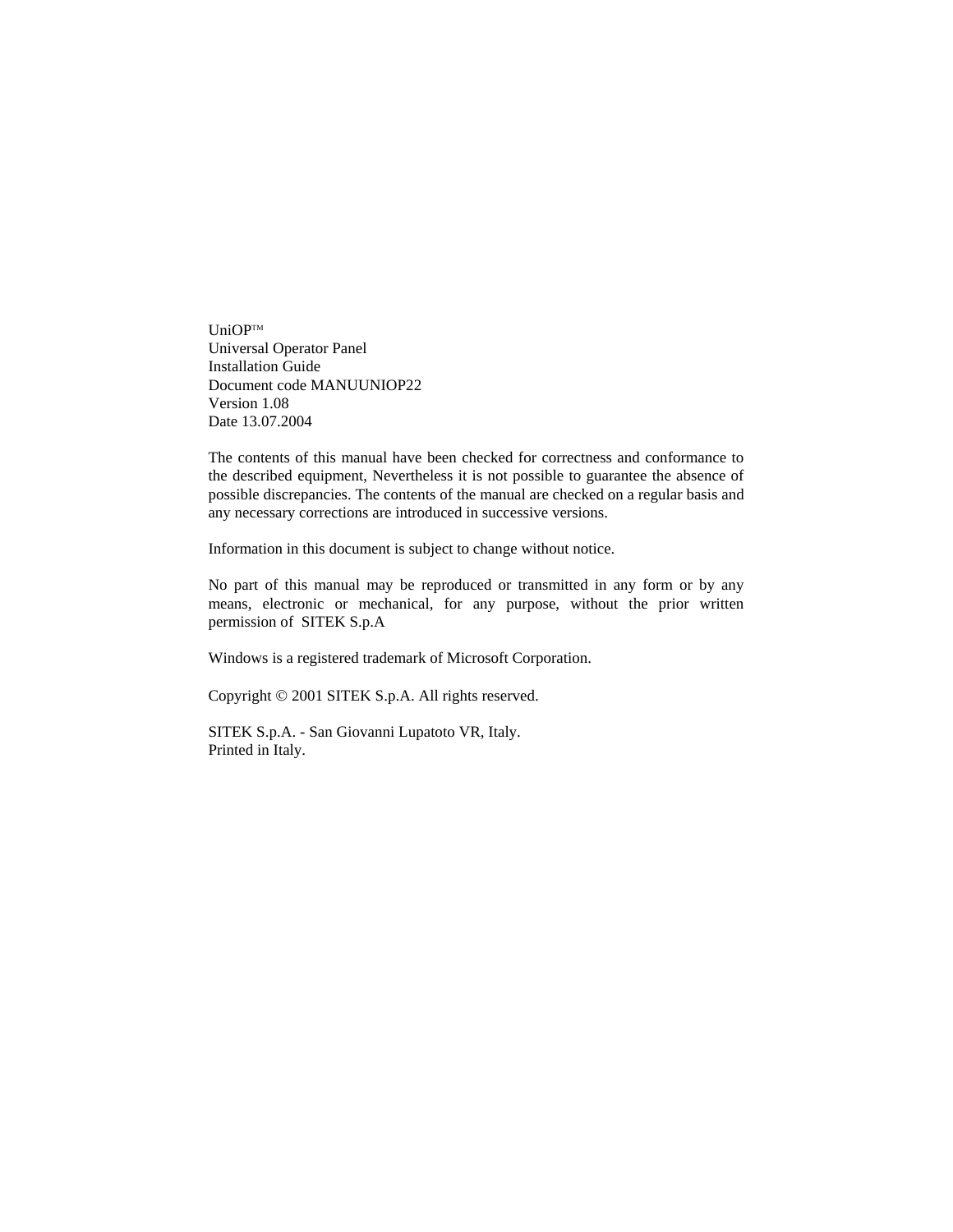$\bar{1}$ 

# **Installation Guide**

## **Contents**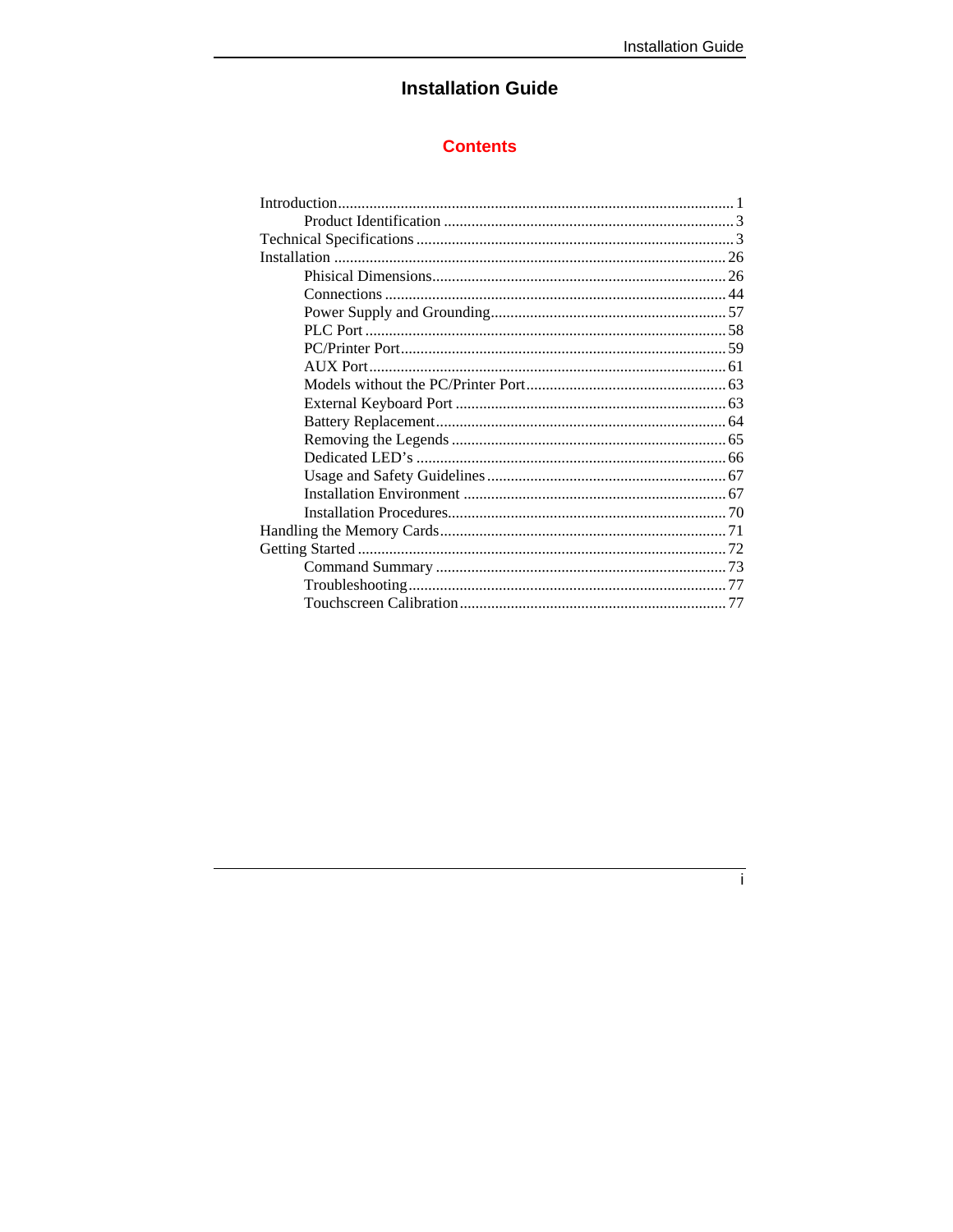ii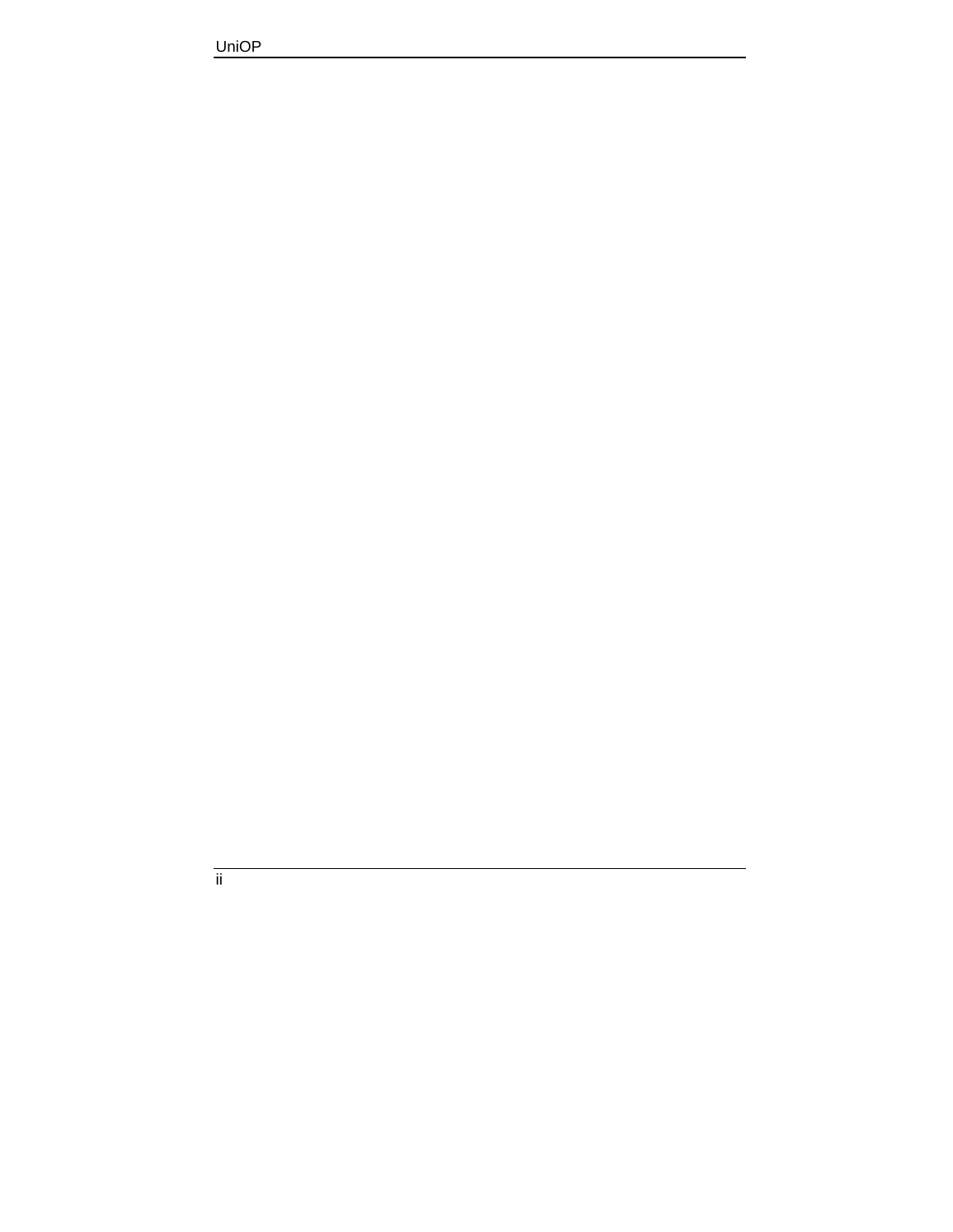# **Introduction**

This Installation Guide describes the main features of the UniOP operator panels. The Guide refers to the following models:

| BKDC-16        | Operator interface with color display               |
|----------------|-----------------------------------------------------|
| BKDC-16T       | Operator interface with touch and color display     |
| BKDC-46        | Operator interface with color display               |
| BKDL-16        | Operator interface with EL display                  |
| BKDL-16T       | Operator interface with touch and EL display        |
| BKDR-16        | Operator interface with LCD display                 |
| BKDR-16T       | Operator interface with touch and LCD display       |
| BKDR-46        | Operator interface with LCD display                 |
| CP01F-02       | Operator interface with VFD display                 |
| CP01R-04       | Operator interface with LCD display                 |
| CP02F-02       | Operator interface with VFD display                 |
| CP02R-04       | Operator interface with LCD display                 |
| CP04F-04       | Operator interface with VFD display                 |
| CP05R-04       | Operator interface with LCD display                 |
| CP10G-04       | Operator interface with LCD display                 |
| CP11G-04       | Operator interface with LCD display                 |
| CP12G-04       | Operator interface with LCD display                 |
| CP13G-04       | Operator interface with LCD display                 |
| <b>ECT-16</b>  | Operator interface with touch and color display     |
| <b>ECT-VGA</b> | Operator interface with touch and VGA color display |
| $EF-02$        | Operator interface with VFD display                 |
| EF-04          | Operator interface with VFD display                 |
| $EL-16N$       | Operator interface with EL display                  |
| $ELT-16$       | Operator interface with touch and EL display        |
| ELT-VGA        | Operator interface with touch and VGA display       |
| EL-VGA         | Operator interface with VGA display                 |
| ePAD30         | Operator interface with TFT display                 |
| ePAD30T        | Operator interface with touch and TFT display       |
| ePAD31         | Operator interface with LCD display                 |
| ePAD31T        | Opertor interface with touch and LCD display        |
| ePAD32         | Operator interface with VGA display                 |
| ePAD32T        | Operator interface with touch and VGA display       |
| ePAD33         | Operator interface with TFT display                 |
| ePAD33T        | Operator interface with touch and TFT display       |
| <b>ER-04</b>   | Operator interface with LCD display                 |
| ER-16          | Operator interface with LCD display                 |
| ER-16TA        | Operator interface with touch and LCD display       |
| ER-25          | Operator interface with LCD display                 |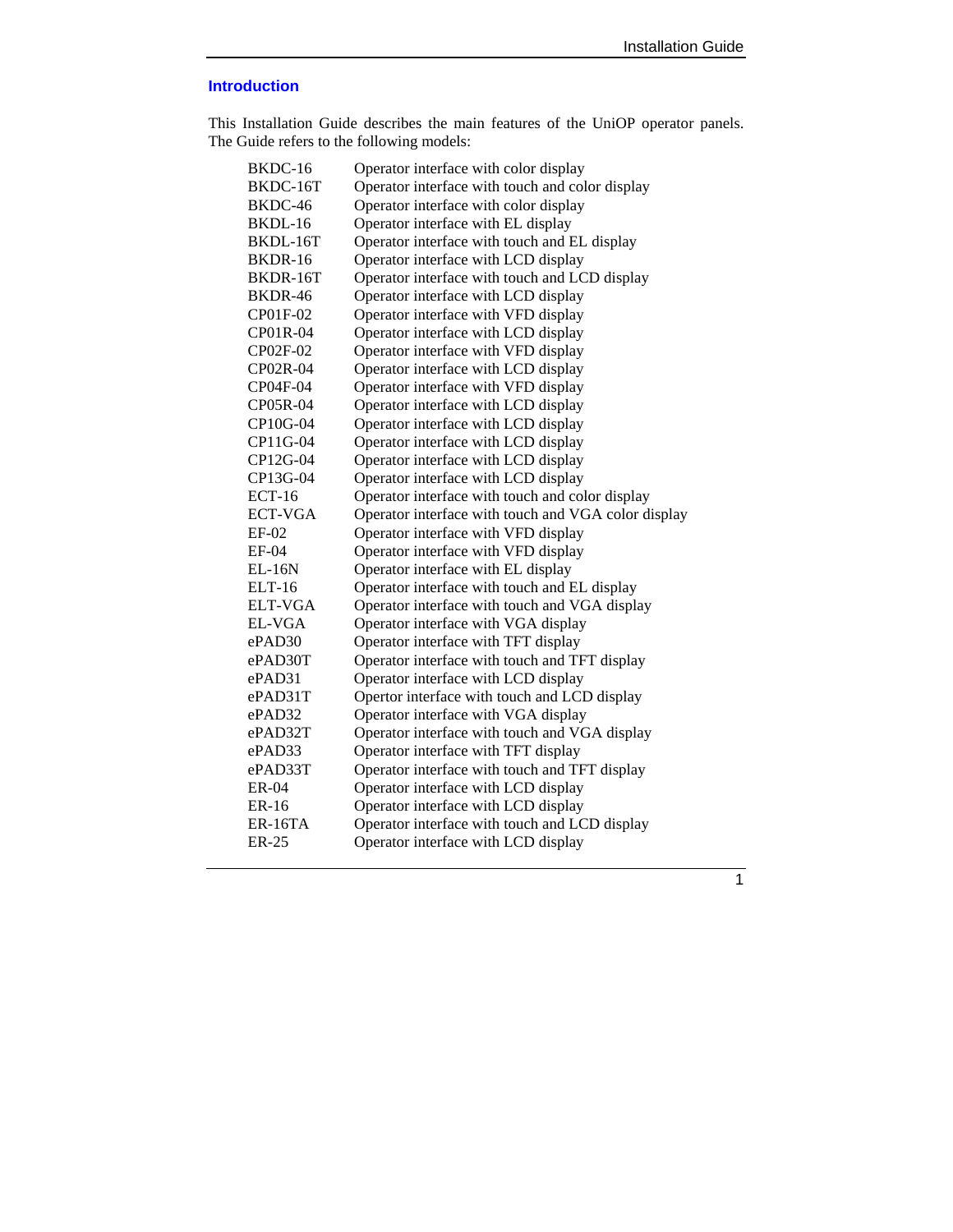| <b>ER-25T</b>   | Operator interface with touch and LCD display                  |
|-----------------|----------------------------------------------------------------|
| <b>ERT-16</b>   | Operator interface with touch and LCD display                  |
| ERT-VGA         | Operator interface with touch and VGA display                  |
| ER-VGA          | Operator interface with VGA display                            |
| eTOP05          | Operator interface with LCD 5"7 display                        |
| eTOP10          | Operator interface with TFT 5"7 display                        |
| eTOP11          | Operator interface with LCD 5"7 display                        |
| eTOP12          | Operator interface with LCD B/W 5"7 display                    |
| eTOP30          | Operator interface with TFT 10"4 display                       |
| eTOP31          | Operator interface with LCD 10"4 display                       |
| eTOP32          | Operator interface with VGA B/W 9"4 display                    |
| eTOP33          | Operator interface with TFT 10"4 display                       |
| eTOP40          | Operator interface with TFT 12"1 display                       |
| eTOP50          | Operator interface with XGA TFT 15" display                    |
| ETT-VGA         | Operator interface with touch and TFT color display            |
| MD00G-04        | Operator interface with LCD display                            |
| <b>MD00R-02</b> | Low-cost operator interface with LCD display                   |
| <b>MD00R-04</b> | Low-cost operator interface with LCD display                   |
| MD01R-02        | Low-cost operator interface with LCD display                   |
| MD02F-02        | Low-cost operator interface with VFD display                   |
| MD02G-04        | Low-cost operator interface with LCD display                   |
| MD02R-04        | Low-cost operator interface with LCD display                   |
| MD03R-02        | Low-cost operator interface with LCD display                   |
| MD03R-04        | Low-cost operator interface with LCD display                   |
| MKDC-VGA        | Operator interface with VGA color display                      |
|                 | MKDC-VGA-T Operator interface with touch and VGA color display |
| MKDF-02         | Operator interface with VFD display                            |
| MKDF-04         | Operator interface with VFD display                            |
| MKDG-05         | Operator interface with LCD display                            |
| MKDG-06         | Operator interface with LCD display                            |
| MKDG-07         | Operator interface with LCD display                            |
| MKDL-16N        | Operator interface with EL display                             |
| MKDL-VGA        | Operator interface with VGA display                            |
| MKDR-04         | Operator interface with LCD display                            |
| MKDR-05         | Operator interface with LCD display                            |
| MKDR-16         | Operator interface with LCD display                            |
| MKDR-16TA       | Operator interface with touch and LCD display                  |
| MKDR-25         | Operator interface with LCD display                            |
| MKDR-VGA        | Operator interface with VGA display                            |
|                 | MKDR-VGA-T Operator interface with touch and VGA display       |
| MKDT-VGA        | Operator interface with TFT color display                      |
| MKDT-VGA-T      | Operator interface with touch and TFT color display            |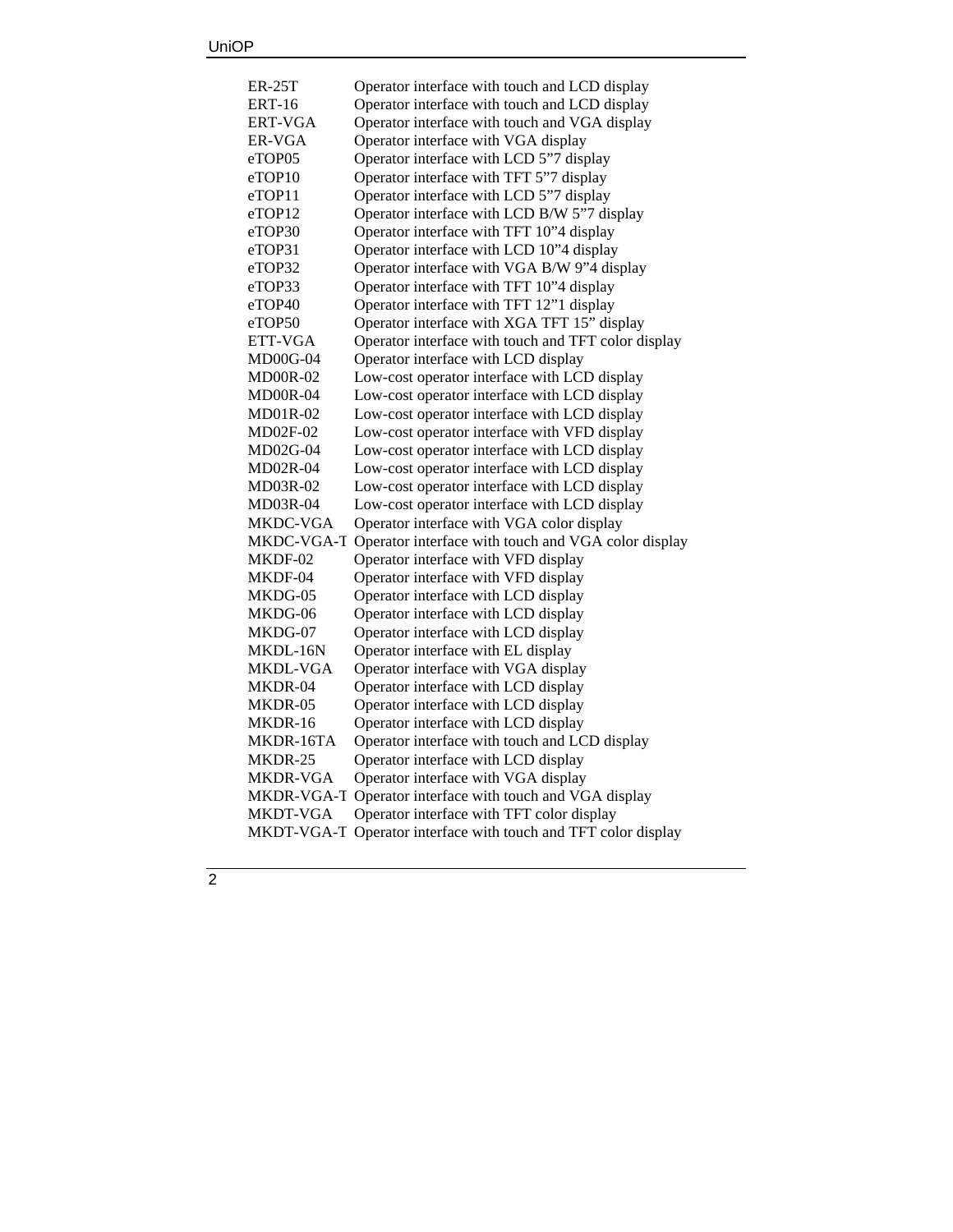TP01C-16 Operator interface with color display TP01R-16 Operator interface with LCD display

The products have been designed for installation in an industrial environ in compliance with the regulations:

| Emitted interference | EN 61000-6-4 |
|----------------------|--------------|
| Noise Immunity       | EN 61000-6-2 |

In compliance with the above regulations the products are CE marked.

## **Product Identification**

The product may be identified through a plate attached to the rear cover. You will have to know the type of unit you are using for correct usage of the information contained in the guide.

An example of this plate is shown in the figure below:



| eTOP10-0050 | product model name              |
|-------------|---------------------------------|
| 11/01       | month/year of production        |
| 13435 35508 | serial number                   |
| H/WV        | hardware version of the product |
| S/WV        | software version of the product |

#### **Technical Specifications**

| Power supply voltage | DC 18 - 30 V |
|----------------------|--------------|
| Power consumption    | (1)          |

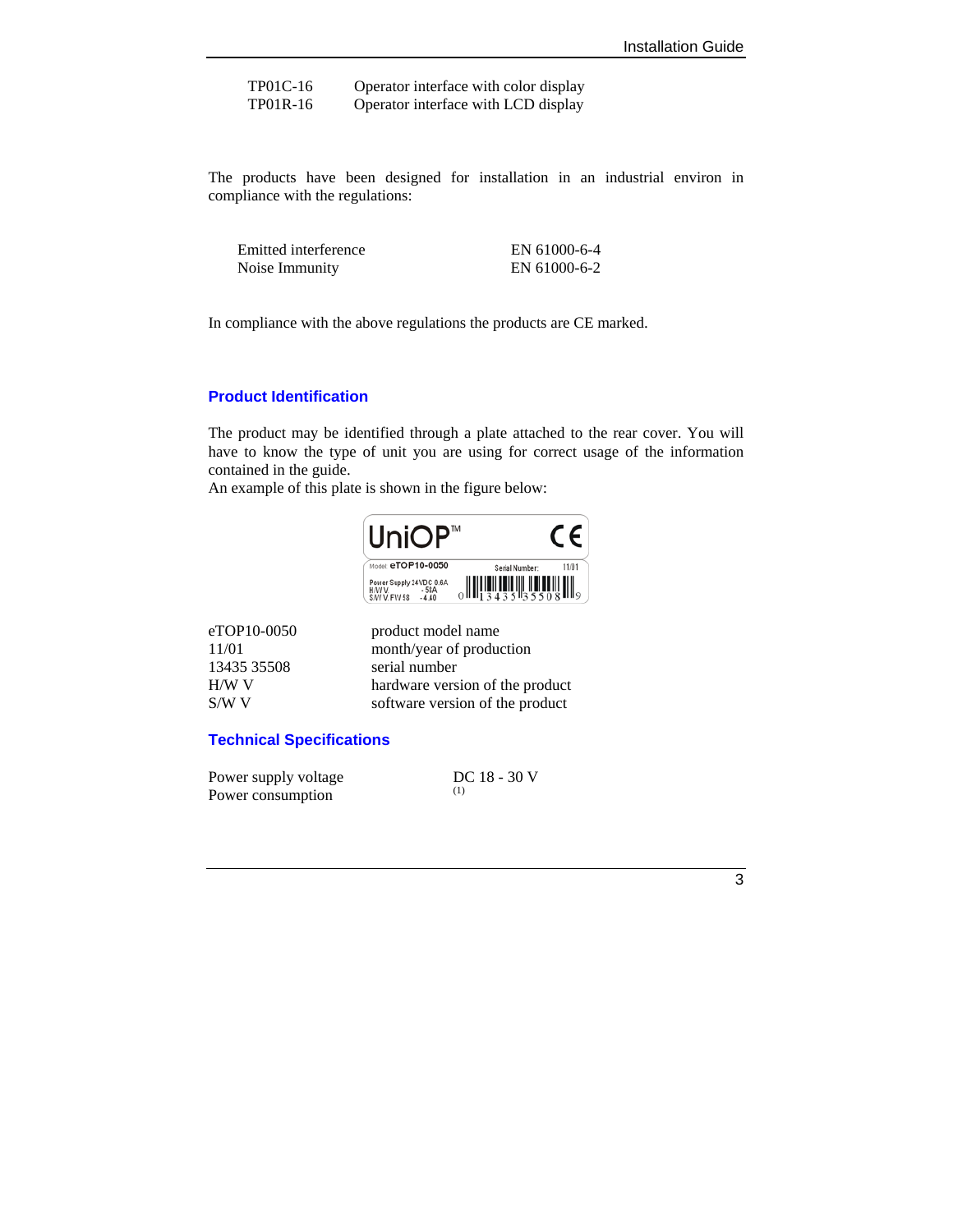| Back-up battery <sup>(1)</sup>             | 3 V 270mA Lithium, not rechargeable,<br>life about 1 year, user replaceable, |                  |  |
|--------------------------------------------|------------------------------------------------------------------------------|------------------|--|
|                                            | model: CR2430.Change with same battery or                                    |                  |  |
|                                            | equivalent with the work temperature of UniOP.                               |                  |  |
| Fuse                                       | 2 A T user replaceable                                                       |                  |  |
|                                            | (except the models CP10G-04, CP11G-04,                                       |                  |  |
|                                            | CP12G-04, CP13G-04, MKDG-06, MKDG-07,                                        |                  |  |
|                                            | MD00G-04, MD00R-02/04, ePAD30, ePAD30T,                                      |                  |  |
|                                            | ePAD31, ePAD31T, ePAD32, ePAD32T,                                            |                  |  |
|                                            | ePAD33, ePAD33T and eTOP05/10/11/12                                          |                  |  |
|                                            | eTOP30/31/32/33/40/50 that are equipped with an                              |                  |  |
|                                            | overcurrent protection device)                                               |                  |  |
|                                            |                                                                              |                  |  |
| <b>Environmental conditions</b>            |                                                                              |                  |  |
| Operating temperature                      | $0 \div 50^{\circ}$ C, with the exception                                    | EN 60068-2-14    |  |
|                                            | of the model indicated on note<br>(2)                                        |                  |  |
| Storage temperature                        | $-20 \div +70$ <sup>o</sup> C                                                | EN 60068-2-14    |  |
| Operating and storage humidity             | $5 \div 85$ % RH not-condensing                                              | EN 60068-2-30    |  |
| <b>Vibrations</b>                          | $10 \div 57$ Hz, 0,075 mm peak                                               | EN 60068-2-6     |  |
|                                            | $57 \div 150$ Hz, 1 G                                                        |                  |  |
| Shock                                      | 50 G, 11 ms, 3 pulses per axis                                               | EN 60068-2-27    |  |
| Protection class                           | IP65 front panel $(3)$                                                       | EN 60529         |  |
| Keyboard reliability                       | $>$ 3 million operations                                                     |                  |  |
| Touch screen tecnology                     | Resistive                                                                    |                  |  |
| Touch screen reliability                   | $>1$ million operations                                                      |                  |  |
| <b>Electromagnetic Compatibility (EMC)</b> |                                                                              |                  |  |
| Emitted interference                       | Class A                                                                      | EN 55011         |  |
| Immunity to radiated radiofrequency        | 80 MHz $\div$ 1 GHz, 10 V/m                                                  | EN 61000-4-3     |  |
| electromagnetic field                      | 900 MHz, 10V/m                                                               | <b>ENV 50204</b> |  |
| Immunity to conducted disturbances         | $0.15 \div 80$ MHz, 10 V                                                     | EN 61000-4-6     |  |
| inducted by radiofrequency field           |                                                                              |                  |  |
| Fast transient                             | 2 KV power supply                                                            | EN 61000-4-4     |  |
|                                            | 1 KV signal lines                                                            |                  |  |
| Electrostatic discharge                    | 8 KV in air                                                                  | EN 61000-4-2     |  |
| PC/Printer Port <sup>(1)</sup>             | RS-232connector D-sub 15 pin female                                          |                  |  |
|                                            | 300 - 38400 baud                                                             |                  |  |
| <b>PLC</b> Port                            | RS-232, RS-422, RS-485, C.L. 20 mA (active),                                 |                  |  |

connector D-15 pin male  $300 - 38400^{(1)}$  baud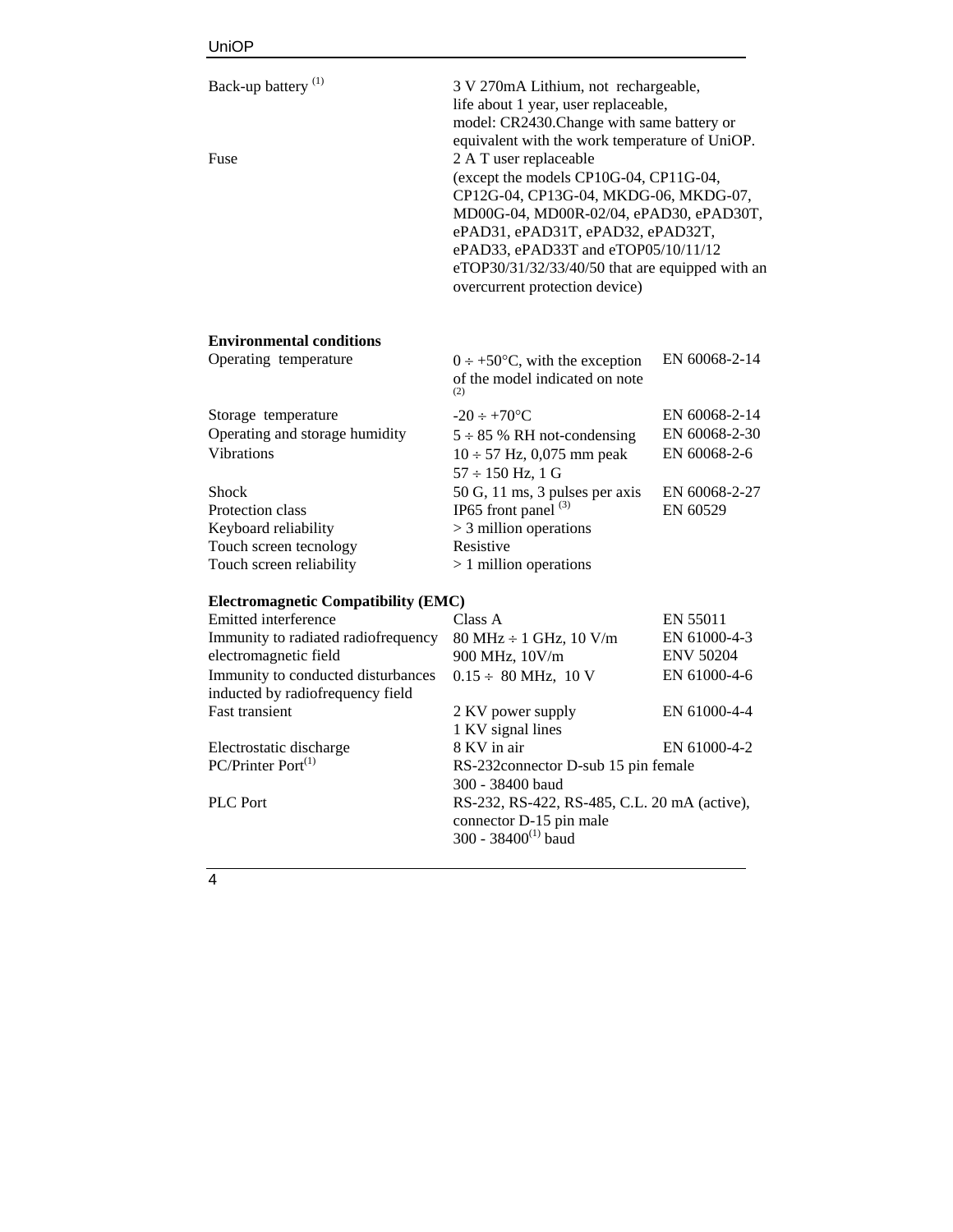| <b>AUX Port</b>                    | connector D-9 pin female (functionality can be |
|------------------------------------|------------------------------------------------|
|                                    | configured with an optional communicatin       |
|                                    | module)                                        |
| User memory                        | (1)                                            |
| Recipe memory $(1)$                | 16 KB / 32 KB RAM with back-up battery         |
| Hardware clock <sup>(1)</sup>      | Clock/Calendar with back-up battery            |
| Alarms <sup><math>(1)</math></sup> | 256/1024                                       |
| Historical event list $(1)$        | last 256/1024 events with back-up battery      |
| Programming software               | Designer version 6                             |

Notes:

- (1) feature depends on the panel models; see Table 1.
- (2) for models with "A6" suffix range  $0 \div +60^{\circ}C$ , for models with "A7" suffix range -20  $\div$  +60°C for eTOP and ePAD range  $0 \div +45^{\circ}C$
- (3) all the installation instructions listed in the chapter 'Installation Environment' must be followed in detail.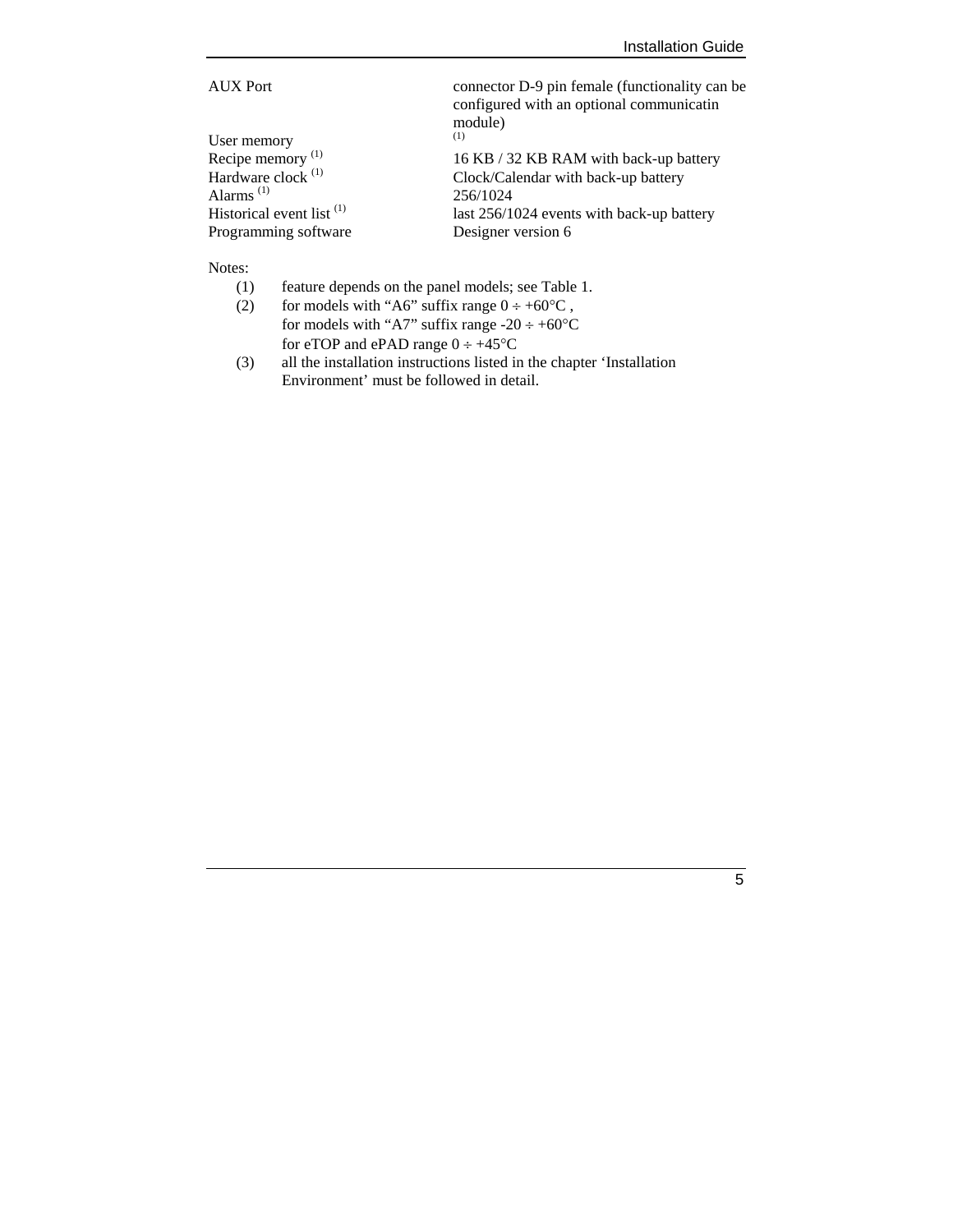| Model                                           | BKDC-16                  | BKDC-16T           | BKDC-46                  |
|-------------------------------------------------|--------------------------|--------------------|--------------------------|
| <b>Display</b>                                  | 16x40 STN<br>COLOR       | 16x40 STN<br>COLOR | 16x40 STN<br>COLOR       |
| <b>Backlight</b>                                | <b>CCFL</b>              | <b>CCFL</b>        | <b>CCFL</b>              |
| Graphics                                        | 320x240                  | 320x240            | 320x240                  |
| Display dimensions (mm)                         | 121x91                   | 121x91             | 121x91                   |
| Diagonal (inches)                               | 5.6''                    | 5.6"               | 5.6''                    |
| Character height (mm)                           |                          |                    |                          |
| <b>User memory</b>                              | 512KB                    | 512KB              | 8MB                      |
| User memory expansion                           | up to 1MB                | up to 1MB          |                          |
| <b>Function keys</b>                            | 14                       | $\overline{14}$    | 33                       |
| System keys                                     | 23                       | 23                 | 24                       |
| <b>Touch screen</b>                             | ÷,                       | <b>YES</b>         |                          |
| <b>User LED's</b>                               | 11                       | 11                 | 24                       |
| System LED's                                    | $\overline{4}$           | $\overline{4}$     | 5                        |
| <b>PC/Printer Port</b>                          | <b>YES</b>               | <b>YES</b>         | <b>YES</b>               |
| <b>PLC Port</b>                                 | <b>YES</b>               | <b>YES</b>         | <b>YES</b>               |
| AUX Port <sup>(1)</sup>                         | <b>YES</b>               | <b>YES</b>         | <b>YES</b>               |
| <b>Esternal keyboard Port</b>                   | <b>YES</b>               | <b>YES</b>         |                          |
| Programming speed                               | 9600-38400               | 9600-38400         | 9600-38400               |
| <b>Battery</b>                                  | <b>YES</b>               | <b>YES</b>         | <b>YES</b>               |
| Recipe memory                                   | 32KB                     | 32KB               | 32KB                     |
| <b>Alarms</b>                                   | 1024                     | 1024               | 1024                     |
| <b>Events list</b>                              | 1024                     | 1024               | 1024                     |
| Hardware clock                                  | <b>YES</b>               | <b>YES</b>         | <b>YES</b>               |
| Downloadable characters                         | 256                      | 256                | 256                      |
| Screen saver                                    | <b>YES</b>               | <b>YES</b>         | -YES                     |
| <b>Buzzer</b>                                   | $\overline{\phantom{a}}$ | $\overline{a}$     | $\overline{\phantom{a}}$ |
| Max current consumption on 24VDC (mA)           | 500                      | 500                | 600                      |
| Suffix 45: dimensions WxHxD (mm) <sup>(2)</sup> | 216x168x82               | 216x168x82         | 275x220x80               |
| Suffix 50: dimensions WxHxD (mm) (3)            |                          |                    |                          |
| Max panel thickness (mm)                        | 8                        | 8                  | 5                        |
| Weight (Kg)                                     | 1.4                      | 1.4                | 1.9                      |

Table 1 - UniOP Technical Data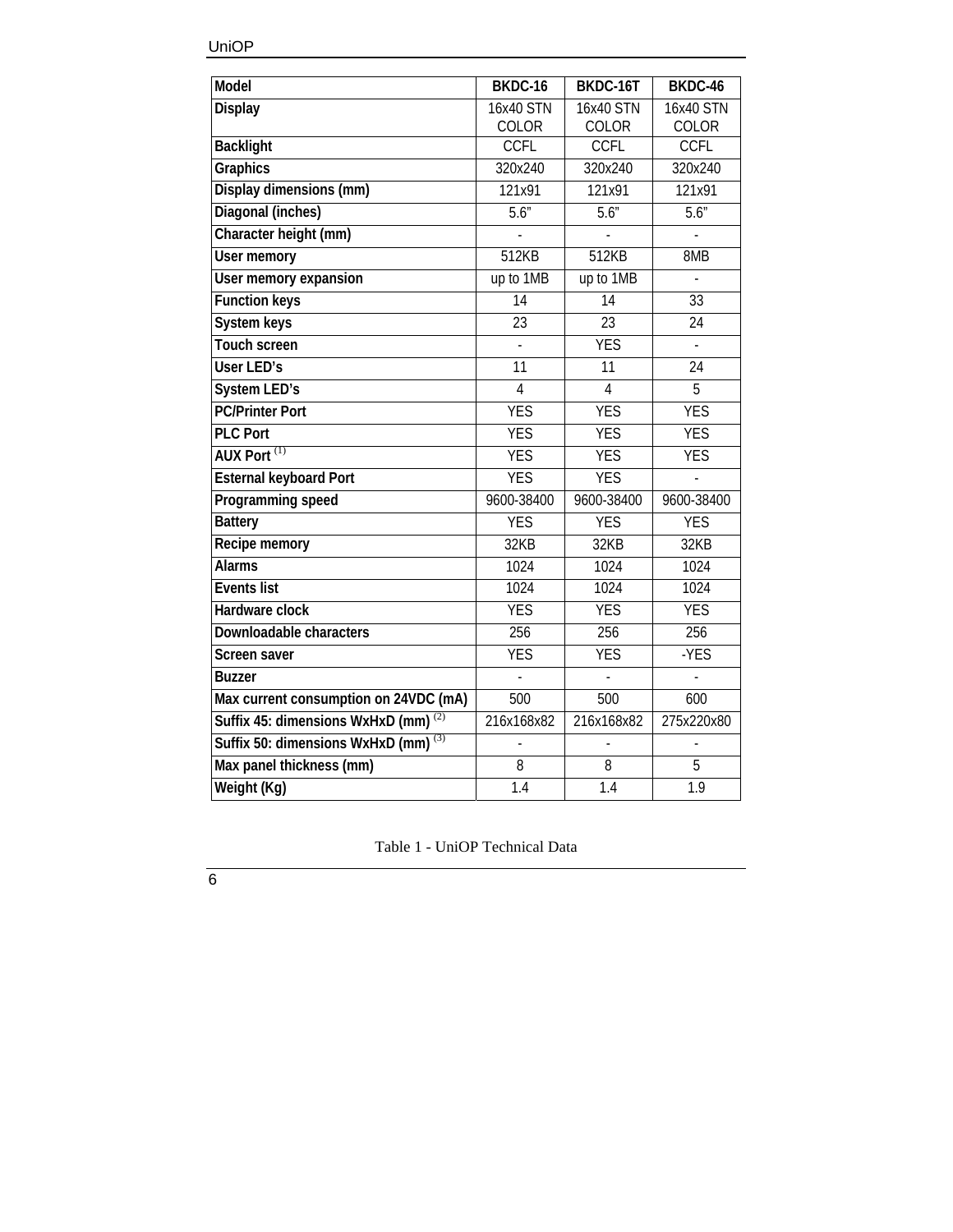| BKDL-16                  | BKDL-16T                 | <b>BKDR-16</b> | BKDR-16T         | BKDR-46          | CP01F-02                 |
|--------------------------|--------------------------|----------------|------------------|------------------|--------------------------|
| 16x40 EL                 | 16x40 EL                 | 16x40 LCD      | 16x40 LCD        | 16x40 LCD        | 2x20 VFD                 |
| <b>CCFL</b>              | <b>CCFL</b>              | <b>CCFL</b>    | <b>CCFL</b>      | <b>CCFL</b>      | LED                      |
| 320x240                  | 320x240                  | 320x240        | 320x240          | 320x240          | $\overline{a}$           |
| 121x91                   | 121x91                   | 121x91         | 121x91           | 121x91           |                          |
| 5.6''                    | 5.6"                     | 5.6"           | 5.6"             | 5.6''            | $\overline{a}$           |
| $\overline{a}$           |                          |                |                  |                  | $\overline{5}$           |
| 512KB                    | 512KB                    | 512KB          | 512KB            | 8MB              | 512KB                    |
| up to 1MB                | up to 1MB                | up to 1MB      | up to 1MB        | $\mathbb{L}$     | up to 1MB                |
| 14                       | 14                       | 14             | 14               | 33               | 5                        |
| 23                       | 23                       | 23             | 23               | 24               | 19                       |
| $\overline{\phantom{a}}$ | <b>YES</b>               | ÷,             | <b>YES</b>       | $\Box$           | $\overline{\phantom{a}}$ |
| 11                       | 11                       | 11             | 11               | 24               | 5                        |
| $\overline{4}$           | $\overline{4}$           | $\overline{4}$ | $\overline{4}$   | $\overline{5}$   | $\overline{1}$           |
| <b>YES</b>               | <b>YES</b>               | <b>YES</b>     | <b>YES</b>       | <b>YES</b>       | <b>YES</b>               |
| <b>YES</b>               | <b>YES</b>               | <b>YES</b>     | <b>YES</b>       | <b>YES</b>       | <b>YES</b>               |
| <b>YES</b>               | <b>YES</b>               | <b>YES</b>     | <b>YES</b>       | <b>YES</b>       | <b>YES</b>               |
| <b>YES</b>               | <b>YES</b>               | <b>YES</b>     | <b>YES</b>       |                  |                          |
| 9600-38400               | 9600-38400               | 9600-38400     | 9600-38400       | 9600-38400       | 9600-38400               |
| <b>YES</b>               | <b>YES</b>               | <b>YES</b>     | <b>YES</b>       | <b>YES</b>       | <b>YES</b>               |
| 32KB                     | 32KB                     | 32KB           | 32KB             | 32KB             | 16KB                     |
| 1024                     | 1024                     | 1024           | 1024             | 1024             | 1024                     |
| 1024                     | 1024                     | 1024           | 1024             | 1024             | 256                      |
| <b>YES</b>               | <b>YES</b>               | <b>YES</b>     | <b>YES</b>       | <b>YES</b>       | <b>YES</b>               |
| 256                      | 256                      | 256            | 256              | 256              |                          |
| $\overline{\phantom{a}}$ | $\overline{\phantom{a}}$ | <b>YES</b>     | <b>YES</b>       | <b>YES</b>       | $\overline{\phantom{a}}$ |
| $\overline{a}$           | $\overline{\phantom{a}}$ | $\Box$         | $\mathbb{L}$     | $\sim$           |                          |
| 800                      | 800                      | 500            | 500              | 600              | 300                      |
| 216x168x82               | 216x168x82               | 216x168x82     | 216x168x82       | 275x220x80       | 138x186x82               |
| $\mathcal{L}$            | $\overline{\phantom{a}}$ |                |                  |                  |                          |
| 8                        | 8                        | 8              | 8                | 5                | 8                        |
| 1.4                      | 1.4                      | 1.4            | $\overline{1.4}$ | $\overline{1.9}$ | 1.1                      |

Table 1 - UniOP Technical Data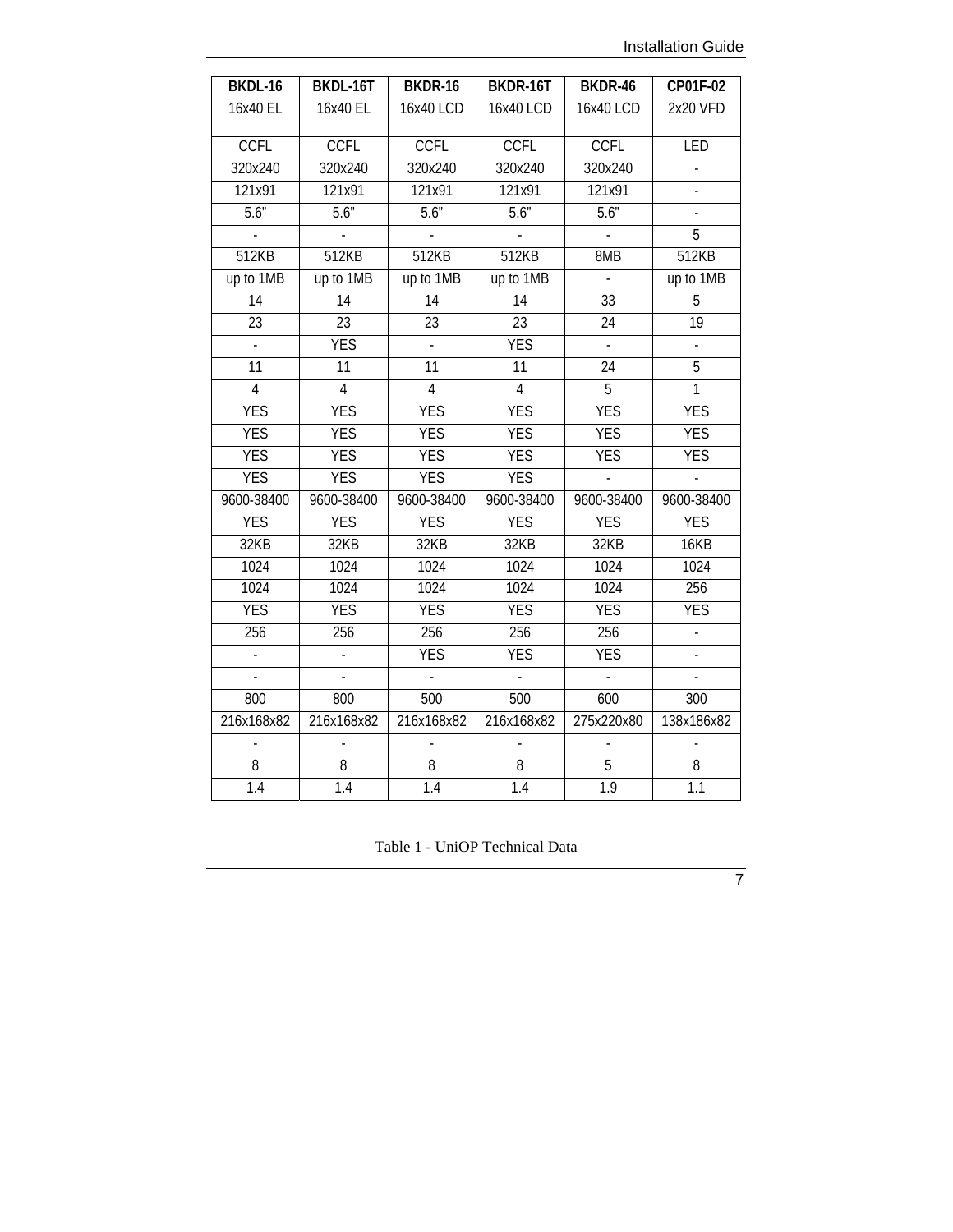| Model                                           | CP01R-04         | CP02F-02         | CP02R-04       |
|-------------------------------------------------|------------------|------------------|----------------|
| <b>Display</b>                                  | 4x20 LCD         | 2x20 VFD         | 4x20 LCD       |
|                                                 |                  |                  |                |
| Backlight                                       | LED              | LED              | LED            |
| Graphics                                        |                  |                  |                |
| Display dimensions (mm)                         | $\overline{a}$   | $\overline{a}$   |                |
| Diagonal (inches)                               | $\frac{1}{2}$    | $\overline{a}$   | $\frac{1}{2}$  |
| Character height (mm)                           | 5                | $\overline{5}$   | 5              |
| User memory                                     | 512KB            | 512KB            | 512KB          |
| User memory expansion                           | up to 1MB        | up to 1MB        | up to 1MB      |
| Function keys                                   | 5                | $\overline{16}$  | 16             |
| System keys                                     | 19               | 18               | 18             |
| <b>Touch screen</b>                             | ÷,               | $\Box$           |                |
| <b>User LED's</b>                               | 5                | 16               | 16             |
| <b>System LED's</b>                             | 1                | $\mathbf{1}$     | 1              |
| <b>PC/Printer Port</b>                          | <b>YES</b>       | <b>YES</b>       | <b>YES</b>     |
| <b>PLC Port</b>                                 | <b>YES</b>       | <b>YES</b>       | <b>YES</b>     |
| AUX Port <sup>(1)</sup>                         | <b>YES</b>       | <b>YES</b>       | <b>YES</b>     |
| <b>Esternal keyboard Port</b>                   |                  |                  |                |
| Programming speed                               | 9600-38400       | 9600-38400       | 9600-38400     |
| <b>Battery</b>                                  | <b>YES</b>       | <b>YES</b>       | <b>YES</b>     |
| Recipe memory                                   | 16KB             | 16KB             | 16KB           |
| <b>Alarms</b>                                   | 1024             | 1024             | 1024           |
| <b>Events list</b>                              | 256              | 256              | 256            |
| Hardware clock                                  | <b>YES</b>       | <b>YES</b>       | <b>YES</b>     |
| Downloadable characters                         | 8                |                  | 8              |
| Screen saver                                    | $\overline{a}$   | $\overline{a}$   | $\frac{1}{2}$  |
| <b>Buzzer</b>                                   | $\overline{a}$   | $\overline{a}$   | $\overline{a}$ |
| Max current consumption on 24VDC (mA)           | 250              | 300              | 250            |
| Suffix 45: dimensions WxHxD (mm) <sup>(2)</sup> | 138x186x82       | 138x186x82       | 138x186x82     |
| Suffix 50: dimensions WxHxD (mm) (3)            |                  |                  |                |
| Max panel thickness (mm)                        | 8                | 8                | 8              |
| Weight (Kg)                                     | $\overline{1.1}$ | $\overline{1.1}$ | 1.1            |

Table 1 - UniOP Technical Data

| ï        |         |  |
|----------|---------|--|
| .,<br>۰, |         |  |
|          | ۰.<br>I |  |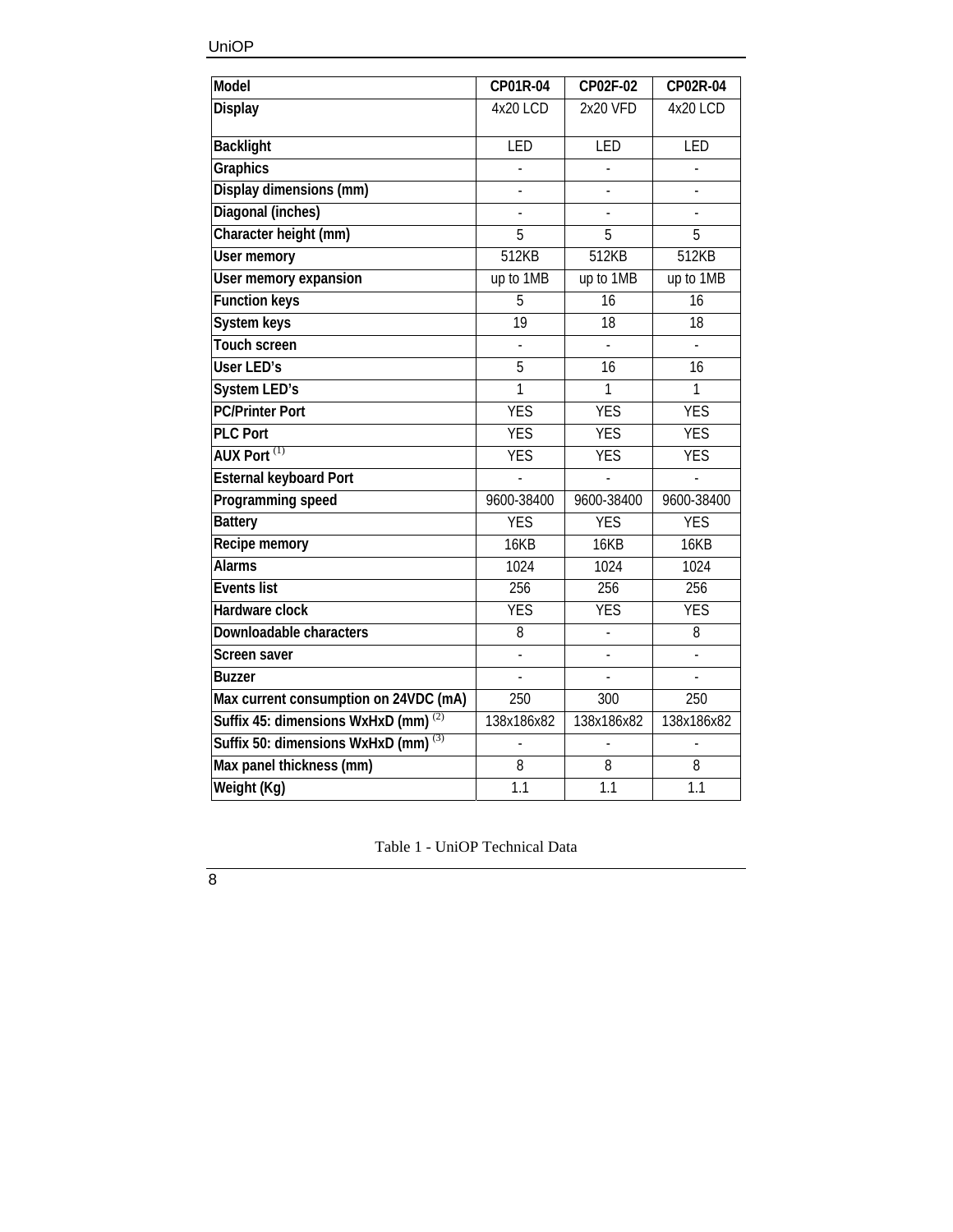| CP04F-04                 | CP05R-04                 | CP10G-04                 | CP11G-04         | CP12G-04             | CP13G-04                 |
|--------------------------|--------------------------|--------------------------|------------------|----------------------|--------------------------|
| 4x20 VFD                 | 4x20 LCD                 | 4x20 LCD                 | 4x20 LCD         | 4x20 LCD             | 4x20 LCD                 |
|                          |                          |                          |                  |                      |                          |
| LED                      | LED                      | LED                      | <b>LED</b>       | LED                  | LED                      |
| $\overline{a}$           | L.                       | 120x32                   | 120x32           | 120x32               | 120x32                   |
|                          |                          | 70x21                    | 70x21            | 70x21                | 70x21                    |
|                          |                          | 2.8''                    | 2.8"             | $\overline{2.8}$ "   | 2.8"                     |
| 5                        | 5                        | $\overline{\phantom{a}}$ |                  | $\ddot{\phantom{0}}$ | $\overline{\phantom{a}}$ |
| 512KB                    | 512KB                    | 512KB                    | 512KB            | 512KB                | 512KB                    |
| up to 1MB                | up to 1MB                | up to 1MB                | up to 1MB        | up to 1MB            | up to 1MB                |
| 10                       | 5                        | $\overline{12}$          | 12               | 23                   | 23                       |
| 19                       | 19                       | 23                       | 23               | 24                   | 24                       |
| $\overline{\phantom{a}}$ |                          | $\Box$                   | $\mathbb{Z}^2$   | $\sim$               | $\overline{\phantom{a}}$ |
| 10                       | 5                        | 13                       | 13               | 32                   | 32                       |
| $\overline{2}$           | $\mathbf{1}$             | $\overline{4}$           | $\overline{4}$   | $\overline{5}$       | 5                        |
| <b>YES</b>               | L.                       | <b>YES</b>               | $\frac{1}{2}$    | <b>YES</b>           | $\overline{\phantom{a}}$ |
| <b>YES</b>               | <b>YES</b>               | <b>YES</b>               | <b>YES</b>       | <b>YES</b>           | <b>YES</b>               |
| <b>YES</b>               | <b>YES</b>               | <b>YES</b>               | <b>YES</b>       | <b>YES</b>           | <b>YES</b>               |
| $\overline{a}$           | $\overline{\phantom{a}}$ | $\overline{\phantom{a}}$ |                  |                      | $\overline{a}$           |
| 9600-38400               | 9600                     | 9600-38400               | 9600             | 9600-38400           | 9600                     |
| <b>YES</b>               | $\Box$                   | <b>YES</b>               | $\Box$           | <b>YES</b>           | $\overline{\phantom{a}}$ |
| 16KB                     | $\overline{a}$           | 16KB                     |                  | 16KB                 |                          |
| 1024                     | 256                      | 1024                     | 256              | 1024                 | 256                      |
| 256                      |                          | 256                      |                  | 256                  |                          |
| <b>YES</b>               |                          | <b>YES</b>               | L.               | <b>YES</b>           | $\overline{a}$           |
| $\overline{\phantom{a}}$ | 8                        | 256                      | 256              | 256                  | 256                      |
| Ĩ,                       | $\frac{1}{2}$            | Ĩ,                       | ÷,               |                      |                          |
| $\overline{a}$           | $\overline{a}$           | $\overline{a}$           | $\overline{a}$   | $\overline{a}$       |                          |
| 450                      | 250                      | 300                      | 300              | 250                  | 250                      |
| 168x216x82               | 138x186x82               | 141x176x76               | 141x176x76       | 275x220x76           | 275x220x76               |
|                          |                          | 141x176x80               | 141x176x80       | 275x220x85           | 275x220x85               |
| 8                        | 8                        | 5                        | 5                | 5                    | 5                        |
| $\overline{1.3}$         | 1.1                      | $\overline{1.1}$         | $\overline{1.1}$ | $\overline{2}$       | $\overline{2}$           |

Table 1 - UniOP Technical Data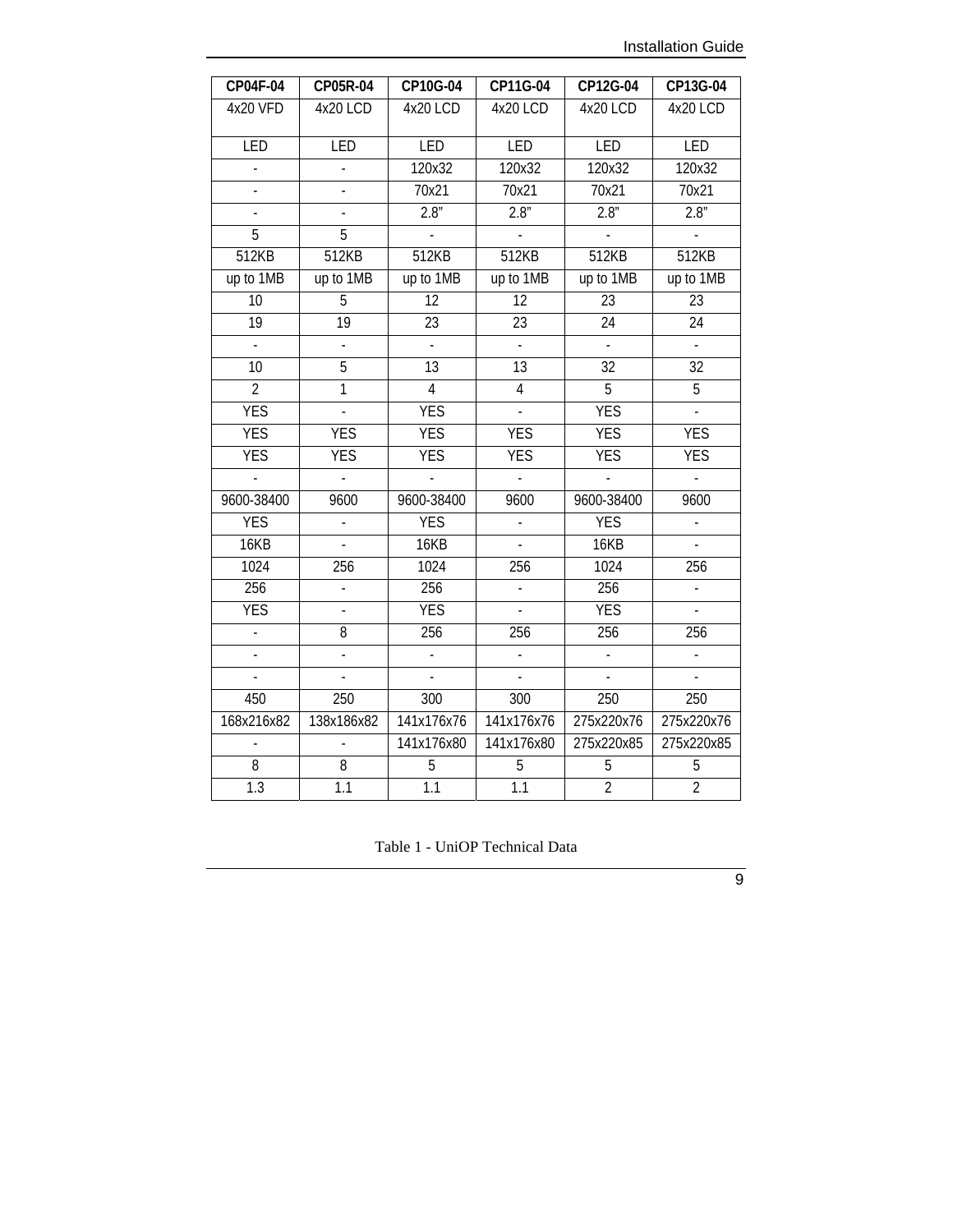| Model                                           | <b>ECT-16</b>            | ECT-VGA          | EF-02          |
|-------------------------------------------------|--------------------------|------------------|----------------|
| <b>Display</b>                                  | <b>16x40 STN</b>         | 30x80 STN        | 2x40 VFD       |
|                                                 | COLOR                    | COLOR            |                |
| <b>Backlight</b>                                | <b>CCFL</b>              | <b>CCFL</b>      | <b>CCFL</b>    |
| Graphics                                        | 320x240                  | 640x480          | $\overline{a}$ |
| Display dimensions (mm)                         | 121x91                   | 212x159          |                |
| Diagonal (inches)                               | 5.6''                    | 10.4"            |                |
| Character height (mm)                           |                          |                  | 5              |
| User memory                                     | 512KB                    | 8MB              | 512KB          |
| User memory expansion                           | up to 1MB                |                  | up to 1MB      |
| <b>Function keys</b>                            |                          | 8                |                |
| System keys                                     | $\overline{a}$           | $\overline{3}$   | 5              |
| <b>Touch screen</b>                             | <b>YES</b>               | <b>YES</b>       | $\frac{1}{2}$  |
| <b>User LED's</b>                               | $\overline{\phantom{a}}$ | 8                | $\overline{a}$ |
| System LED's                                    | 5                        | 5                | 4              |
| <b>PC/Printer Port</b>                          | <b>YES</b>               | <b>YES</b>       | <b>YES</b>     |
| <b>PLC Port</b>                                 | <b>YES</b>               | <b>YES</b>       | <b>YES</b>     |
| AUX Port <sup>(1)</sup>                         | <b>YES</b>               | <b>YES</b>       | <b>YES</b>     |
| <b>Esternal keyboard Port</b>                   | <b>YES</b>               | <b>YES</b>       | <b>YES</b>     |
| Programming speed                               | 9600-38400               | 9600-38400       | 9600-38400     |
| <b>Battery</b>                                  | <b>YES</b>               | <b>YES</b>       | <b>YES</b>     |
| Recipe memory                                   | 32KB                     | 32KB             | 16KB           |
| <b>Alarms</b>                                   | 1024                     | 1024             | 1024           |
| <b>Events list</b>                              | 1024                     | 1024             | 256            |
| Hardware clock                                  | <b>YES</b>               | <b>YES</b>       | <b>YES</b>     |
| Downloadable characters                         | 256                      | 256              |                |
| Screen saver                                    | <b>YES</b>               | <b>YES</b>       | $\frac{1}{2}$  |
| <b>Buzzer</b>                                   | <b>YES</b>               | $\overline{a}$   |                |
| Max current consumption on 24VDC (mA)           | 500                      | 700              | 500            |
| Suffix 45: dimensions WxHxD (mm) <sup>(2)</sup> | 216x168x82               | 311x220x89       | 311x111x89     |
| Suffix 50: dimensions WxHxD (mm) (3)            |                          |                  |                |
| Max panel thickness (mm)                        | 8                        | 9                | 9              |
| Weight (Kg)                                     | 1.4                      | $\overline{2.7}$ | 1.7            |

Table 1 - UniOP Technical Data

| ۰.<br>۰. |                       |
|----------|-----------------------|
|          | i<br>I<br>×<br>×<br>۹ |
|          |                       |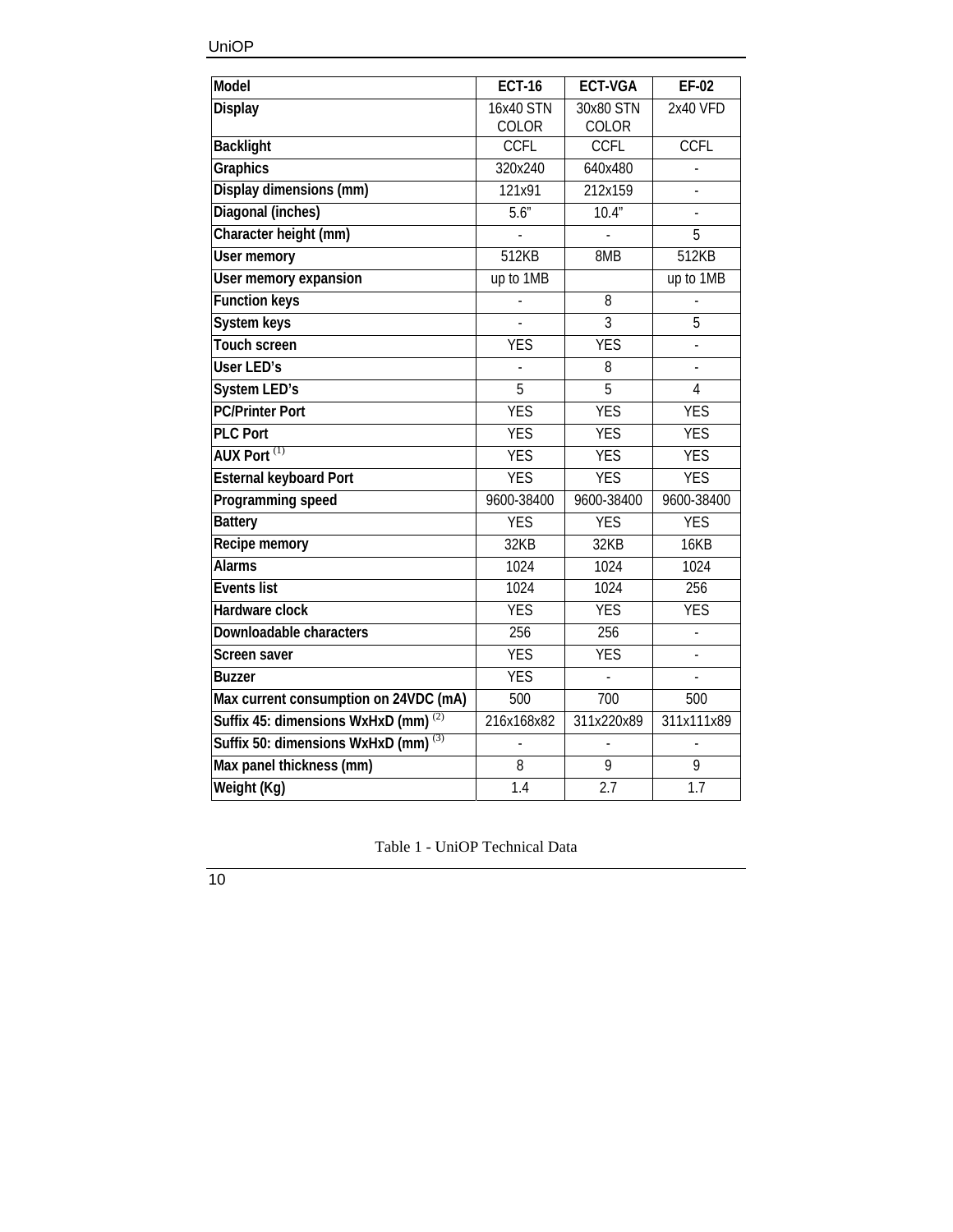| <b>EF-04</b>             | <b>EL-16N</b>  | <b>ELT-16</b>            | ELT-VGA                  | EL-VGA                   | ePAD30                   |
|--------------------------|----------------|--------------------------|--------------------------|--------------------------|--------------------------|
| 4x40 VFD                 | 16x40 EL       | 16x40 EL                 | 30x80 EL                 | 30x80                    | 30x80 TFT                |
|                          |                |                          |                          |                          |                          |
| <b>CCFL</b>              | <b>CCFL</b>    | <b>CCFL</b>              | <b>CCFL</b>              | <b>CCFL</b>              | <b>CCFL</b>              |
| $\overline{a}$           | 320x240        | 320x240                  | 640x480                  | 640x480                  | 640X480                  |
|                          | 121x91         | 121x91                   | 212x159                  | 212x159                  | 218X159                  |
|                          | 5.6"           | 5.6"                     | 10.4"                    | 10.4"                    | 10.4"                    |
| 5                        |                |                          |                          | $\overline{\phantom{a}}$ | $\mathbb{L}$             |
| 512KB                    | 512KB          | 512KB                    | 8MB                      | 8MB                      | 8MB                      |
| up to 1MB                | up to 1MB      | up to 1MB                | $\Box$                   | $\frac{1}{2}$            | 16MB                     |
|                          |                |                          | 8                        | 8                        | 12                       |
| 5                        | 5              |                          | $\overline{3}$           | 3                        | 47                       |
| ÷,                       | $\overline{a}$ | <b>YES</b>               | <b>YES</b>               | $\overline{\phantom{a}}$ | $\overline{\phantom{a}}$ |
| $\overline{\phantom{a}}$ | $\frac{1}{2}$  | $\overline{\phantom{a}}$ | $\overline{\phantom{a}}$ | 8                        | 24                       |
| $\overline{4}$           | $\overline{4}$ | $\overline{5}$           | $\overline{4}$           | $\overline{5}$           | $\overline{5}$           |
| <b>YES</b>               | <b>YES</b>     | <b>YES</b>               | <b>YES</b>               | <b>YES</b>               | <b>YES</b>               |
| <b>YES</b>               | <b>YES</b>     | <b>YES</b>               | <b>YES</b>               | <b>YES</b>               | <b>YES</b>               |
| <b>YES</b>               | <b>YES</b>     | <b>YES</b>               | <b>YES</b>               | <b>YES</b>               | <b>YES</b>               |
| <b>YES</b>               | <b>YES</b>     | <b>YES</b>               | <b>YES</b>               | <b>YES</b>               |                          |
| 9600-38400               | 9600-38400     | 9600-38400               | 9600-38400               | 9600-38400               | 9600-38400               |
| <b>YES</b>               | <b>YES</b>     | <b>YES</b>               | <b>YES</b>               | <b>YES</b>               | <b>YES</b>               |
| 16KB                     | 32KB           | 32KB                     | 32KB                     | 32KB                     | 32 KB                    |
| 1024                     | 1024           | 1024                     | 1024                     | 1024                     | 1024                     |
| 256                      | 1024           | 1024                     | 1024                     | 1024                     | 1024                     |
| <b>YES</b>               | <b>YES</b>     | <b>YES</b>               | <b>YES</b>               | <b>YES</b>               | <b>YES</b>               |
| $\frac{1}{2}$            | 256            | 256                      | 256                      | 256                      | 256                      |
| $\overline{a}$           |                |                          |                          |                          | <b>YES</b>               |
|                          |                | <b>YES</b>               | $\overline{a}$           |                          | <b>YES</b>               |
| 700                      | 800            | 800                      | 1300                     | 1300                     | 700                      |
| 311x111x89               | 311x165x89     | 216x168x82               | 311x220x89               | 311x220x89               |                          |
|                          |                |                          |                          |                          | 311x276x100              |
| 9                        | 9              | 8                        | 9                        | 9                        | 4                        |
| 1.9                      | 2.4            | 1.4                      | 2.7                      | 2.7                      | 2.7                      |

Table 1 - UniOP Technical Data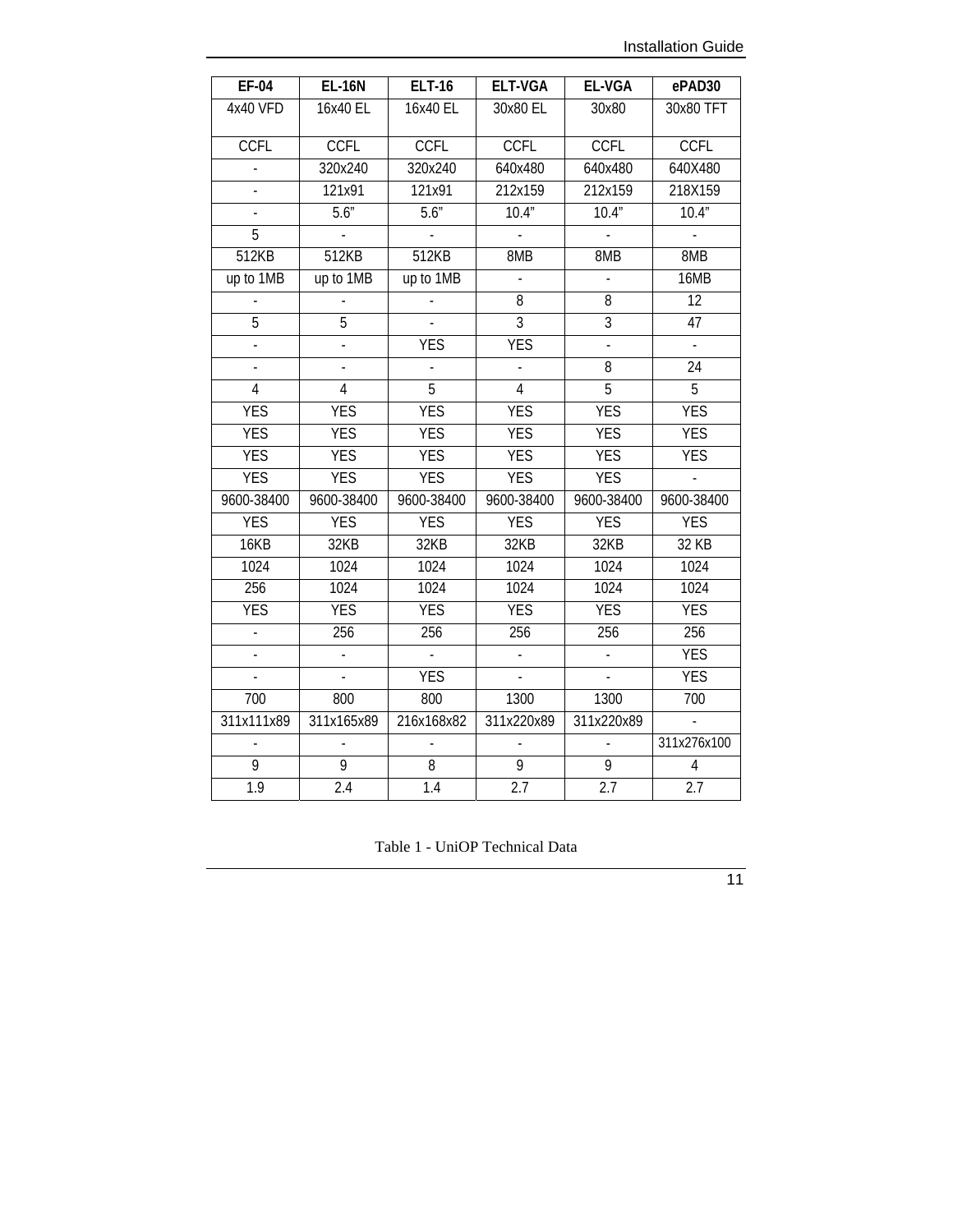| Model                                           | ePAD30T     | ePAD31             | ePAD31T            |
|-------------------------------------------------|-------------|--------------------|--------------------|
| <b>Display</b>                                  | 30x80 TFT   | 30x80 STN<br>COLOR | 30x80 STN<br>COLOR |
| <b>Backlight</b>                                | <b>CCFL</b> | <b>CCFL</b>        | <b>CCFL</b>        |
| Graphics                                        | 640X480     | 640X480            | 640X480            |
| Display dimensions (mm)                         | 218X159     | 218X159            | 218X159            |
| Diagonal (inches)                               | 10.4"       | 10.4"              | 10.4"              |
| Character height (mm)                           |             |                    |                    |
| User memory                                     | 8MB         | 8MB                | 8MB                |
| User memory expansion                           | 16MB        | 16MB               | 16MB               |
| <b>Function keys</b>                            | 12          | 12                 | 12                 |
| <b>System keys</b>                              | 47          | 47                 | 47                 |
| <b>Touch screen</b>                             | <b>YES</b>  | $\overline{a}$     | <b>YES</b>         |
| <b>User LED's</b>                               | 24          | 24                 | 24                 |
| System LED's                                    | 5           | 5                  | 5                  |
| <b>PC/Printer Port</b>                          | <b>YES</b>  | <b>YES</b>         | <b>YES</b>         |
| <b>PLC Port</b>                                 | <b>YES</b>  | <b>YES</b>         | <b>YES</b>         |
| AUX Port <sup>(1)</sup>                         | <b>YES</b>  | <b>YES</b>         | <b>YES</b>         |
| <b>Esternal keyboard Port</b>                   |             |                    |                    |
| Programming speed                               | 9600-38400  | 9600-38400         | 9600-38400         |
| <b>Battery</b>                                  | <b>YES</b>  | <b>YES</b>         | <b>YES</b>         |
| Recipe memory                                   | 32 KB       | 32 KB              | 32 KB              |
| <b>Alarms</b>                                   | 1024        | 1024               | 1024               |
| <b>Events list</b>                              | 1024        | 1024               | 1024               |
| Hardware clock                                  | <b>YES</b>  | <b>YES</b>         | <b>YES</b>         |
| Downloadable characters                         | 256         | 256                | 256                |
| Screen saver                                    | <b>YES</b>  | <b>YES</b>         | <b>YES</b>         |
| <b>Buzzer</b>                                   | <b>YES</b>  | <b>YES</b>         | <b>YES</b>         |
| Max current consumption on 24VDC (mA)           | 700         | 700                | 700                |
| Suffix 45: diemnsions WxHxD (mm) <sup>(2)</sup> |             |                    |                    |
| Suffix 50: diemnsions WxHxD (mm) (3)            | 311x276x100 | 311x276x100        | 311x276x100        |
| Max panel thickness (mm)                        | 4           | 4                  | 4                  |
| Weight (Kg)                                     | 2.7         | $\overline{2.7}$   | $\overline{2.7}$   |

Table 1 - UniOP Technical Data

| ٦<br>٠ | ۰.            |
|--------|---------------|
|        | i<br>i<br>. . |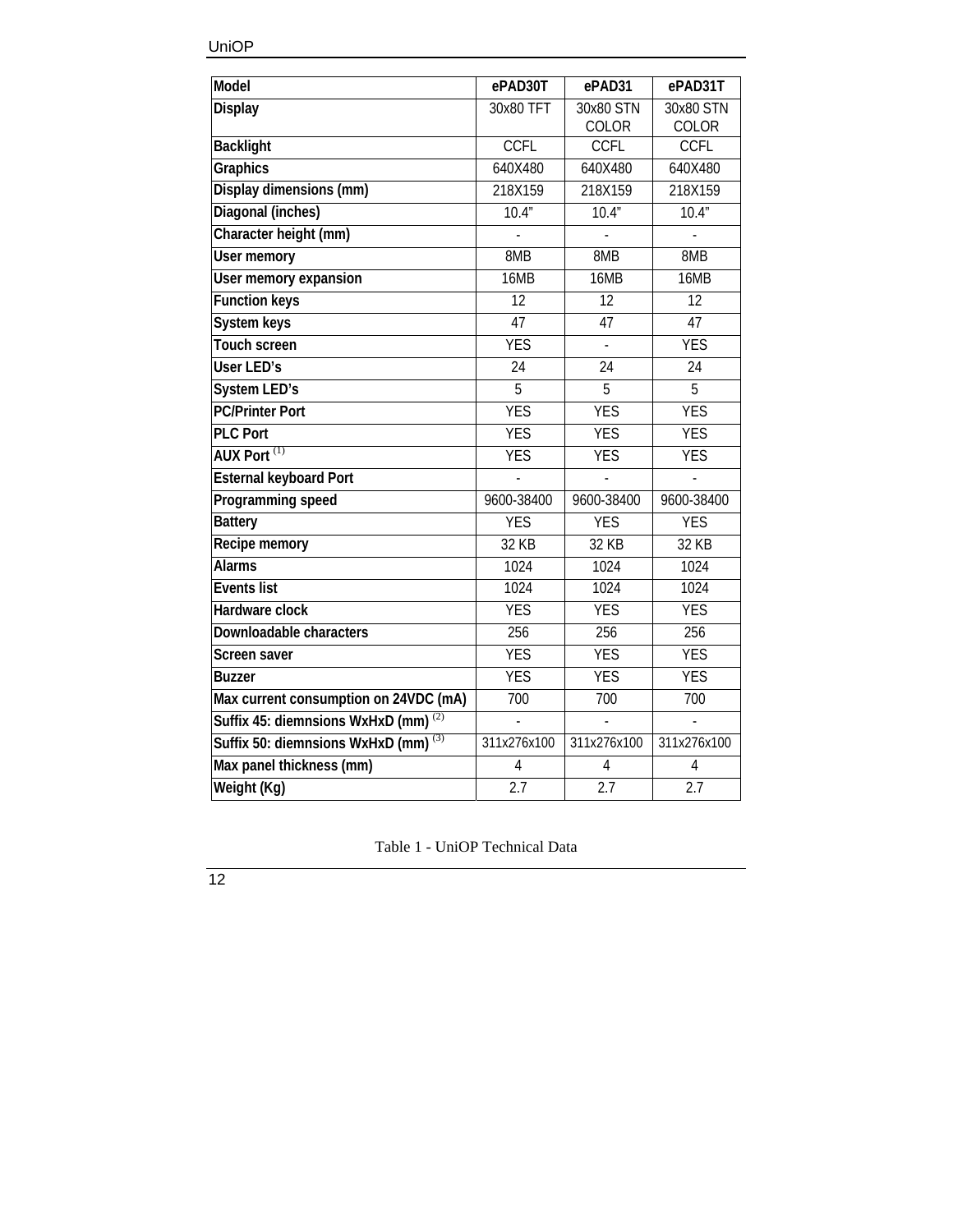| ePAD32         | ePAD32T        | ePAD33                      | ePAD33T        | <b>ER-04</b>   | <b>ER-16</b>   |
|----------------|----------------|-----------------------------|----------------|----------------|----------------|
| 30x80 LCD      | 30x80 LCD      | 30x80 TFT                   | 30x80 TFT      | 4x40 LCD       | 16x40 LCD      |
|                |                |                             |                |                |                |
| <b>CCFL</b>    | <b>CCFL</b>    | <b>CCFL</b>                 | <b>CCFL</b>    | <b>CCFL</b>    | <b>CCFL</b>    |
| 640X400        | 640X400        | 640X480                     | 640X480        |                | 320x240        |
| 218X159        | 218X159        | 218X159                     | 218X159        |                | 121x91         |
| 10.4"          | 10.4"          | 10.4"                       | 10.4"          | $\overline{a}$ | 5.6''          |
| $\mathbb{Z}^2$ | ä,             |                             |                | $\overline{5}$ |                |
| 8MB            | 8MB            | 8MB                         | 8MB            | 512KB          | 512KB          |
| 16MB           | 16MB           | 16MB                        | 16MB           |                | up to 1MB      |
| 12             | 12             | 12                          | 12             |                |                |
| 47             | 47             | 47                          | 47             | 5              | 5              |
| $\blacksquare$ | <b>YES</b>     | ÷,                          | <b>YES</b>     |                |                |
| 24             | 24             | 24                          | 24             |                |                |
| $\overline{5}$ | 5              | $\overline{5}$              | $\overline{5}$ | $\overline{4}$ | $\overline{4}$ |
| <b>YES</b>     | <b>YES</b>     | <b>YES</b>                  | <b>YES</b>     | <b>YES</b>     | <b>YES</b>     |
| <b>YES</b>     | <b>YES</b>     | <b>YES</b>                  | <b>YES</b>     | <b>YES</b>     | <b>YES</b>     |
| <b>YES</b>     | <b>YES</b>     | <b>YES</b>                  | <b>YES</b>     | <b>YES</b>     | <b>YES</b>     |
|                | $\mathbb{L}^+$ | $\mathcal{L}_{\mathcal{A}}$ |                | <b>YES</b>     | <b>YES</b>     |
| 9600-38400     | 9600-38400     | 9600-38400                  | 9600-38400     | 9600-38400     | 9600-38400     |
| <b>YES</b>     | <b>YES</b>     | <b>YES</b>                  | <b>YES</b>     | <b>YES</b>     | <b>YES</b>     |
| 32 KB          | 32 KB          | 32 KB                       | 32 KB          | 16KB           | 32KB           |
| 1024           | 1024           | 1024                        | 1024           | 1024           | 1024           |
| 1024           | 1024           | 1024                        | 1024           | 256            | 1024           |
| <b>YES</b>     | <b>YES</b>     | <b>YES</b>                  | <b>YES</b>     | <b>YES</b>     | <b>YES</b>     |
| 256            | 256            | 256                         | 256            | 8              | 256            |
| <b>YES</b>     | <b>YES</b>     | <b>YES</b>                  | <b>YES</b>     |                | <b>YES</b>     |
| <b>YES</b>     | <b>YES</b>     | <b>YES</b>                  | <b>YES</b>     |                | $\mathbb{Z}^2$ |
| 700            | 700            | 700                         | 700            | 400            | 500            |
| ä,             | $\mathbb{L}^+$ | $\omega$                    |                | 311x111x89     | 311x165x89     |
| 311x276x100    | 311x276x100    | 311x276x100                 | 311x276x100    |                |                |
| $\overline{4}$ | $\overline{4}$ | 4                           | $\overline{4}$ | 9              | 9              |
| 2.7            | 2.7            | 2.7                         | 2.7            | 1.7            | 2.4            |

Table 1 - UniOP Technical Data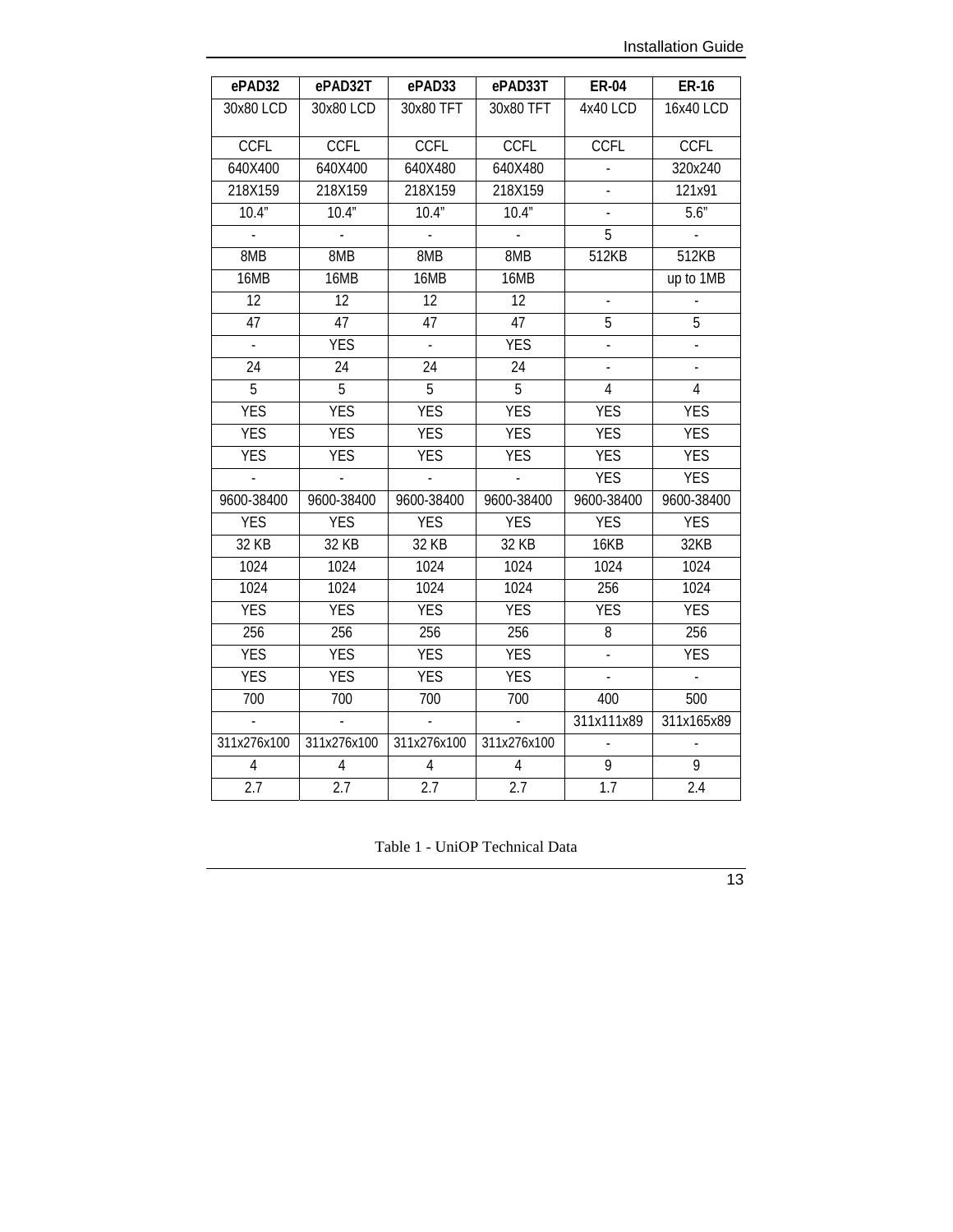| Model                                           | <b>ER-16TA</b>           | <b>ER-25</b>     | <b>ER-25T</b>    |
|-------------------------------------------------|--------------------------|------------------|------------------|
| <b>Display</b>                                  | 16x40 LCD                | 25x80 LCD        | 25x80 LCD        |
| <b>Backlight</b>                                | <b>CCFL</b>              | <b>CCFL</b>      | <b>CCFL</b>      |
|                                                 |                          |                  |                  |
| Graphics                                        | 320x240                  | 640x400          | 640x400          |
| Display dimensions (mm)                         | 121x91                   | 194x121          | 194x121          |
| Diagonal (inches)                               | 5.6''                    | 9.6''            | 9.6''            |
| Character height (mm)                           |                          |                  |                  |
| User memory                                     | 512KB                    | 512KB            | 512KB            |
| User memory expansion                           | up to 1MB                | Up to 1MB        | up to 1MB        |
| <b>Function keys</b>                            |                          |                  |                  |
| System keys                                     | 5                        | 5                | 5                |
| <b>Touch screen</b>                             | <b>YES</b>               | $\overline{a}$   | <b>YES</b>       |
| <b>User LED's</b>                               | L                        | $\overline{a}$   |                  |
| System LED's                                    | $\overline{4}$           | 4                | 4                |
| <b>PC/Printer Port</b>                          | <b>YES</b>               | <b>YES</b>       | <b>YES</b>       |
| <b>PLC Port</b>                                 | <b>YES</b>               | <b>YES</b>       | <b>YES</b>       |
| AUX Port <sup>(1)</sup>                         | <b>YES</b>               | <b>YES</b>       | <b>YES</b>       |
| <b>Esternal keyboard Port</b>                   | <b>YES</b>               | <b>YES</b>       | <b>YES</b>       |
| Programming speed                               | 9600-38400               | 9600-38400       | 9600-38400       |
| <b>Battery</b>                                  | <b>YES</b>               | <b>YES</b>       | <b>YES</b>       |
| Recipe memory                                   | 32KB                     | 32KB             | 32KB             |
| <b>Alarms</b>                                   | 1024                     | 1024             | 1024             |
| <b>Events list</b>                              | 1024                     | 1024             | 1024             |
| Hardware clock                                  | <b>YES</b>               | <b>YES</b>       | <b>YES</b>       |
| Downloadable characters                         | 256                      | 256              | 256              |
| Screen saver                                    | <b>YES</b>               | <b>YES</b>       | <b>YES</b>       |
| <b>Buzzer</b>                                   | $\overline{\phantom{a}}$ | $\overline{a}$   |                  |
| Max current consumption on 24VDC (mA)           | 500                      | 600              | 600              |
| Suffix 45: dimensions WxHxD (mm) <sup>(2)</sup> | 311x165x89               | 311x220x89       | 311x220x89       |
| Suffix 50: dimensions WxHxD (mm) (3)            |                          |                  |                  |
| Max panel thickness (mm)                        | 9                        | 9                | 9                |
| Weight (Kg)                                     | 2.4                      | $\overline{2.7}$ | $\overline{2.7}$ |

Table 1 - UniOP Technical Data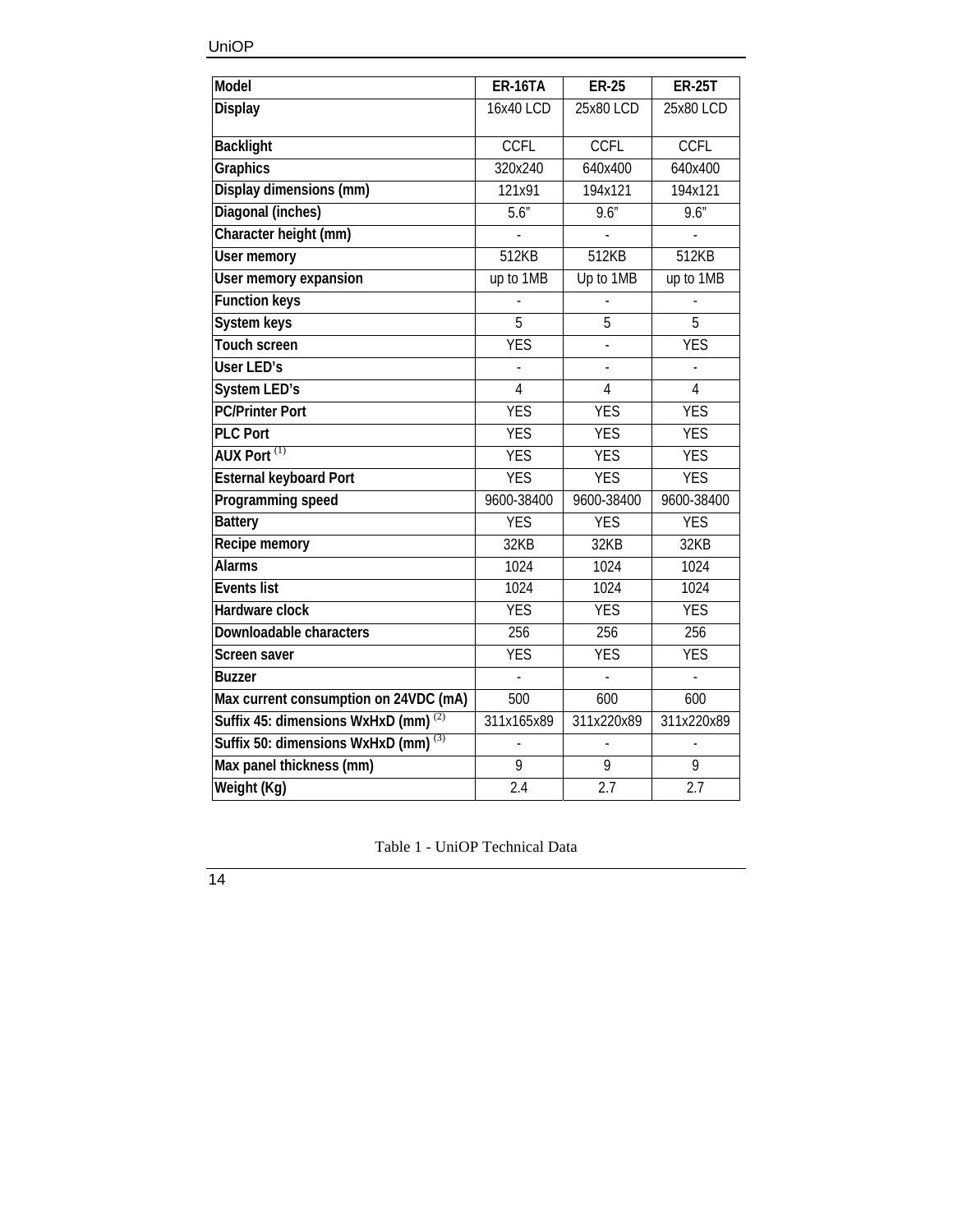| <b>ERT-16</b>            | ERT-VGA        | ER-VGA                   | eTOP05             | eTOP10             | eTOP11                   |
|--------------------------|----------------|--------------------------|--------------------|--------------------|--------------------------|
| 16x40 LCD                | 30x80 LCD      | 30x80 LCD                | 16X40 LCD          | 16X40 TFT          | <b>16X40 STN</b>         |
|                          |                |                          |                    |                    | COLOR                    |
| <b>CCFL</b>              | <b>CCFL</b>    | <b>CCFL</b>              | LED                | <b>CCFL</b>        | <b>CCFL</b>              |
| 320x240                  | 640x480        | 640x480                  | 320x240            | 320x240            | 320X240                  |
| 121x91                   | 194x146        | 194x146                  | 121x91             | 121x91             | 121x91                   |
| 5.6''                    | 9.6''          | 9.6"                     | $\overline{5.7}$ " | $\overline{5.7}$ " | 5.7"                     |
|                          |                |                          |                    |                    |                          |
| 512KB                    | 2MB            | 2MB                      | 8MB                | 8MB                | 8MB                      |
| up to 1MB                |                |                          |                    |                    | $\overline{\phantom{a}}$ |
|                          | 8              | 8                        |                    |                    |                          |
|                          | $\overline{3}$ | 3                        |                    |                    |                          |
| <b>YES</b>               | <b>YES</b>     | $\overline{\phantom{a}}$ | <b>YES</b>         | <b>YES</b>         | <b>YES</b>               |
| $\overline{\phantom{a}}$ | 8              | 8                        | $\blacksquare$     |                    |                          |
| 5                        | $\overline{5}$ | $\overline{5}$           | $\overline{5}$     | $\overline{5}$     | $\overline{5}$           |
| <b>YES</b>               | <b>YES</b>     | <b>YES</b>               | <b>YES</b>         | <b>YES</b>         | <b>YES</b>               |
| <b>YES</b>               | <b>YES</b>     | <b>YES</b>               | <b>YES</b>         | <b>YES</b>         | <b>YES</b>               |
| <b>YES</b>               | <b>YES</b>     | <b>YES</b>               | <b>YES</b>         | <b>YES</b>         | <b>YES</b>               |
| <b>YES</b>               | <b>YES</b>     | <b>YES</b>               |                    |                    |                          |
| 9600-38400               | 9600-38400     | 9600-38400               | 9600-38400         | 9600-38400         | 9600-38400               |
| <b>YES</b>               | <b>YES</b>     | <b>YES</b>               | <b>YES</b>         | <b>YES</b>         | <b>YES</b>               |
| 32KB                     | 32KB           | 32KB                     | 32KB               | 32KB               | 32KB                     |
| 1024                     | 1024           | 1024                     | 1024               | 1024               | 1024                     |
| 1024                     | 1024           | 1024                     | 1024               | 1024               | 1024                     |
| <b>YES</b>               | <b>YES</b>     | <b>YES</b>               | <b>YES</b>         | <b>YES</b>         | <b>YES</b>               |
| 256                      | 256            | 256                      | 256                | 256                | 256                      |
| <b>YES</b>               | <b>YES</b>     | <b>YES</b>               | <b>YES</b>         | <b>YES</b>         | <b>YES</b>               |
| <b>YES</b>               | $\mathcal{L}$  | $\overline{\phantom{a}}$ | <b>YES</b>         | <b>YES</b>         | <b>YES</b>               |
| 500                      | 600            | 600                      | 600                | 600                | 600                      |
| 216x168x82               | 311x220x89     | 311x220x89               |                    |                    | $\overline{a}$           |
|                          |                |                          | 187x147x71         | 187x147x95         | 187x147x95               |
| 8                        | 9              | 9                        | 4                  | 4                  | 4                        |
| 1.4                      | 2.7            | 2.7                      | 1.4                | 1.4                | 1.4                      |

Table 1 - UniOP Technical Data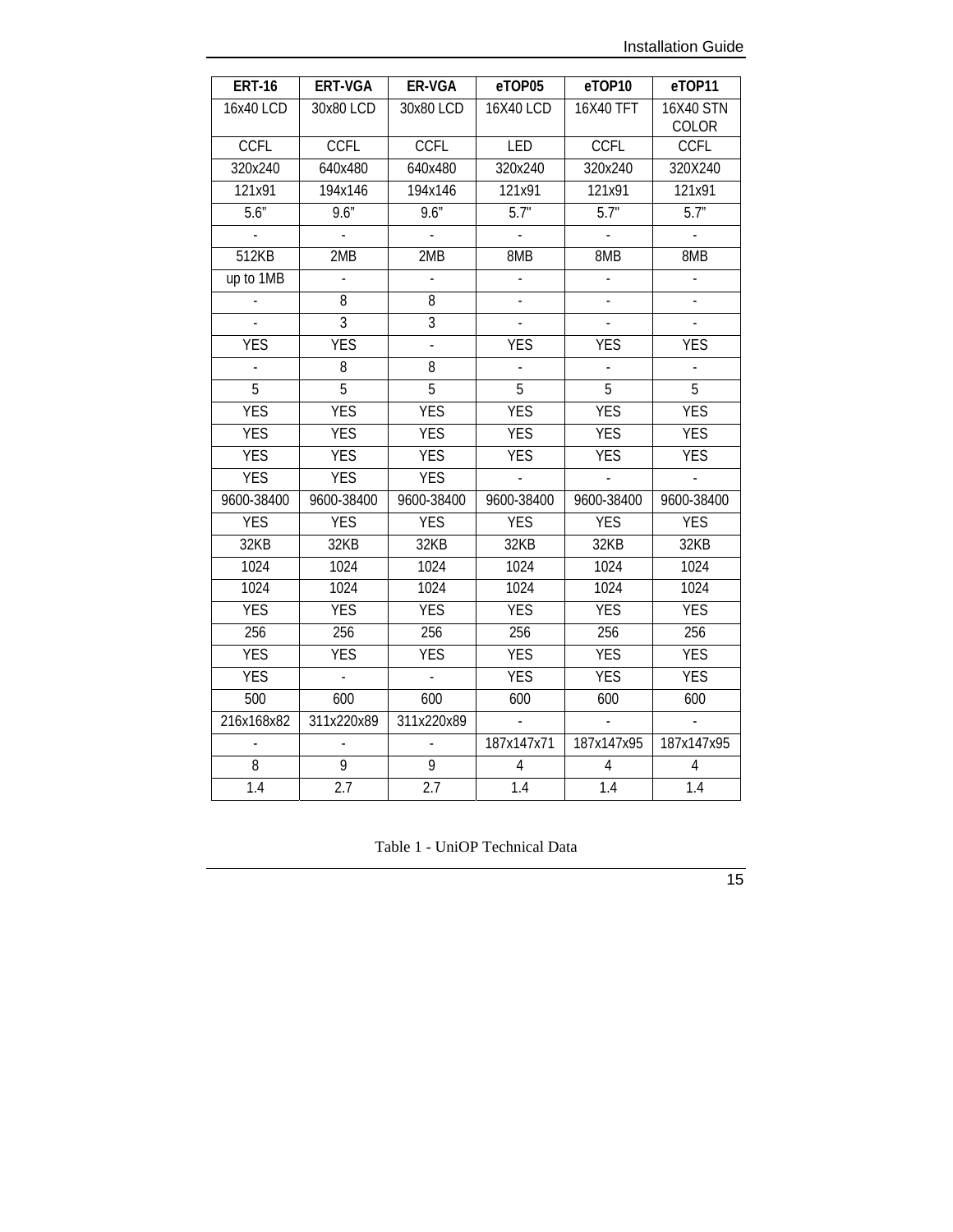| Model                                           | eTOP12         | eTOP30      | eTOP31         |
|-------------------------------------------------|----------------|-------------|----------------|
| <b>Display</b>                                  | 16X40 LCD      | 30X80 TFT   | 30X80 STN      |
|                                                 |                |             | COLOR          |
| <b>Backlight</b>                                | <b>CCFL</b>    | <b>CCFL</b> | <b>CCFL</b>    |
| Graphics                                        | 320X240        | 640X480     | 640x480        |
| Display dimensions (mm)                         | 121X91         | 218X159     | 218x159        |
| Diagonal (inches)                               | 5.7''          | 10.4"       | 10.4"          |
| Character height (mm)                           |                |             |                |
| User memory                                     | 8MB            | 8MB         | 8MB            |
| User memory expansion                           | $\overline{a}$ |             |                |
| Function keys                                   |                |             |                |
| System keys                                     |                |             |                |
| <b>Touch screen</b>                             | <b>YES</b>     | <b>YES</b>  | <b>YES</b>     |
| <b>User LED's</b>                               |                |             |                |
| <b>System LED's</b>                             | 5              | 5           | $\overline{5}$ |
| <b>PC/Printer Port</b>                          | <b>YES</b>     | <b>YES</b>  | <b>YES</b>     |
| <b>PLC Port</b>                                 | <b>YES</b>     | <b>YES</b>  | <b>YES</b>     |
| AUX Port <sup>(1)</sup>                         | <b>YES</b>     | <b>YES</b>  | <b>YES</b>     |
| <b>Esternal keyboard Port</b>                   |                |             |                |
| Programming speed                               | 9600-38400     | 9600-38400  | 9600-38400     |
| <b>Battery</b>                                  | <b>YES</b>     | <b>YES</b>  | <b>YES</b>     |
| Recipe memory                                   | 32 KB          | 32 KB       | 32KB           |
| <b>Alarms</b>                                   | 1024           | 1024        | 1024           |
| <b>Events list</b>                              | 1024           | 1024        | 1024           |
| Hardware clock                                  | <b>YES</b>     | <b>YES</b>  | <b>YES</b>     |
| Downloadable characters                         | 256            | 256         | 256            |
| Screen saver                                    | <b>YES</b>     | <b>YES</b>  | <b>YES</b>     |
| Buzzer                                          | <b>YES</b>     | <b>YES</b>  | <b>YES</b>     |
| Max current consumption on 24VDC                | 600            | 700         | 700            |
| Suffix 45: dimensions WxHxD (mm) <sup>(2)</sup> |                |             |                |
| Suffix 50: dimensions WxHxD (mm) (3)            | 187x147x95     | 287x232x95  | 287x232x95     |
| Max panel thickness (mm)                        | 4              | 4           | 4              |
| Weight (Kg)                                     | 1.4            | 2.25        | 2.25           |

Table 1 - UniOP Technical Data

| ۰.<br>۰. | ٧<br>۰.<br>I<br>× |
|----------|-------------------|
|          | ×<br>۰.           |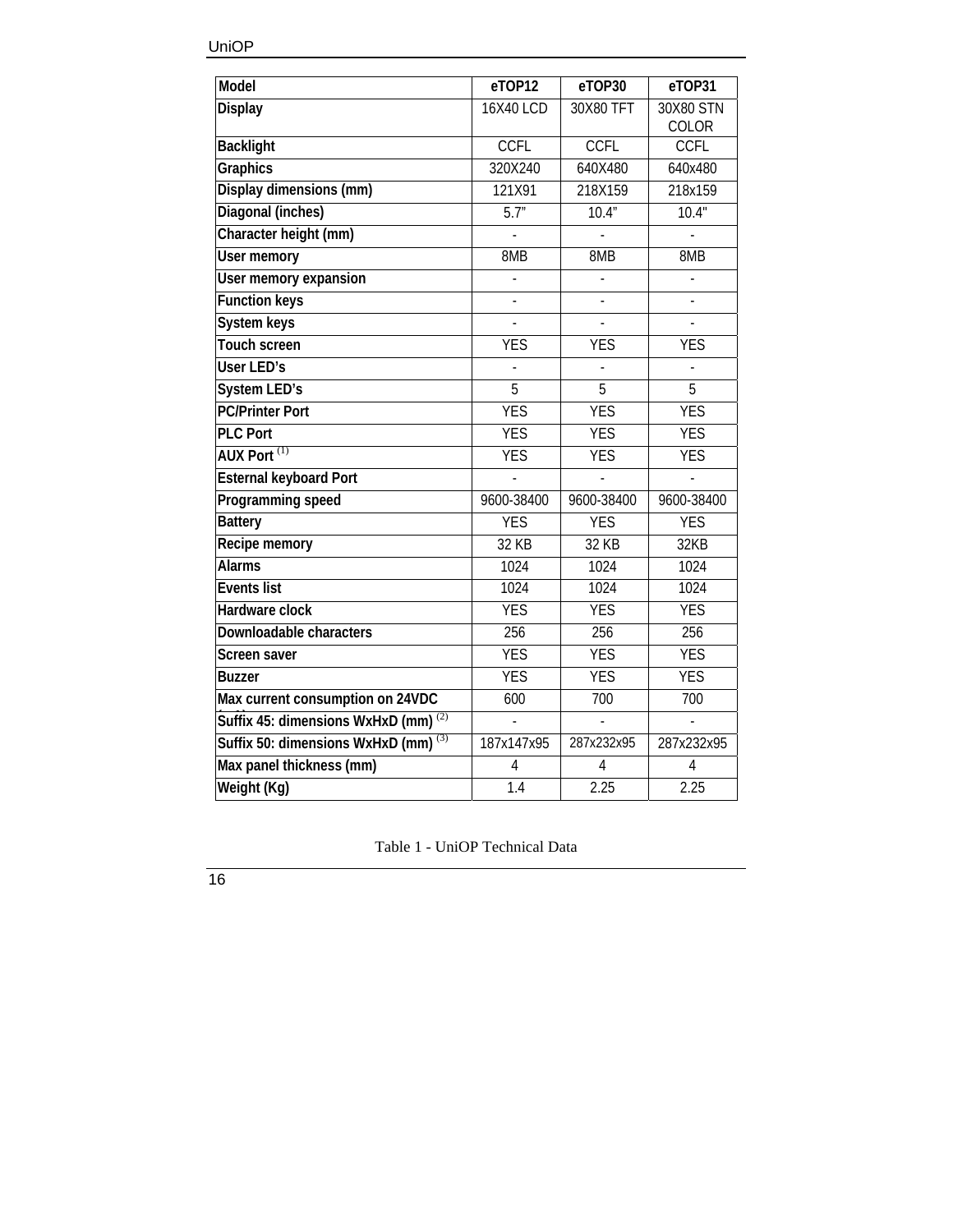| eTOP32                   | eTOP33                   | eTOP40                   | eTOP50                   | ETT-VGA        | <b>MD00G-04</b>          |
|--------------------------|--------------------------|--------------------------|--------------------------|----------------|--------------------------|
| 30X80 LCD                | 30X80 TFT                | 40X100 TFT               | 48X128 TFT               | 30x80 TFT      | 4x20 LCD                 |
| <b>CCFL</b>              | <b>CCFL</b>              | <b>CCFL</b>              | <b>CCFL</b>              | <b>CCFL</b>    | LED                      |
| 640X480                  | 640X480                  | 800X600                  | 1024X768                 | 640x480        | 120x32                   |
| 218x159                  | 218X159                  | 246x184                  | 304X228                  | 194x146        | 70x21                    |
| 10.4"                    | 10.4"                    | 12.1"                    | 15"                      | 9.6''          | 2.8"                     |
| $\mathbb{Z}^2$           | $\mathbb{L}$             | $\overline{\phantom{a}}$ | L,                       |                | $\mathbb{Z}^2$           |
| 8MB                      | 8MB                      | 8MB                      | 8MB                      | 512KB          | 512KB                    |
| $\Box$                   | $\blacksquare$           | $\overline{\phantom{a}}$ | $\overline{\phantom{a}}$ | $\blacksquare$ | $\blacksquare$           |
| $\overline{\phantom{a}}$ | $\mathbb{L}$             | $\overline{a}$           | $\overline{a}$           | 8              | $\overline{4}$           |
|                          |                          | $\overline{a}$           |                          | 3              | $\overline{7}$           |
| <b>YES</b>               | <b>YES</b>               | <b>YES</b>               | <b>YES</b>               | <b>YES</b>     | $\overline{\phantom{a}}$ |
| $\blacksquare$           | $\overline{\phantom{a}}$ | $\overline{\phantom{a}}$ | $\overline{a}$           | 8              | 5                        |
| 5                        | 5                        | $\overline{5}$           | $\overline{5}$           | 6              | $\overline{4}$           |
| <b>YES</b>               | <b>YES</b>               | <b>YES</b>               | <b>YES</b>               | <b>YES</b>     |                          |
| <b>YES</b>               | <b>YES</b>               | <b>YES</b>               | <b>YES</b>               | <b>YES</b>     | <b>YES</b>               |
| <b>YES</b>               | <b>YES</b>               | <b>YES</b>               | <b>YES</b>               | <b>YES</b>     | <b>YES</b>               |
|                          |                          |                          |                          | <b>YES</b>     | $\mathbb{Z}^2$           |
| 9600-38400               | 9600-38400               | 9600-38400               | 9600-38400               | 9600-38400     | 9600                     |
| <b>YES</b>               | <b>YES</b>               | <b>YES</b>               | <b>YES</b>               | <b>YES</b>     |                          |
| 32KB                     | 32 KB                    | 32 KB                    | 32 KB                    | 32KB           | $\mathbb{Z}^2$           |
| 1024                     | 1024                     | 1024                     | 1024                     | 1024           | 256                      |
| 1024                     | 1024                     | 1024                     | 1024                     | 1024           | $\overline{\phantom{a}}$ |
| <b>YES</b>               | <b>YES</b>               | <b>YES</b>               | <b>YES</b>               | <b>YES</b>     |                          |
| 256                      | 256                      | 256                      | 256                      | 256            | 256                      |
| <b>YES</b>               | <b>YES</b>               | <b>YES</b>               | <b>YES</b>               | <b>YES</b>     |                          |
| <b>YES</b>               | <b>YES</b>               | <b>YES</b>               | <b>YES</b>               | $\Box$         |                          |
| 700                      | 700                      | 800                      | 1200                     | 700            | 250                      |
|                          |                          |                          |                          | 311x220x89     | 149x109x53               |
| 287x232x95               | 287x232x95               | 337x267x95               | 392x307x104              | $\overline{a}$ |                          |
| 4                        | 4                        | 4                        | 4                        | 9              | 5                        |
| 2.25                     | 2.25                     | 2.85                     | $\overline{3.85}$        | 2.7            | $\overline{1}$           |

Table 1 - UniOP Technical Data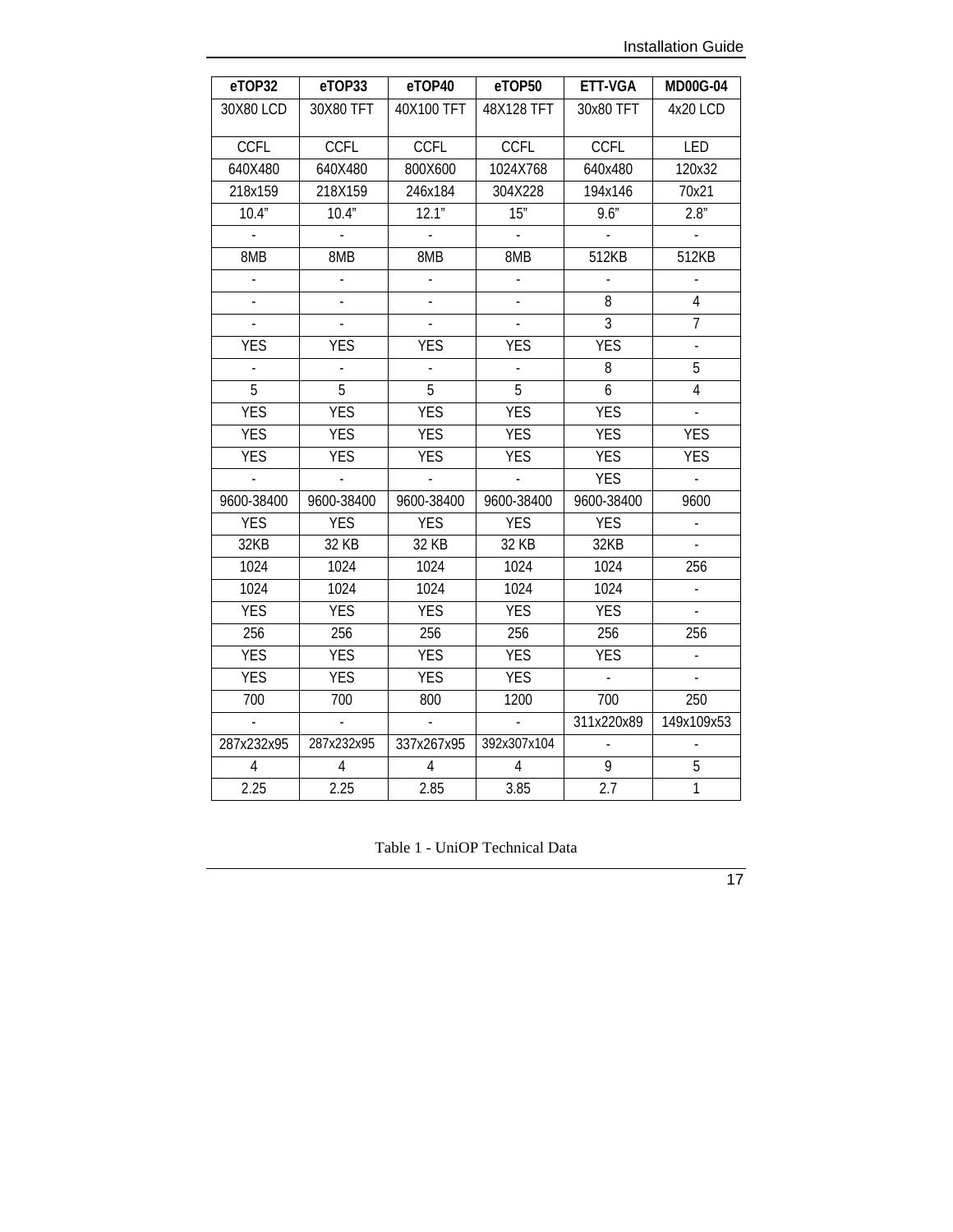| Model                                           | <b>MD00R-02</b> | <b>MD00R-04</b>          | MD01R-02                 |
|-------------------------------------------------|-----------------|--------------------------|--------------------------|
| <b>Display</b>                                  | 2x20 LCD        | 4x20 LCD                 | 2x20 LCD                 |
|                                                 |                 |                          |                          |
| <b>Backlight</b>                                | LED             | LED                      | LED                      |
| Graphics                                        | $\overline{a}$  | $\overline{a}$           |                          |
| Display dimensions (mm)                         |                 |                          |                          |
| Diagonal (inches)                               | $\overline{a}$  | $\overline{a}$           |                          |
| Character height (mm)                           | 6               | 5                        | 6                        |
| User memory                                     | 512KB           | 512KB                    | 512KB                    |
| User memory expansion                           | $\frac{1}{2}$   |                          |                          |
| <b>Function keys</b>                            | 4               | $\overline{4}$           | 4                        |
| System keys                                     | $\overline{1}$  | $\overline{7}$           | $\overline{7}$           |
| <b>Touch screen</b>                             | $\frac{1}{2}$   | $\overline{\phantom{a}}$ | $\overline{a}$           |
| <b>User LED's</b>                               | 5               | 5                        | 4                        |
| <b>System LED's</b>                             | 4               | $\overline{4}$           | $\overline{2}$           |
| <b>PC/Printer Port</b>                          |                 |                          |                          |
| <b>PLC Port</b>                                 | <b>YES</b>      | <b>YES</b>               | <b>YES</b>               |
| AUX Port <sup>(1)</sup>                         | <b>YES</b>      | <b>YES</b>               | <b>YES</b>               |
| <b>Esternal keyboard Port</b>                   |                 |                          |                          |
| Programming speed                               | 9600            | 9600                     | 9600                     |
| <b>Battery</b>                                  | $\overline{a}$  | $\overline{a}$           |                          |
| Recipe memory                                   |                 | $\overline{a}$           |                          |
| <b>Alarms</b>                                   | 256             | 256                      | 256                      |
| <b>Events list</b>                              | $\frac{1}{2}$   | $\frac{1}{2}$            |                          |
| Hardware clock                                  | $\frac{1}{2}$   | $\overline{a}$           |                          |
| Downloadable characters                         | 8               | 8                        | 8                        |
| Screen saver                                    | $\frac{1}{2}$   | $\overline{\phantom{a}}$ | $\overline{\phantom{a}}$ |
| <b>Buzzer</b>                                   |                 |                          |                          |
| Max current consumption on 24VDC                | 250             | 250                      | 250                      |
| Suffix 45: dimensions WxHxD (mm) <sup>(2)</sup> | 149x109x53      | 149x109x53               | 195x98x82                |
| Suffix 50: dimensions WxHxD (mm) <sup>(3)</sup> |                 |                          | 195x98x90                |
| Max panel thickness (mm)                        | 5               | 5                        | 8                        |
| Weight (Kg)                                     | 0.9             | 0.9                      | 0.9                      |

Table 1 - UniOP Technical Data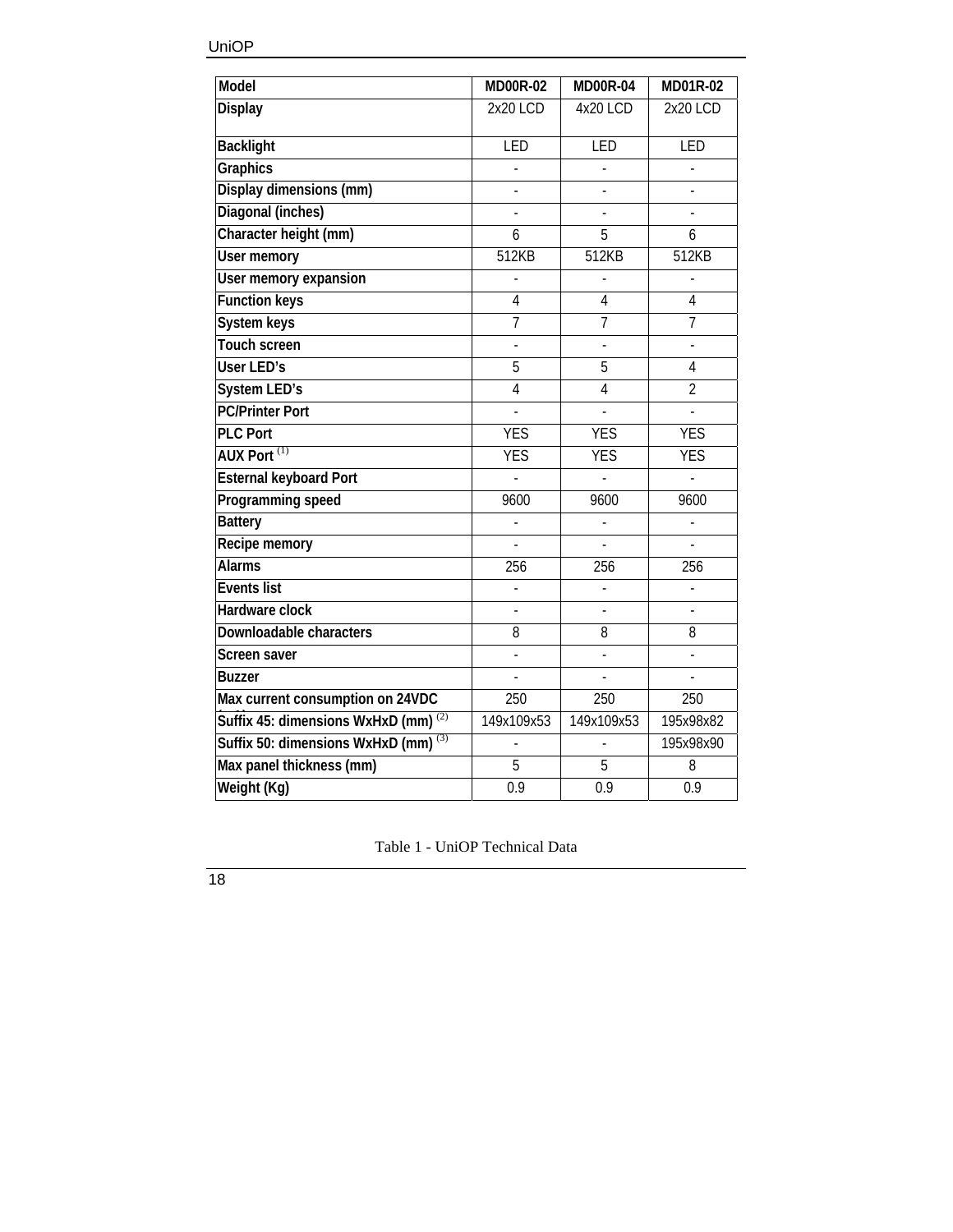Installation Guide

| MD02F-02                 | MD02G-04                 | MD02R-04       | MD03R-02                 | MD03R-04                 | <b>MKDC-VGA</b> |
|--------------------------|--------------------------|----------------|--------------------------|--------------------------|-----------------|
| 2x20 VFD                 | 4x20 LCD                 | 4x20 LCD       | 2x20 LCD                 | 4x20 LCD                 | 30x80 STN       |
|                          |                          |                |                          |                          | COLOR           |
| <b>CCFL</b>              | LED                      | LED            | LED                      | LED                      | <b>CCFL</b>     |
| $\overline{\phantom{a}}$ | 120x32                   | $\overline{a}$ | $\overline{a}$           | $\overline{\phantom{0}}$ | 640x480         |
|                          | 70x21                    | $\frac{1}{2}$  | L,                       | $\frac{1}{2}$            | 212x159         |
| $\frac{1}{2}$            | 2.8"                     | $\overline{a}$ | $\overline{a}$           | $\overline{\phantom{a}}$ | 10.4"           |
| 5                        | $\mathbb{L}$             | $\overline{5}$ | 6                        | $\overline{5}$           | $\overline{a}$  |
| 512KB                    | 512KB                    | 512KB          | 512KB                    | 512KB                    | 8MB             |
|                          |                          |                |                          |                          | $\mathbb{L}$    |
| 9                        | 9                        | $\overline{9}$ | $\overline{9}$           | $\overline{9}$           | 26              |
| 10                       | 10                       | 10             | 10                       | 10                       | 25              |
| ÷,                       | $\overline{\phantom{a}}$ | ÷,             | ÷,                       | $\overline{\phantom{a}}$ | $\Box$          |
| 9                        | 9                        | 9              | 9                        | 9                        | 26              |
| $\overline{2}$           | $\overline{2}$           | $\overline{2}$ | $\overline{2}$           | $\overline{2}$           | $\overline{4}$  |
| <b>YES</b>               | <b>YES</b>               | <b>YES</b>     | $\overline{a}$           | $\overline{a}$           | <b>YES</b>      |
| <b>YES</b>               | <b>YES</b>               | <b>YES</b>     | <b>YES</b>               | <b>YES</b>               | <b>YES</b>      |
| <b>YES</b>               | <b>YES</b>               | <b>YES</b>     | <b>YES</b>               | <b>YES</b>               | <b>YES</b>      |
|                          |                          |                |                          |                          | <b>YES</b>      |
| 9600-38400               | 9600-38400               | 9600-38400     | 9600                     | 9600                     | 9600-38400      |
| <b>YES</b>               | <b>YES</b>               | <b>YES</b>     | L.                       | $\overline{\phantom{a}}$ | <b>YES</b>      |
| 16KB                     | 16KB                     | 16KB           | $\overline{a}$           | $\overline{a}$           | 32KB            |
| 1024                     | 1024                     | 1024           | 256                      | 256                      | 1024            |
| 256                      | 256                      | 256            | $\frac{1}{2}$            | $\blacksquare$           | 1024            |
| <b>YES</b>               | <b>YES</b>               | <b>YES</b>     | $\blacksquare$           |                          | <b>YES</b>      |
| $\overline{\phantom{a}}$ | 8                        | 8              | 8                        | 8                        | 256             |
| L,                       |                          | $\overline{a}$ | $\overline{a}$           |                          | <b>YES</b>      |
|                          |                          | L,             | $\overline{\phantom{a}}$ | $\overline{\phantom{a}}$ |                 |
| 300                      | 250                      | 250            | 250                      | 250                      | 700             |
| 195x98x82                | 195x98x82                | 195x98x82      | 195x98x82                | 195x98x82                | 311x276x89      |
| $\overline{\phantom{a}}$ | $\overline{\phantom{a}}$ | 195x98x90      | 195x98x90                | 195x98x90                |                 |
| 8                        | 8                        | 8              | 8                        | 8                        | 9               |
| 0.9                      | 0.9                      | 0.9            | 0.9                      | 0.9                      | 3.5             |

Table 1 - UniOP Technical Data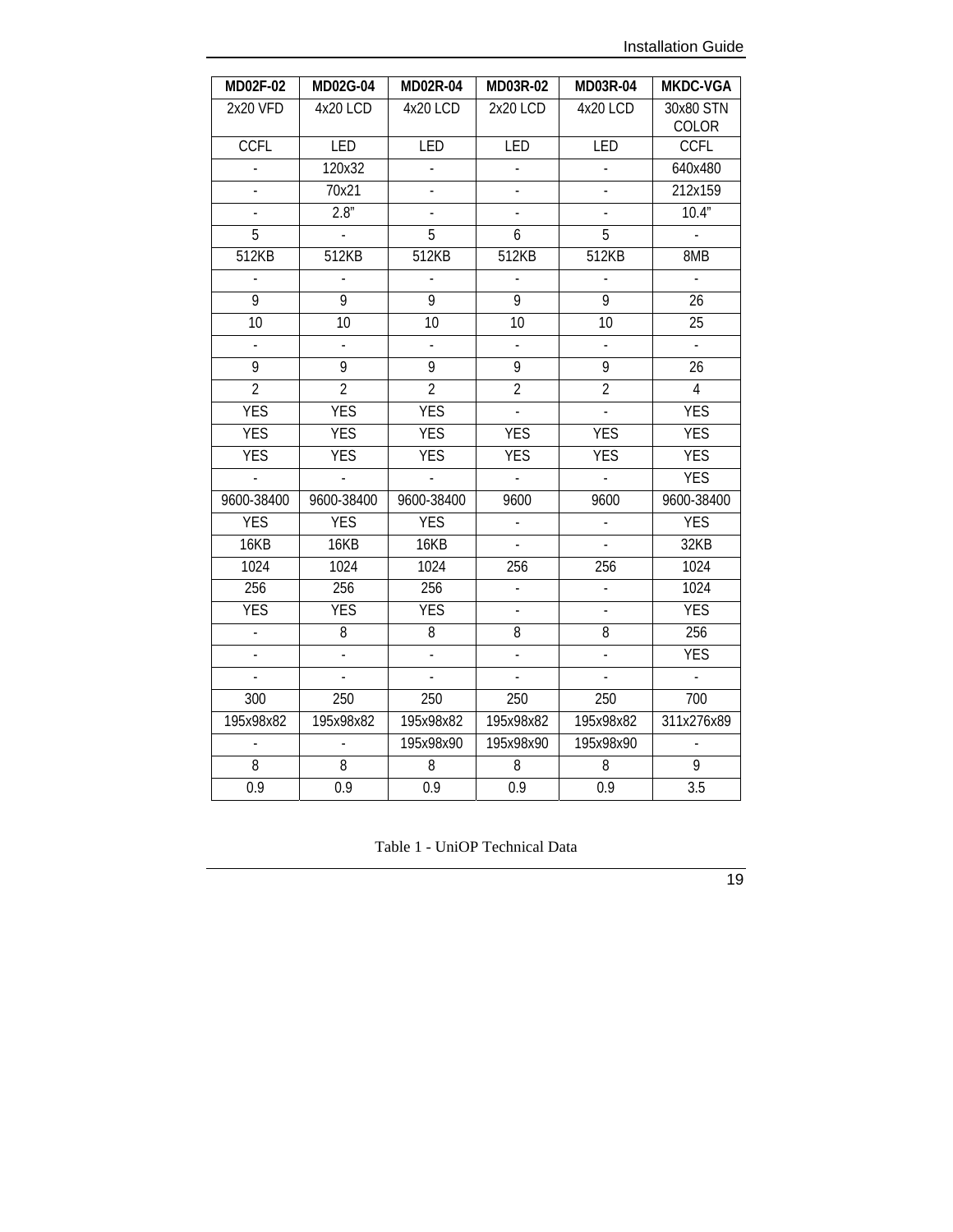UniOP

| Model                                           | MKDC-VGA-T         | MKDF-02                  | MKDF-04                  |
|-------------------------------------------------|--------------------|--------------------------|--------------------------|
| Display                                         | 30x80 STN<br>COLOR | 2x40 VFD                 | 4x40 VFD                 |
| <b>Backlight</b>                                | <b>CCFL</b>        | LED                      | LED                      |
| Graphics                                        | 640x480            | $\overline{a}$           | $\overline{a}$           |
| Display dimensions (mm)                         | 212x159            |                          |                          |
| Diagonal (inches)                               | 10.4"              |                          |                          |
| Character height (mm)                           |                    | 5                        | 5                        |
| <b>User memory</b>                              | 8MB                | 512KB                    | 512KB                    |
| User memory expansion                           | $\overline{a}$     | 1024KB                   | 1024KB                   |
| <b>Function keys</b>                            | 26                 | 16                       | 16                       |
| System keys                                     | 25                 | 29                       | 29                       |
| <b>Touch screen</b>                             | <b>YES</b>         | $\overline{\phantom{a}}$ | $\overline{\phantom{a}}$ |
| <b>User LED's</b>                               | 26                 | 24                       | 24                       |
| <b>System LED's</b>                             | $\overline{4}$     | $\overline{5}$           | $\overline{5}$           |
| <b>PC/Printer Port</b>                          | <b>YES</b>         | <b>YES</b>               | <b>YES</b>               |
| <b>PLC Port</b>                                 | <b>YES</b>         | <b>YES</b>               | <b>YES</b>               |
| AUX Port <sup>(1)</sup>                         | <b>YES</b>         | <b>YES</b>               | <b>YES</b>               |
| Esternal keyboard Port                          | <b>YES</b>         | <b>YES</b>               | <b>YES</b>               |
| Programming speed                               | 9600-38400         | 9600-38400               | 9600-38400               |
| <b>Battery</b>                                  | <b>YES</b>         | <b>YES</b>               | <b>YES</b>               |
| Recipe memory                                   | 32KB               | 16KB                     | 16KB                     |
| <b>Alarms</b>                                   | 1024               | 1024                     | 1024                     |
| <b>Events list</b>                              | 1024               | 256                      | 256                      |
| Hardware clock                                  | <b>YES</b>         | <b>YES</b>               | <b>YES</b>               |
| Downloadable characters                         | 256                |                          |                          |
| Screen saver                                    | <b>YES</b>         |                          |                          |
| <b>Buzzer</b>                                   | $\overline{a}$     |                          |                          |
| Max current consumption on 24VDC (mA)           | 700                | 500                      | 700                      |
| Suffix 45: dimensions WxHxD (mm) <sup>(2)</sup> | 311x276x89         | 311x165x89               | 311x165x89               |
| Suffix 50: dimensions WxHxD (mm) (3)            |                    |                          |                          |
| Max panel thickness (mm)                        | 9                  | 9                        | 9                        |
| Weight (Kg)                                     | 3.5                | 1.9                      | 1.9                      |

Table 1 - UniOP Technical Data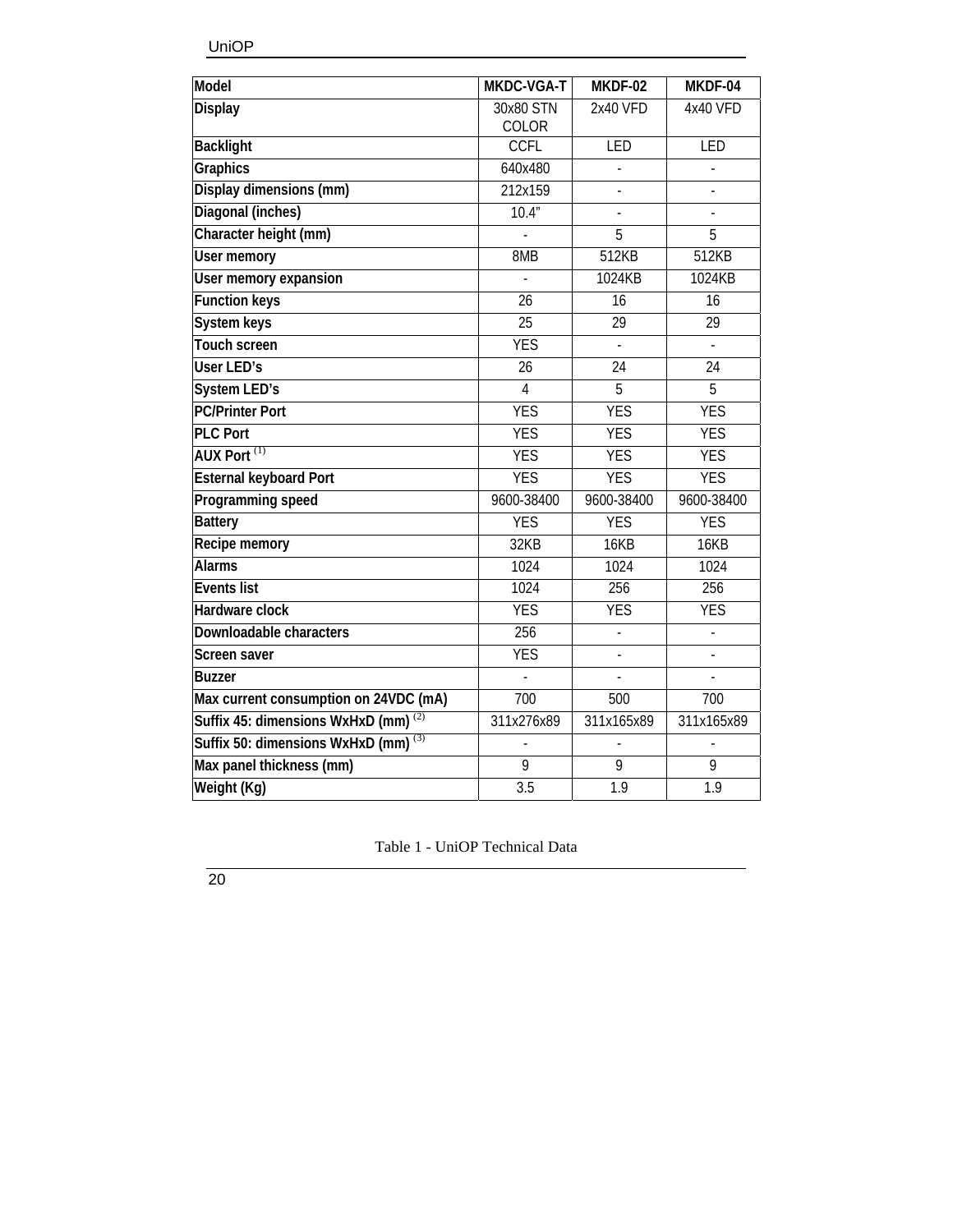| MKDG-05          | MKDG-06                  | MKDG-07                  | MKDL-16N                 | <b>MKDL-VGA</b>          | MKDR-04                  |
|------------------|--------------------------|--------------------------|--------------------------|--------------------------|--------------------------|
| 8x40 LCD         | 8x40 LCD                 | 8x40 LCD                 | 16x40 EL                 | 30x80                    | 4x40 LCD                 |
| CCFL             | <b>CCFL</b>              | <b>CCFL</b>              | <b>CCFL</b>              | CCFL                     | LED                      |
| 240x64           | 240x64                   | 240x64                   | 320x240                  | 640x480                  |                          |
| 127x34           | 127x34                   | 127x34                   | 121x91                   | 212x159                  |                          |
| 5.2"             | 5.2"                     | 5.2"                     | 5.6"                     | 10.4"                    | $\frac{1}{2}$            |
| $\overline{5}$   | $\overline{a}$           |                          |                          |                          | 5                        |
| 512KB            | 512KB                    | 512KB                    | 512KB                    | 8MB                      | 512KB                    |
| 1024KB           | 1024KB                   | up to 640 KB             | up to 1MB                | $\sim$                   | up to 1MB                |
| 20               | 23                       | $\overline{23}$          | $\overline{16}$          | 26                       | 16                       |
| 18               | 24                       | 24                       | 19                       | 24                       | 29                       |
| ÷,               | ÷,                       | $\overline{\phantom{a}}$ | ÷,                       | $\overline{\phantom{a}}$ | $\overline{\phantom{a}}$ |
| 26               | 24                       | 32                       | 24                       | 26                       | 24                       |
| $\overline{4}$   | $\overline{5}$           | $\overline{5}$           | $\overline{5}$           | $\overline{5}$           | $\overline{5}$           |
| <b>YES</b>       | <b>YES</b>               | <b>YES</b>               | <b>YES</b>               | <b>YES</b>               | <b>YES</b>               |
| <b>YES</b>       | <b>YES</b>               | <b>YES</b>               | <b>YES</b>               | <b>YES</b>               | <b>YES</b>               |
| <b>YES</b>       | <b>YES</b>               | <b>YES</b>               | <b>YES</b>               | <b>YES</b>               | <b>YES</b>               |
|                  |                          |                          | <b>YES</b>               | <b>YES</b>               | <b>YES</b>               |
| 9600-38400       | 9600-38400               | 9600-38400               | 9600-38400               | 9600-38400               | 9600-38400               |
| <b>YES</b>       | <b>YES</b>               | <b>YES</b>               | <b>YES</b>               | <b>YES</b>               | <b>YES</b>               |
| 16KB             | 16KB                     | 16KB                     | 32KB                     | 32KB                     | 16KB                     |
| 1024             | 1024                     | 1024                     | 1024                     | 1024                     | 1024                     |
| 256              | 256                      | 256                      | 1024                     | 1024                     | 256                      |
| <b>YES</b>       | <b>YES</b>               | <b>YES</b>               | <b>YES</b>               | <b>YES</b>               | <b>YES</b>               |
|                  | 256                      | 256                      | 256                      | 256                      | 8                        |
| $\frac{1}{2}$    | $\overline{\phantom{a}}$ | $\frac{1}{2}$            | $\overline{\phantom{a}}$ |                          | $\frac{1}{2}$            |
| $\overline{a}$   |                          | $\frac{1}{2}$            | $\overline{a}$           |                          |                          |
| 400              | 400                      | 400                      | 800                      | 1300                     | 400                      |
| 311x111x89       | 220x176x73               | 275x220x76               | 311x220x89               | 311x276x76               | 311x165x89               |
|                  | 220x176x85               | 275x220x85               | $\overline{\phantom{a}}$ |                          |                          |
| 9                | 5                        | 5                        | 9                        | 9                        | 9                        |
| $\overline{1.9}$ | 1.2                      | $\overline{2}$           | $\overline{2.5}$         | $\overline{3.5}$         | 1.9                      |

Table 1 - UniOP Technical Data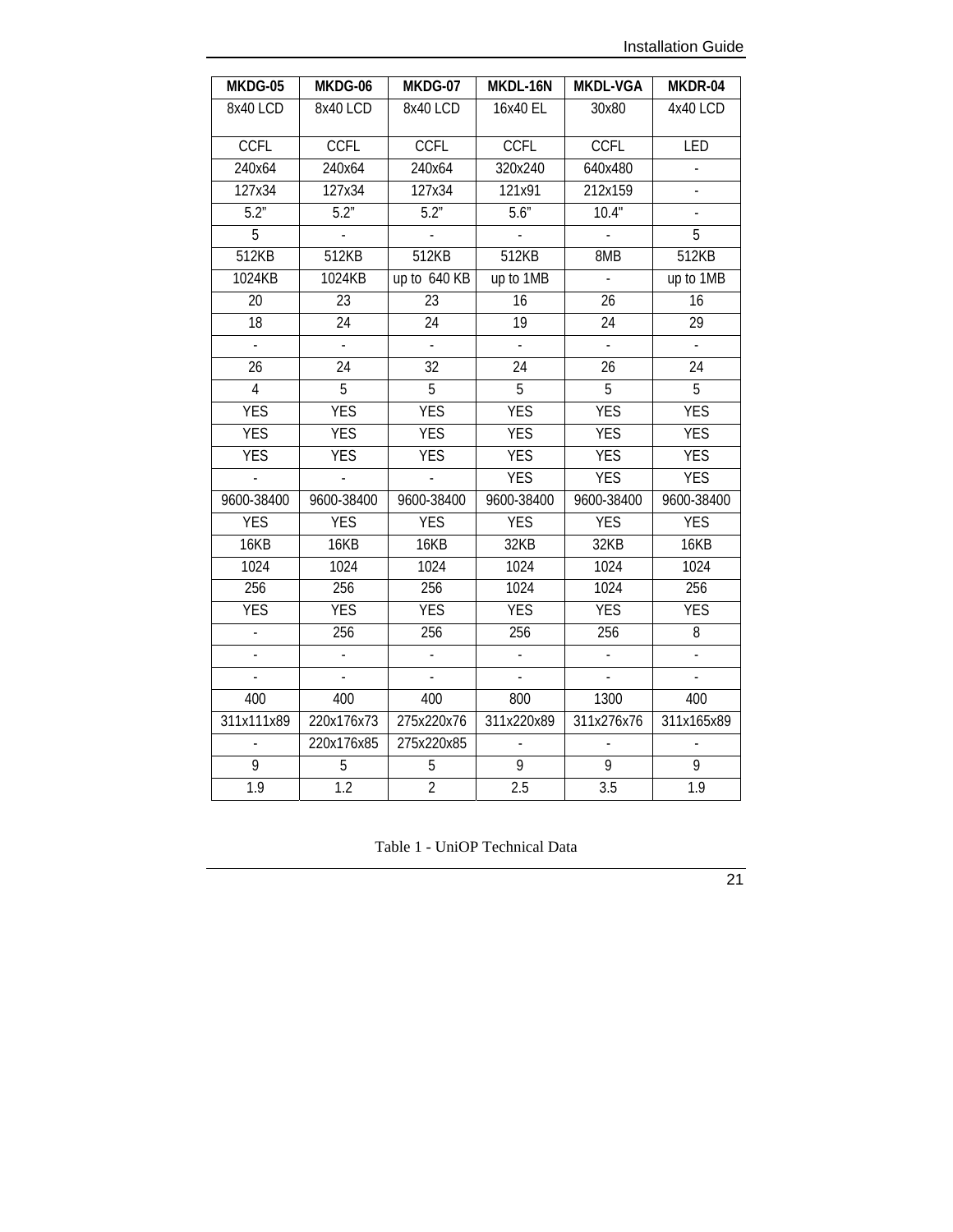| I |
|---|
|---|

| <b>Model</b>                          | MKDR-05        | MKDR-16     | MKDR-16TA   |
|---------------------------------------|----------------|-------------|-------------|
| Display                               | 4x40 LCD       | 16x40 LCD   | 16x40 LCD   |
| <b>Backlight</b>                      | LED            | <b>CCFL</b> | <b>CCFL</b> |
| Graphics                              |                | 320x240     | 320x240     |
| Display dimensions (mm)               | $\frac{1}{2}$  | 121x91      | 121x91      |
| Diagonal (inches)                     |                | 5.6"        | 5.6''       |
| Character height (mm)                 | 5              |             |             |
| <b>User memory</b>                    | 512KB          | 512KB       | 512KB       |
| User memory expansion                 | up to 1MB      | Up to 1MB   | up to 1MB   |
| <b>Function keys</b>                  | 20             | 16          | 16          |
| System keys                           | 18             | 19          | 19          |
| <b>Touch screen</b>                   | $\overline{a}$ |             | <b>YES</b>  |
| <b>User LED's</b>                     | 26             | 24          | 24          |
| <b>System LED's</b>                   | $\overline{4}$ | 5           | 5           |
| <b>PC/Printer Port</b>                | <b>YES</b>     | <b>YES</b>  | <b>YES</b>  |
| <b>PLC Port</b>                       | <b>YES</b>     | <b>YES</b>  | <b>YES</b>  |
| AUX Port <sup>(1)</sup>               | <b>YES</b>     | <b>YES</b>  | <b>YES</b>  |
| <b>Esternal keyboard Port</b>         | <b>YES</b>     | <b>YES</b>  | <b>YES</b>  |
| Programming speed                     | 9600-38400     | 9600-38400  | 9600-38400  |
| <b>Battery</b>                        | <b>YES</b>     | <b>YES</b>  | <b>YES</b>  |
| Recipe memory                         | 16KB           | 32KB        | 32KB        |
| <b>Alarms</b>                         | 1024           | 1024        | 1024        |
| <b>Events list</b>                    | 256            | 1024        | 1024        |
| Hardware clock                        | <b>YES</b>     | <b>YES</b>  | <b>YES</b>  |
| Downloadable characters               | 8              | 256         | 256         |
| Screen saver                          |                | <b>YES</b>  | <b>YES</b>  |
| <b>Buzzer</b>                         | $\overline{a}$ |             |             |
| Max current consumption on 24VDC (mA) | 350            | 500         | 500         |
| Suffix 45: dimensions WxHxD (mm) (2)  | 311x111x89     | 311x220x89  | 311x220x89  |
| Suffix 50: dimensions WxHxD (mm) (3)  |                |             |             |
| Max panel thickness (mm)              | 9              | 9           | 9           |
| Weight (Kg)                           | 1.8            | 2.5         | 2.5         |

Table 1 - UniOP Technical Data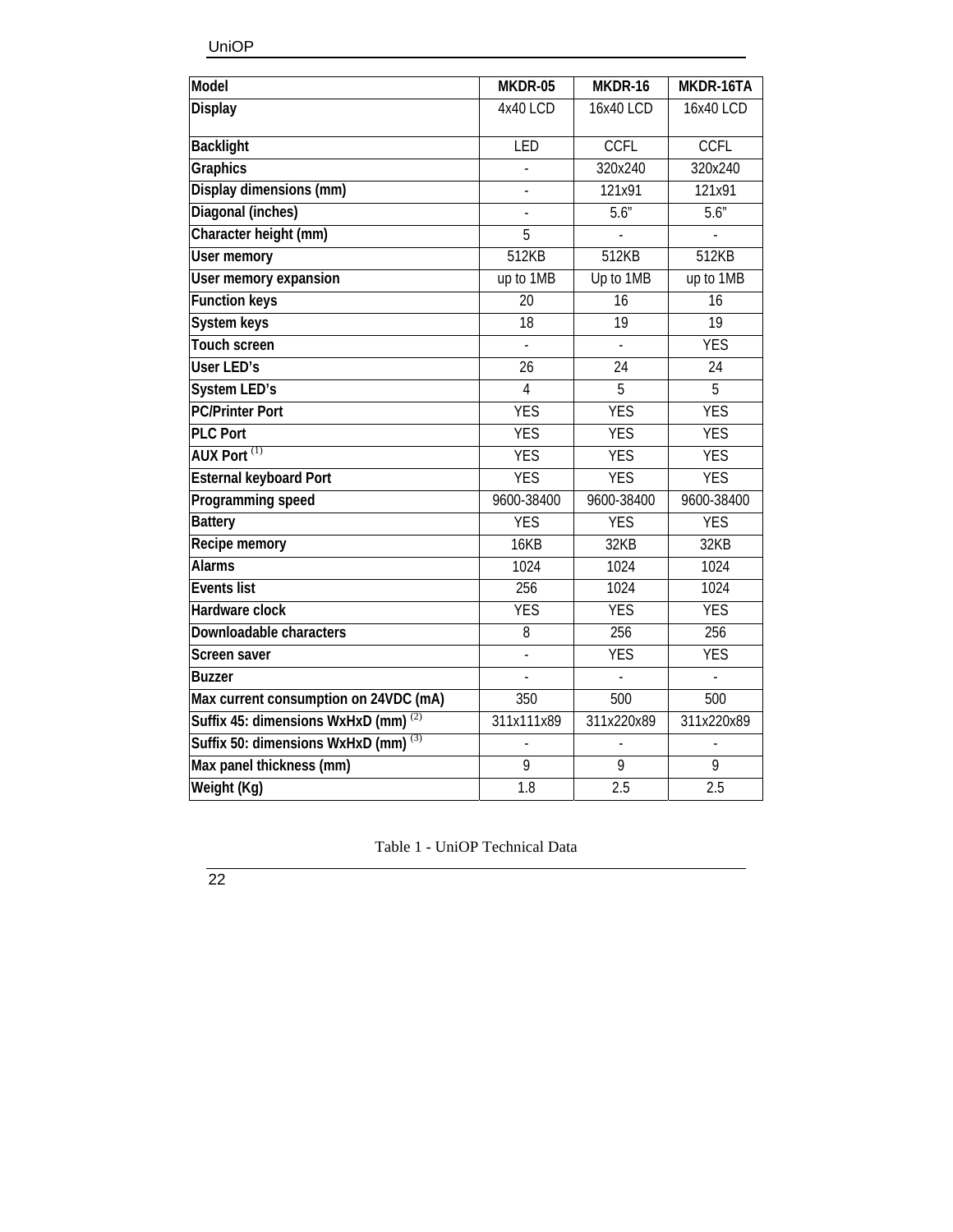| MKDR-25                  | MKDR-VGA                 | MKDR-VGA-T               | <b>MKDT-VGA</b>          | MKDT-VGA-T     | TP01C-16                 |
|--------------------------|--------------------------|--------------------------|--------------------------|----------------|--------------------------|
| 25x80 LCD                | 30x80                    | 30x80                    | 30x80                    | 30x80          | 16x40 STN<br>COLOR       |
| <b>CCFL</b>              | <b>CCFL</b>              | <b>CCFL</b>              | <b>CCFL</b>              | <b>CCFL</b>    | <b>CCFL</b>              |
| 640x400                  | 640x480                  | 640x480                  | 640x480                  | 640x480        | 320x240                  |
| 194x121                  | 194x146                  | 194x146                  | 212x159                  | 212x159        | 121x91                   |
| 9.6''                    | 9.6''                    | 9.6''                    | 10.4"                    | 10.4"          | 5.6''                    |
| $\overline{a}$           | $\overline{\phantom{a}}$ | $\overline{\phantom{a}}$ | $\overline{a}$           |                | $\overline{\phantom{a}}$ |
| 512KB                    | 8MB                      | 8MB                      | 8MB                      | 8MB            | 512KB                    |
| up to 1MB                | $\Box$                   | $\overline{\phantom{a}}$ | $\blacksquare$           | $\Box$         | up to 1MB                |
| 26                       | 26                       | 26                       | 26                       | 26             | 30                       |
| 24                       | 24                       | 24                       | 24                       | 24             | 25                       |
| $\overline{\phantom{a}}$ | $\overline{\phantom{a}}$ | <b>YES</b>               | $\overline{\phantom{a}}$ | <b>YES</b>     | $\blacksquare$           |
| 26                       | 26                       | 26                       | 26                       | 26             | 32                       |
| $\overline{4}$           | $\overline{5}$           | $\overline{5}$           | $\overline{5}$           | $\overline{5}$ | $\overline{4}$           |
| <b>YES</b>               | <b>YES</b>               | <b>YES</b>               | <b>YES</b>               | <b>YES</b>     | <b>YES</b>               |
| <b>YES</b>               | <b>YES</b>               | <b>YES</b>               | <b>YES</b>               | <b>YES</b>     | <b>YES</b>               |
| <b>YES</b>               | <b>YES</b>               | <b>YES</b>               | <b>YES</b>               | <b>YES</b>     | <b>YES</b>               |
| <b>YES</b>               | <b>YES</b>               | <b>YES</b>               | <b>YES</b>               | <b>YES</b>     | <b>YES</b>               |
| 9600-38400               | 9600-38400               | 9600-38400               | 9600-38400               | 9600-38400     | 9600-38400               |
| <b>YES</b>               | <b>YES</b>               | <b>YES</b>               | <b>YES</b>               | <b>YES</b>     | <b>YES</b>               |
| 32KB                     | 32KB                     | 32KB                     | 32KB                     | 32KB           | 32KB                     |
| 1024                     | 1024                     | 1024                     | 1024                     | 1024           | 1024                     |
| 1024                     | 1024                     | 1024                     | 1024                     | 1024           | 1024                     |
| <b>YES</b>               | <b>YES</b>               | <b>YES</b>               | <b>YES</b>               | <b>YES</b>     | <b>YES</b>               |
| 256                      | 256                      | 256                      | 256                      | 256            | 256                      |
| <b>YES</b>               | <b>YES</b>               | <b>YES</b>               | <b>YES</b>               | <b>YES</b>     | <b>YES</b>               |
| $\overline{\phantom{a}}$ | $\overline{\phantom{a}}$ | $\omega$                 | $\frac{1}{2}$            |                |                          |
| 600                      | 600                      | 600                      | 700                      | 700            | 500                      |
| 311x276x89               | 311x276x89               | 311x276x89               | 311x276x89               | 311x276x89     | 220x311x89               |
|                          |                          |                          |                          |                |                          |
| 9                        | 9                        | 9                        | 9                        | 9              | 9                        |
| 3.5                      | 3.5                      | 3.5                      | 3.5                      | 3.5            | 2.5                      |

Table 1 - UniOP Technical Data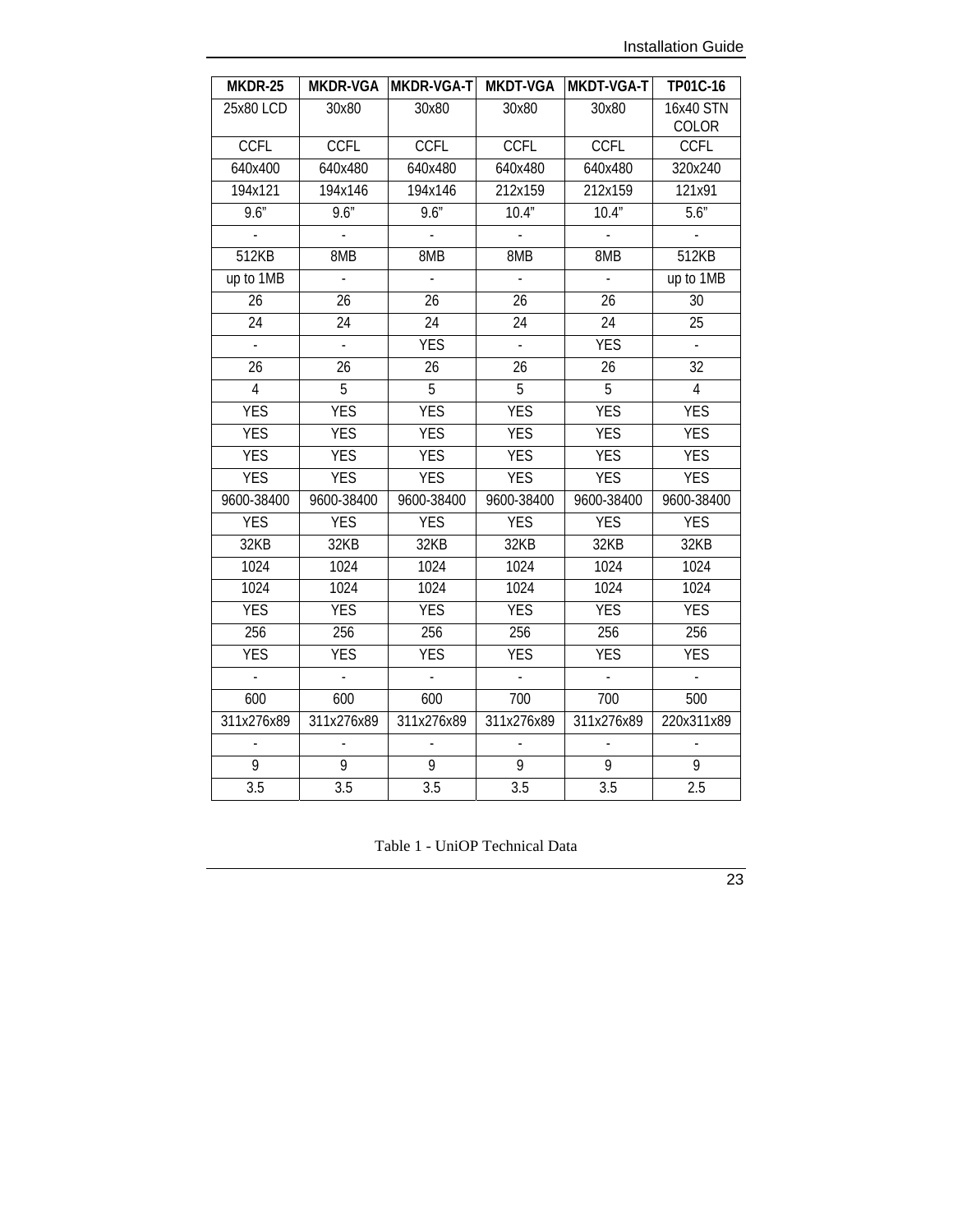| Model                                           | TP01R-16    |
|-------------------------------------------------|-------------|
| Display                                         | 16x40 LCD   |
| <b>Backlight</b>                                | <b>CCFL</b> |
| Graphics                                        | 320x240     |
| Display dimensions (mm)                         | 121x91      |
| Diagonal (inches)                               | 5.6''       |
| Character height (mm)                           |             |
| <b>User memory</b>                              | 512KB       |
| User memory expansion                           | up to 1MB   |
| <b>Function keys</b>                            | 30          |
| System keys                                     | 25          |
| Touch screen                                    |             |
| <b>User LED's</b>                               | 32          |
| System LED's                                    | 4           |
| <b>PC/Printer Port</b>                          | <b>YES</b>  |
| <b>PLC Port</b>                                 | <b>YES</b>  |
| AUX Port <sup>(1)</sup>                         | <b>YES</b>  |
| <b>Esternal keyboard Port</b>                   | <b>YES</b>  |
| Programming speed                               | 9600-38400  |
| <b>Battery</b>                                  | <b>YES</b>  |
| Recipe memory                                   | 32KB        |
| <b>Alarms</b>                                   | 1024        |
| <b>Events list</b>                              | 1024        |
| Hardware clock                                  | <b>YES</b>  |
| Downloadable characters                         | 256         |
| Screen saver                                    | <b>YES</b>  |
| Buzzer                                          |             |
| Max current consumption on 24VDC (mA)           | 500         |
| Suffix 45: dimensions WxHxD (mm) <sup>(2)</sup> | 220x311x89  |
| Suffix 50: dimensions WxHxD (mm) (3)            |             |
| Max panel thickness (mm)                        | 9           |
| Weight (Kg)                                     | 2.5         |

|  |  | Table 1 - UniOP Technical Data |  |
|--|--|--------------------------------|--|
|--|--|--------------------------------|--|

| ш |
|---|
|---|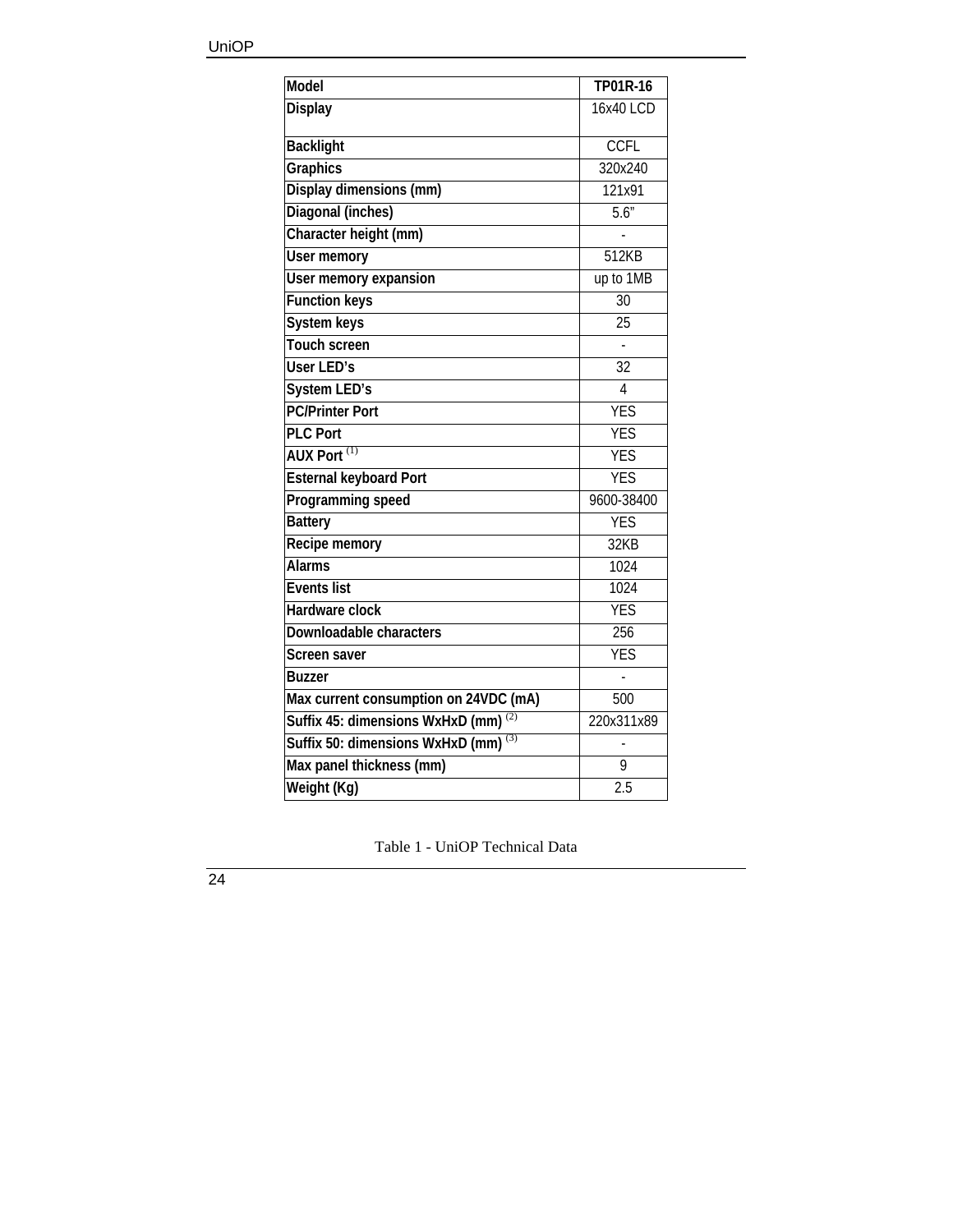Notes :



- (1) With optional module.
- (2) Suffix 45: for operator panel which have suffix A6, A7, 45.
- (3) Suffix 50: for operator panel which have suffix 50.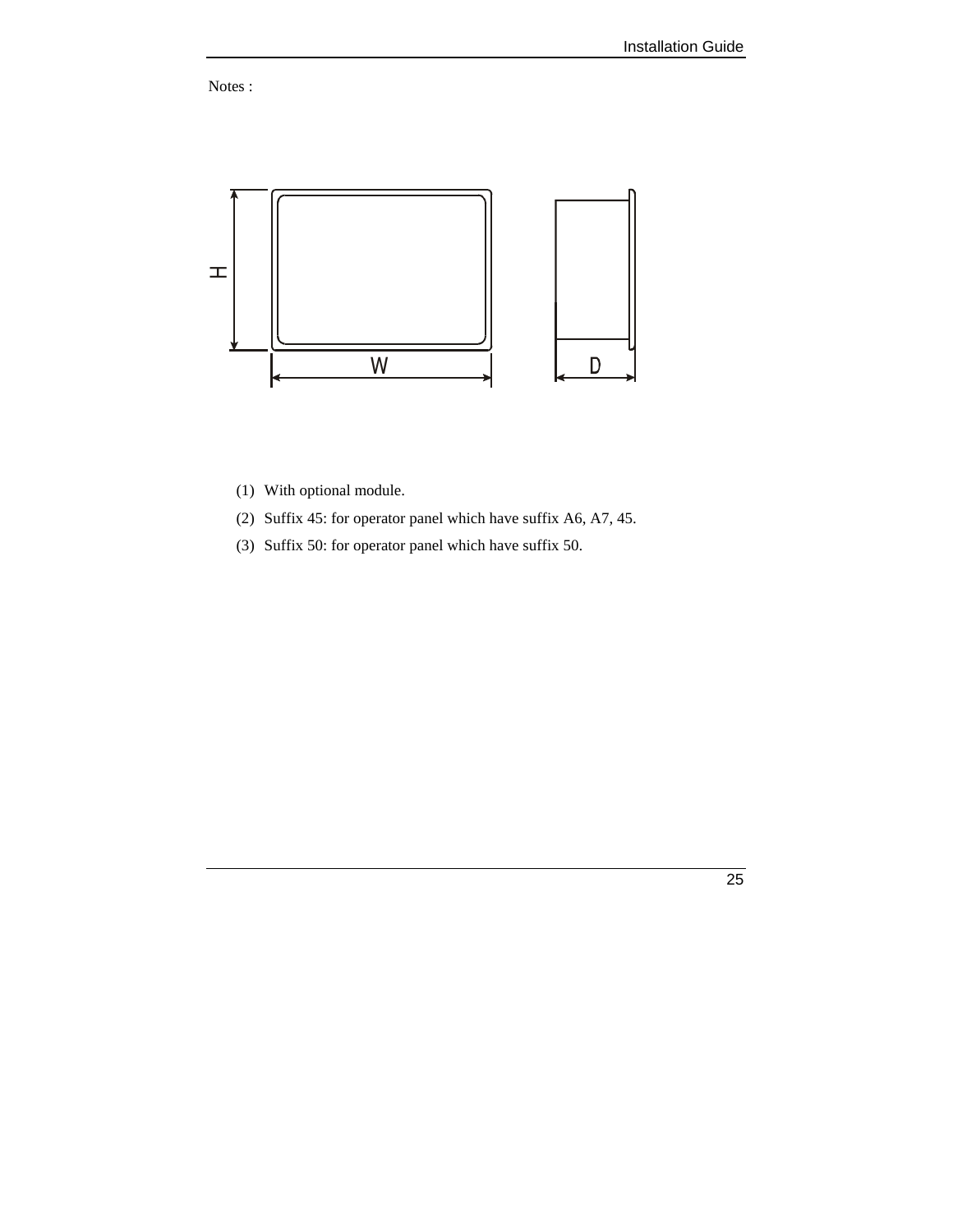#### UniOP

#### **Installation**

UniOP panels are designed to be mounted on the front of some type of enclosure. The bezel height, bezel width and the cut-out dimensions for each panel type are given in the following pages.

*Note: remove the red BATTERY PROTECTION strip before installation* 

## **Phisical Dimensions**

All measurements are given in mm, with tolerance  $\pm 0.5$ .

## **MD00G-04, MD00R-02, MD00R-04**







Figure 1 - Dimensions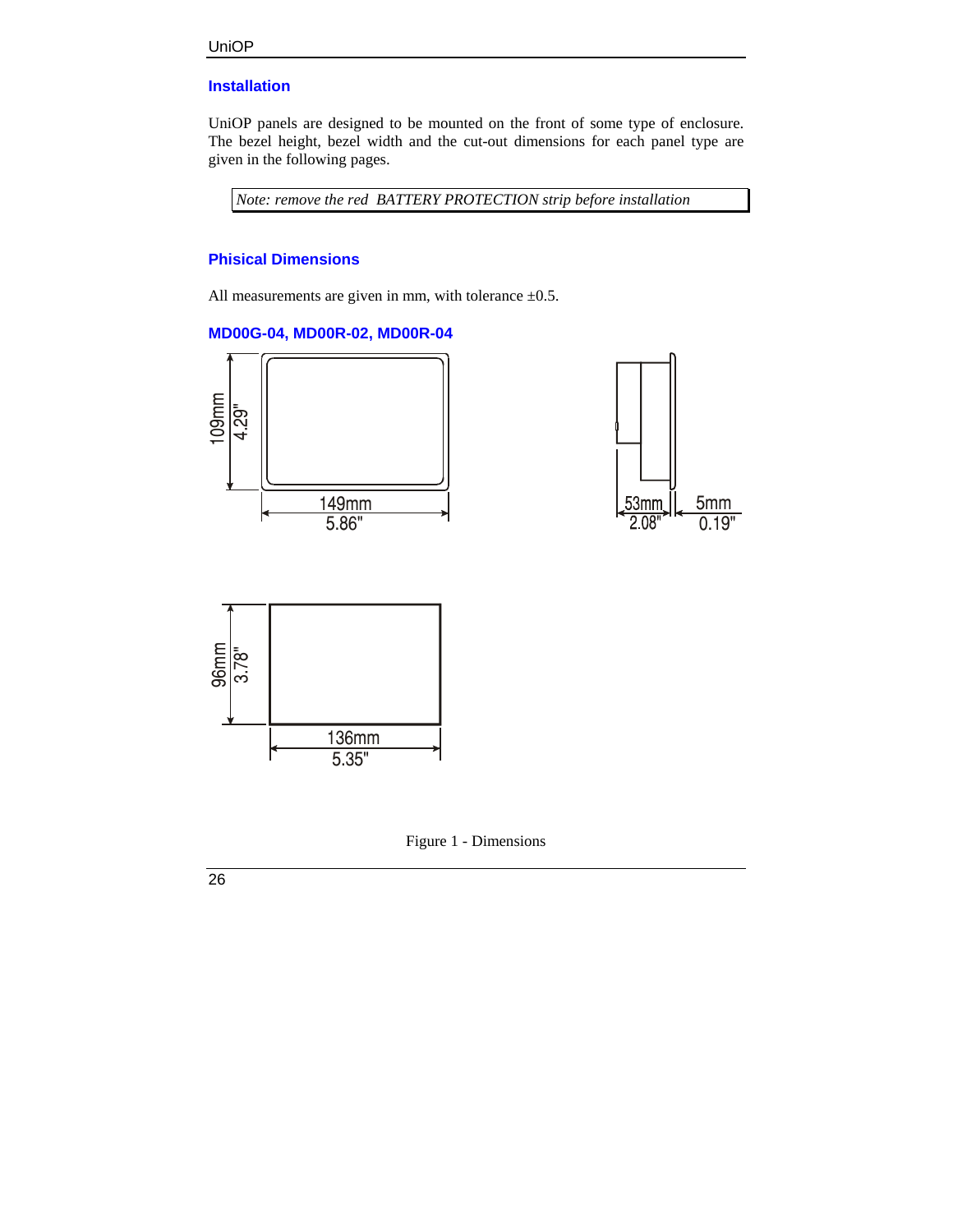#### **MD01R-02, MD02F-02, MD02G-04, MD02R-04, MD03R-02, MD03R-04**



A = 74mm 2.91" for operator panel which have suffix A6, A7, 45. 82mm 3.2" for operator panel which have suffix 50

Figure 2 - Dimensions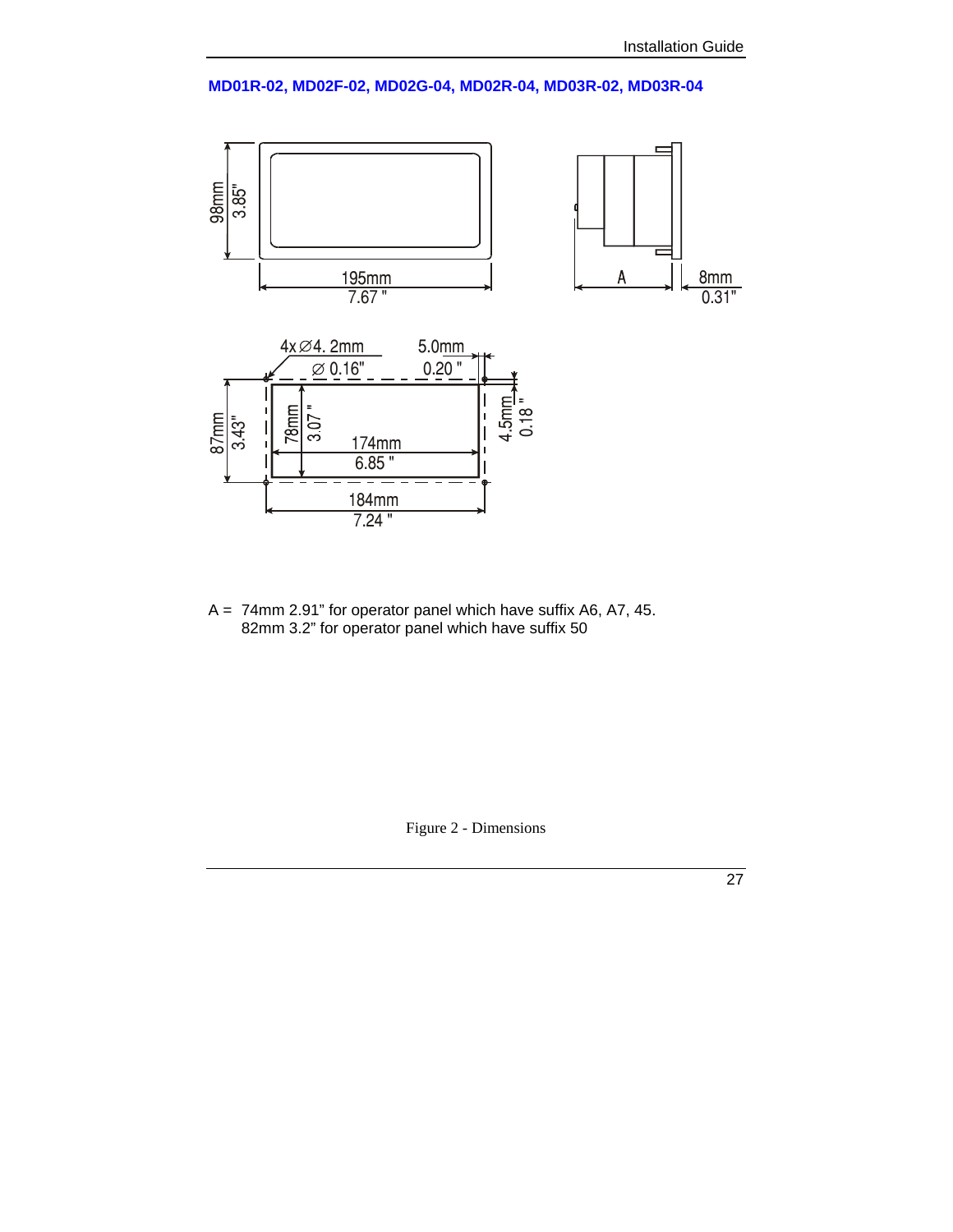# **CP10G-04, CP11G-04**



A = 71mm 2.8" for operator panel which have suffix A6, A7, 45. 75mm 2.9" for operator panel which have suffix 50

Figure 3 - Dimensions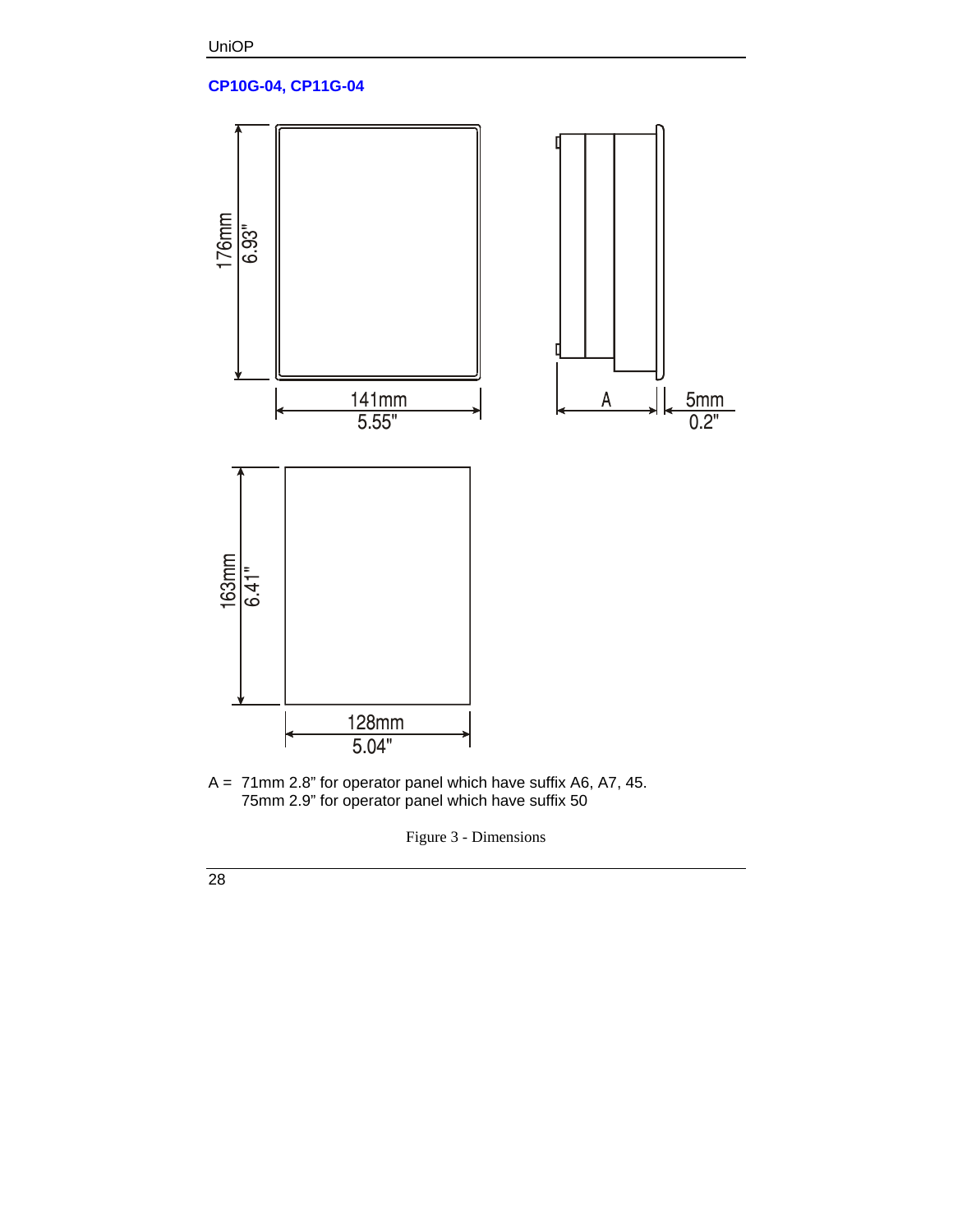# **CP01F-02, CP01R-04, CP02F-02, CP02R-04, CP05R-04**



Figure 4 - Dimensions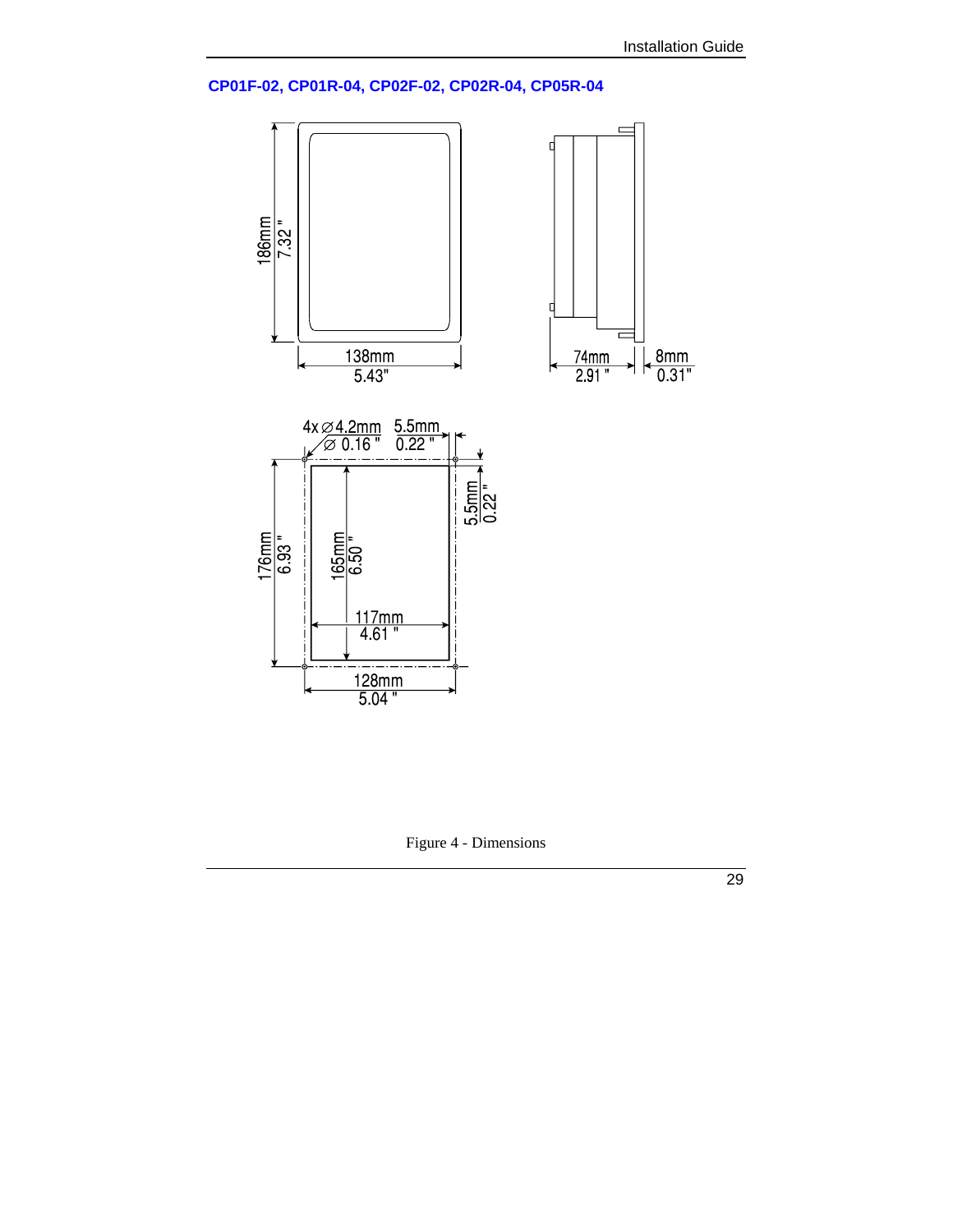**CP04F-04** 



Figure 5 - Dimensions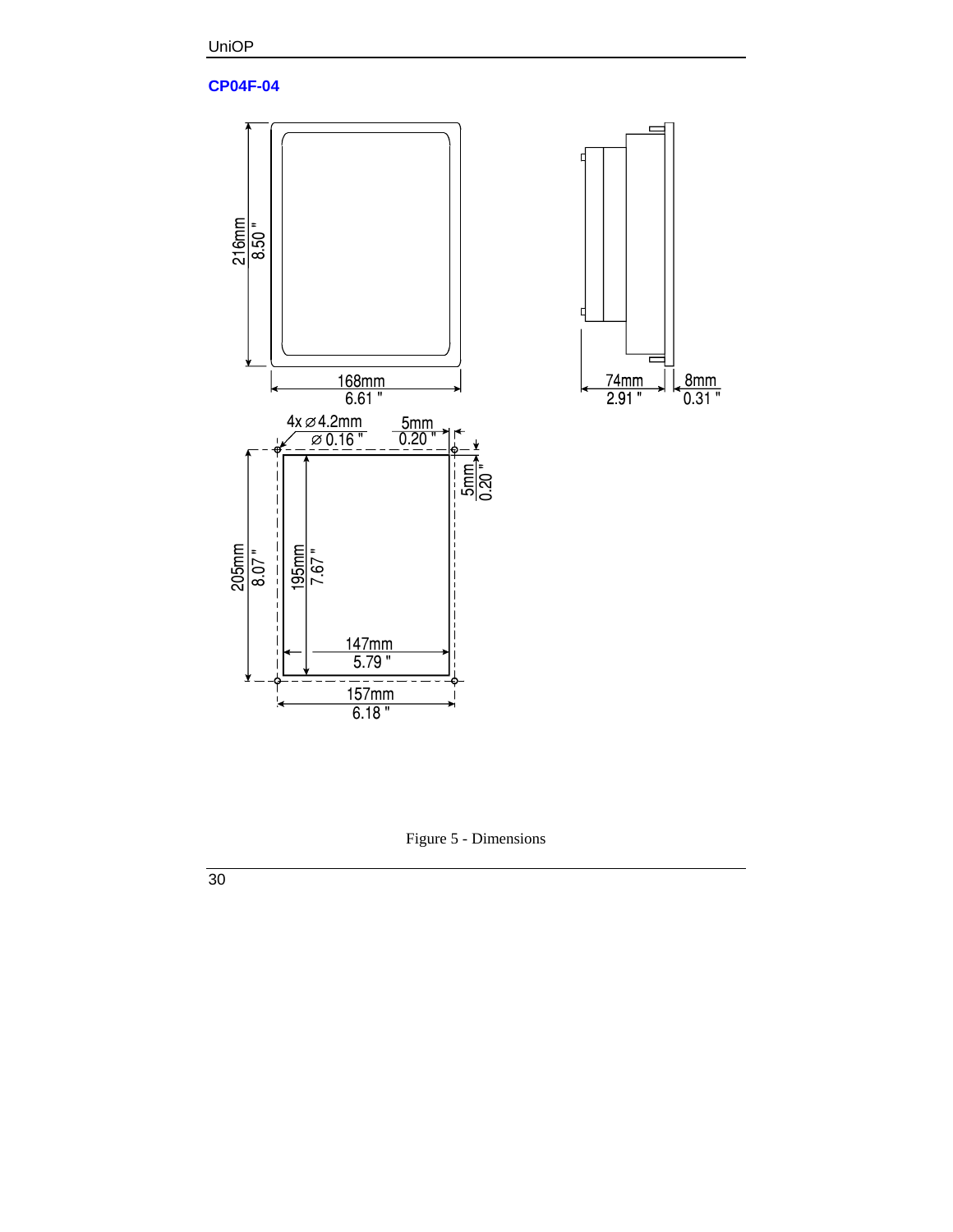#### **BKDC-16, BKDC-16T, BKDL-16, BKDL-16T, BKDR-16, BKDR-16T, ECT-16, ELT-16, ERT-16**







Figure 6 - Dimensions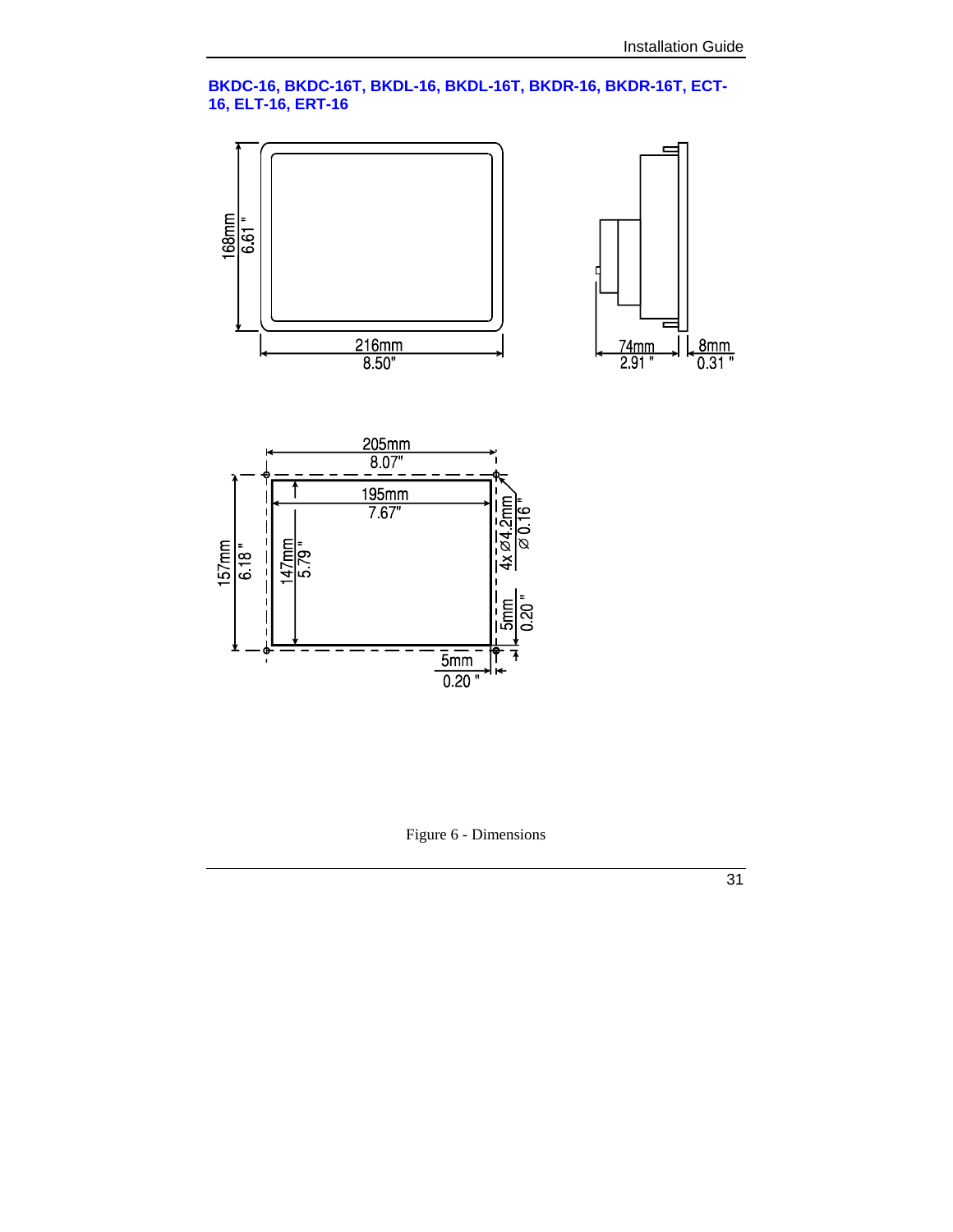# **BKDC-46, BKDR-46**



Figure 7 - Dimensions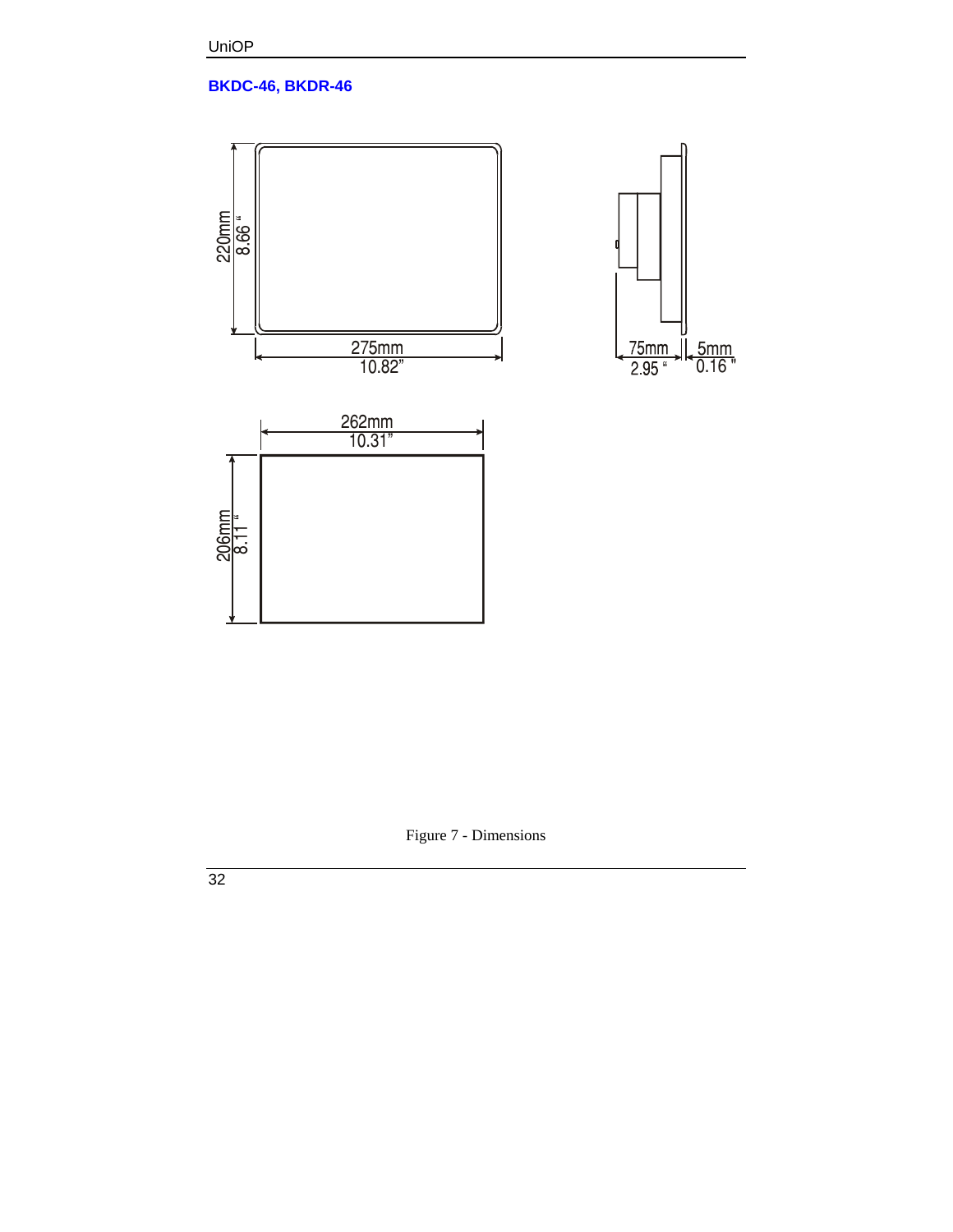

## **EL-16N, ER-16, ER-16TA, MKDF-02, MKDF-04, MKDR-04**

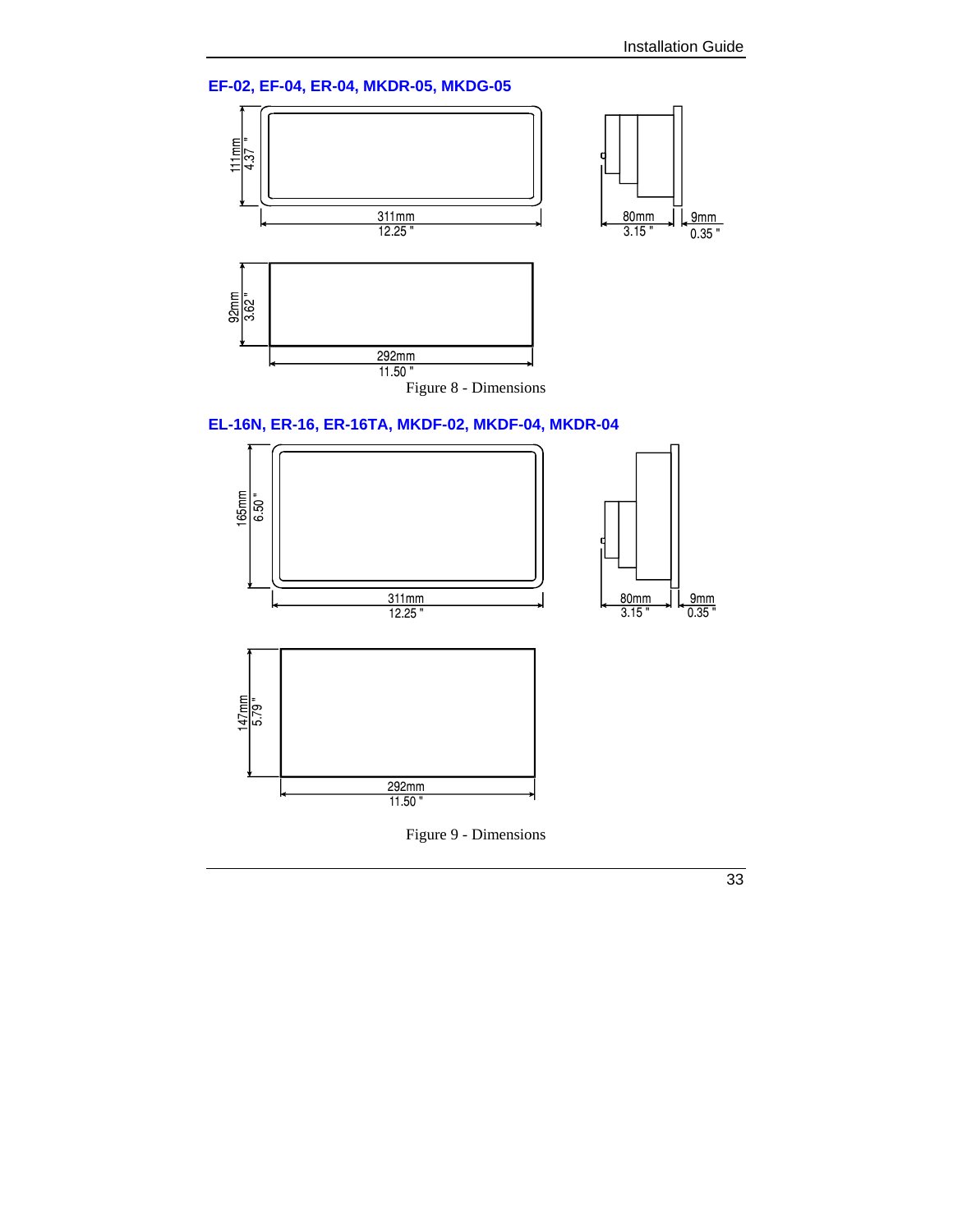**eTOP05** 



Figure 10 - Dimensions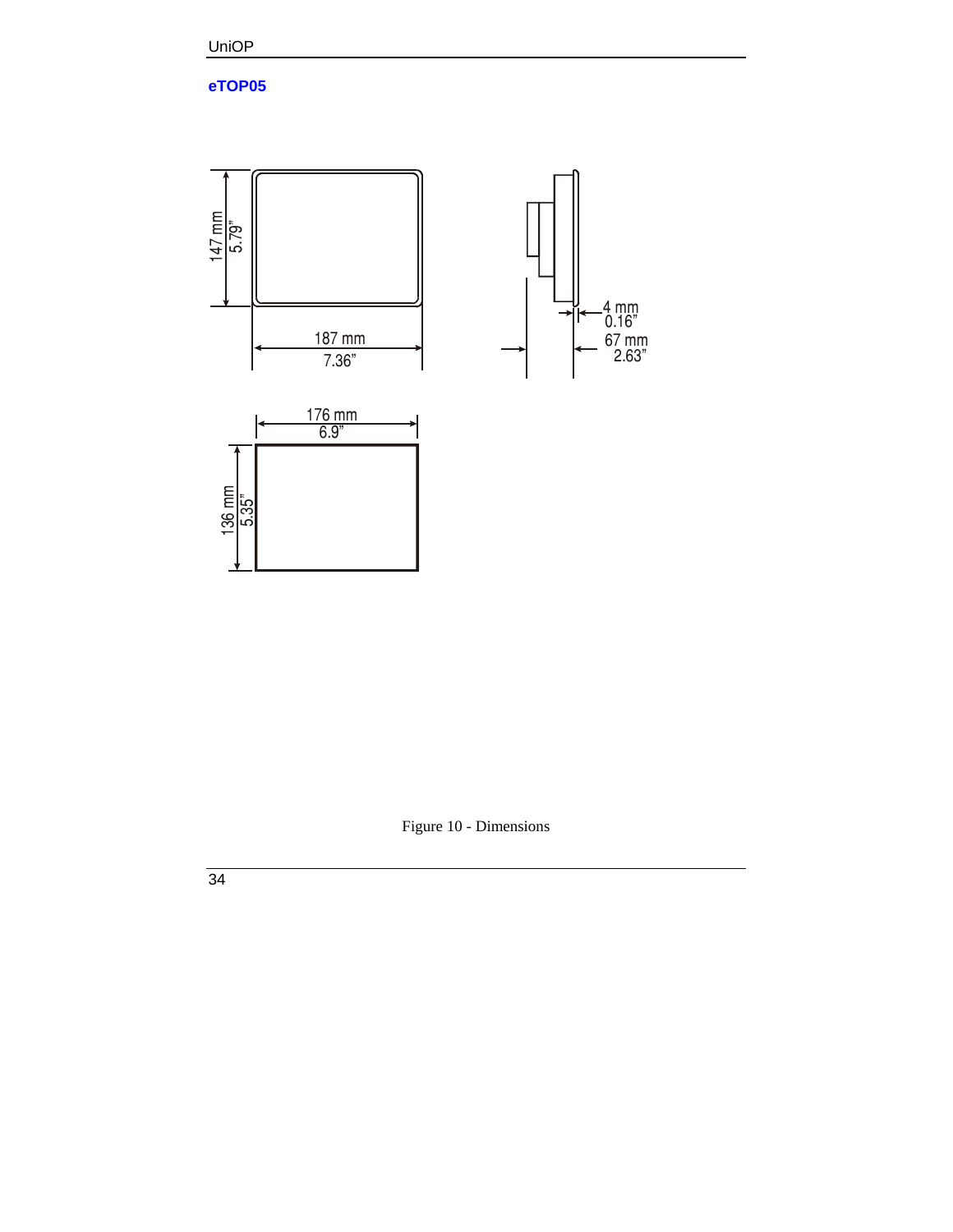# **eTOP10, eTOP11, eTOP12**







Figure 11 - Dimensions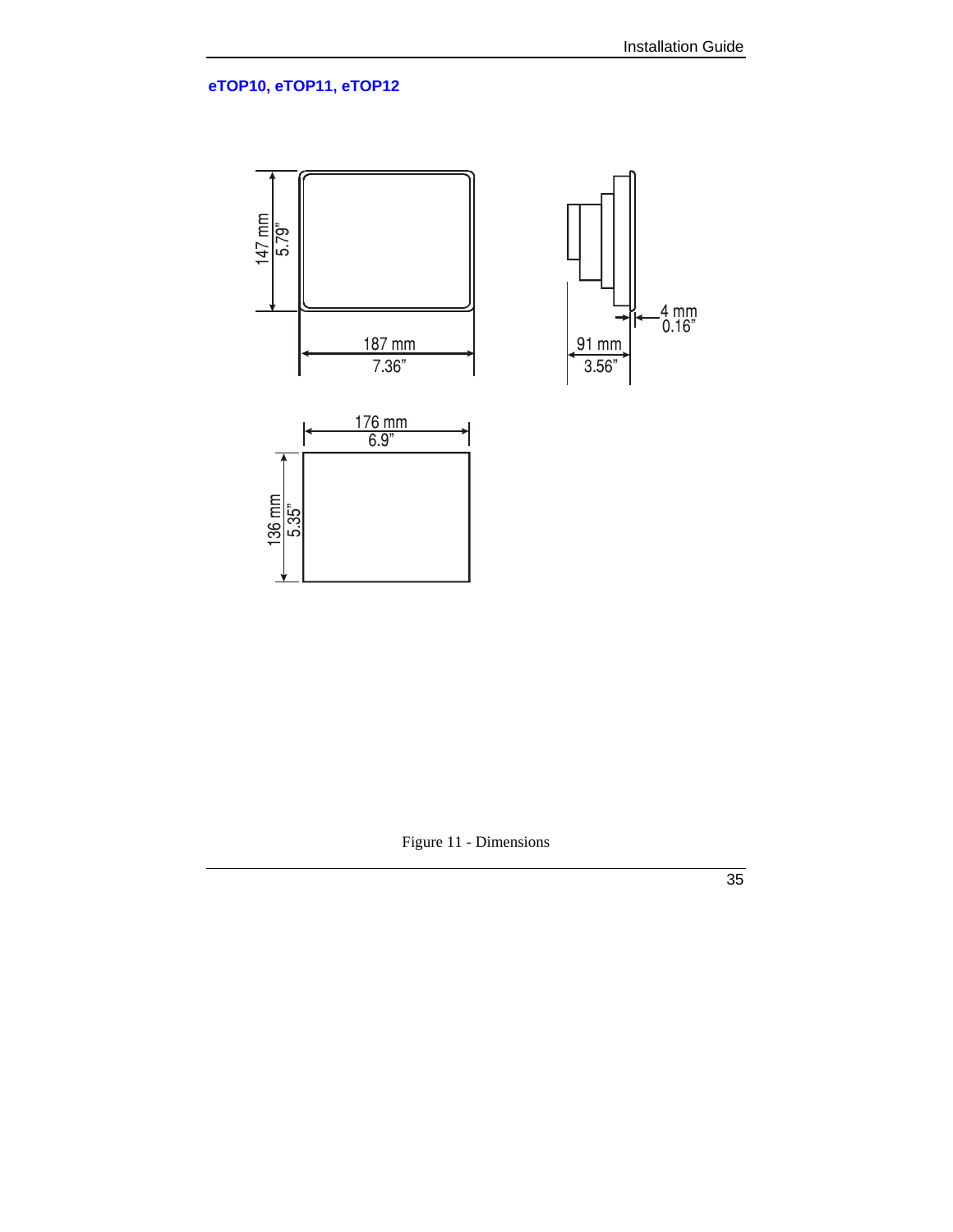# **eTOP30, eTOP31, eTOP32, eTOP33**







Figure 12 - Dimensions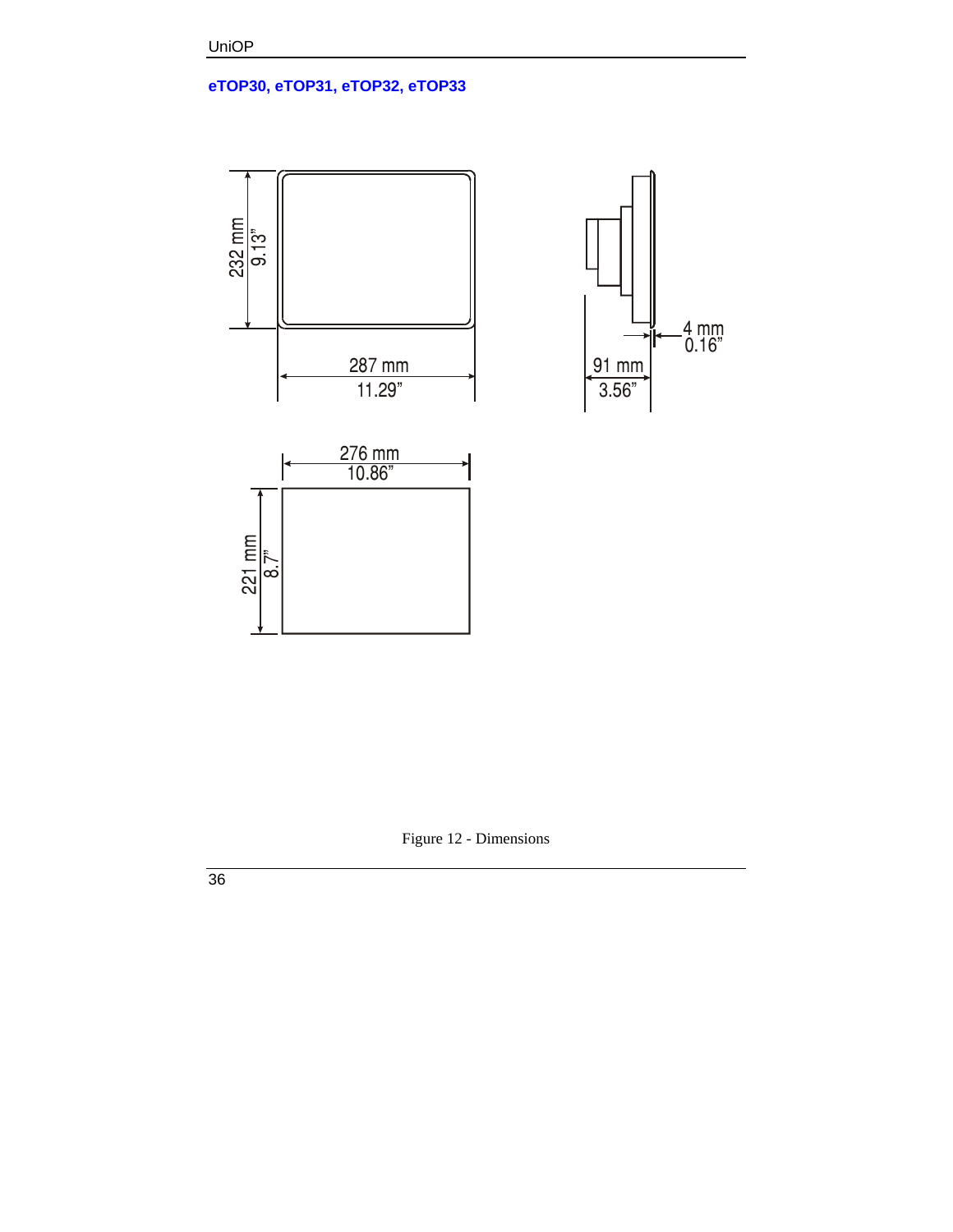# **eTOP40**



Figure 13 - Dimensions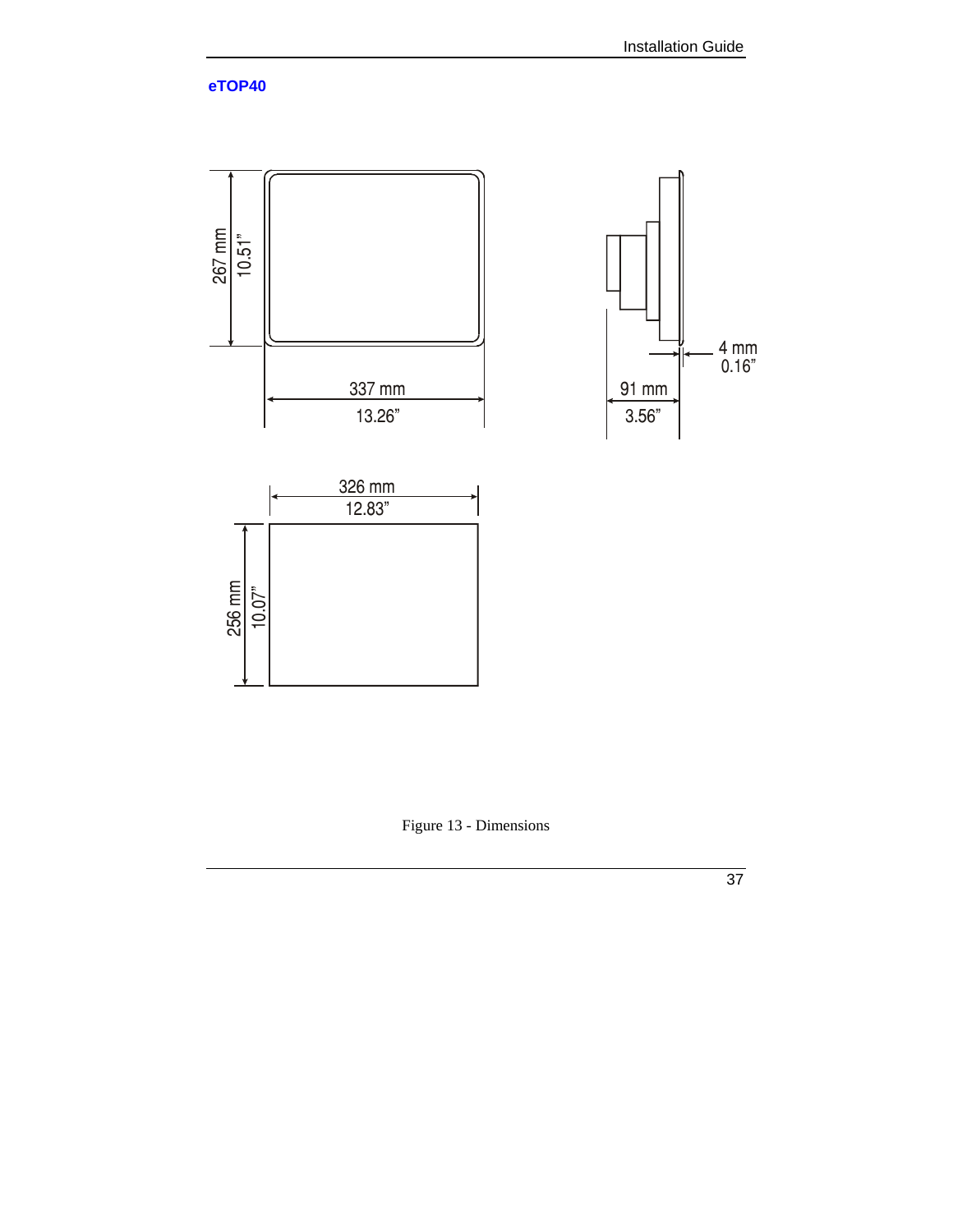**eTOP50** 



Figure 14 - Dimensions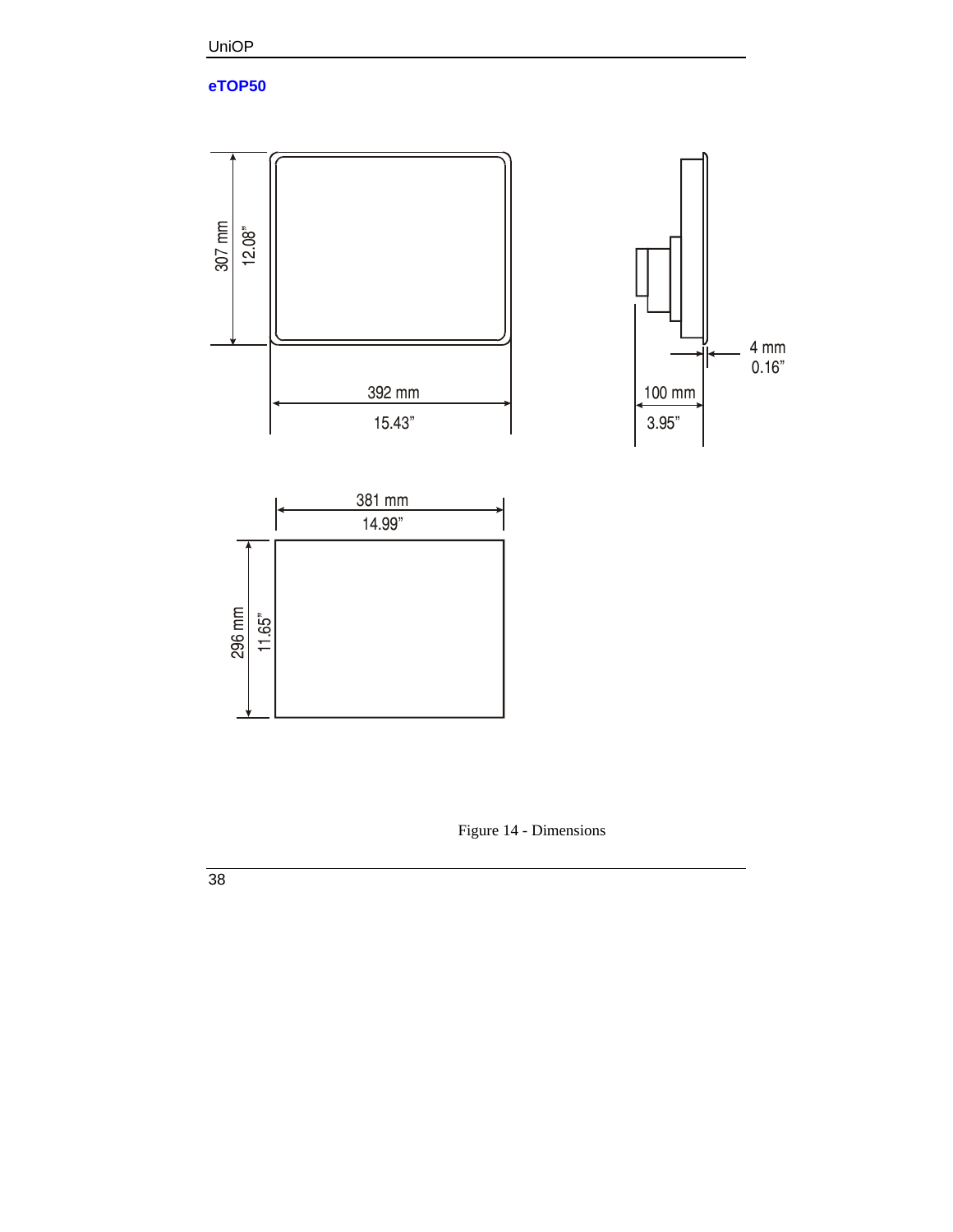### **MKDG-06**



A = 68mm 2.8" for operator panel which have suffix A6, A7, 45. 80mm 3.1" for operator panel which have suffix 50.

Figure 15 - Dimensions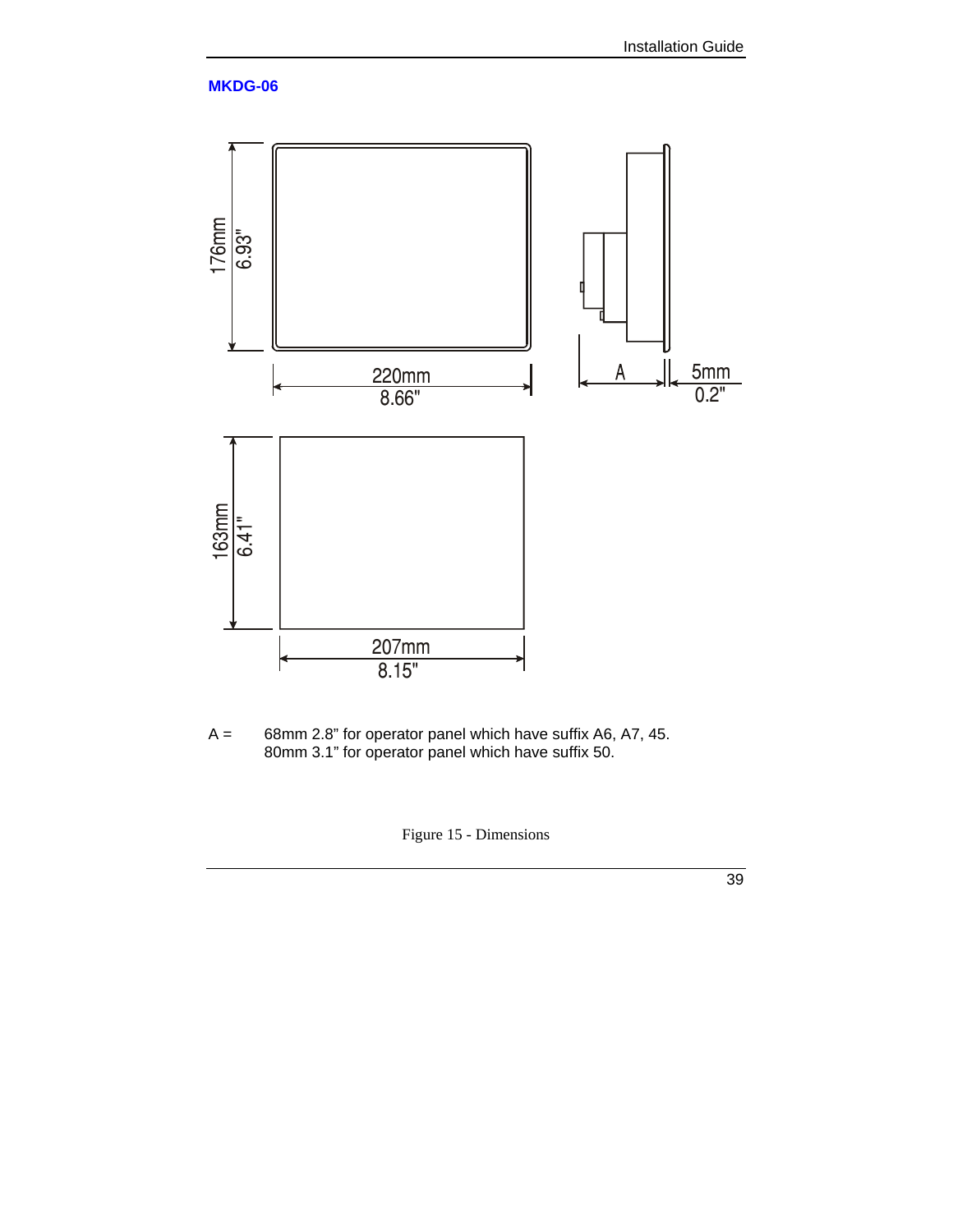**CP12G-04, CP13G-04, MKDG-07** 



- A = hole for switch, 22mm diameter.
- $B =$  holes for switches, 16mm diameter.
- C = 71mm 2.8" for operator panel which have suffix A6, A7, 45. 80mm 3.1" for operator panel which have suffix 50.

Figure 16 - Dimensions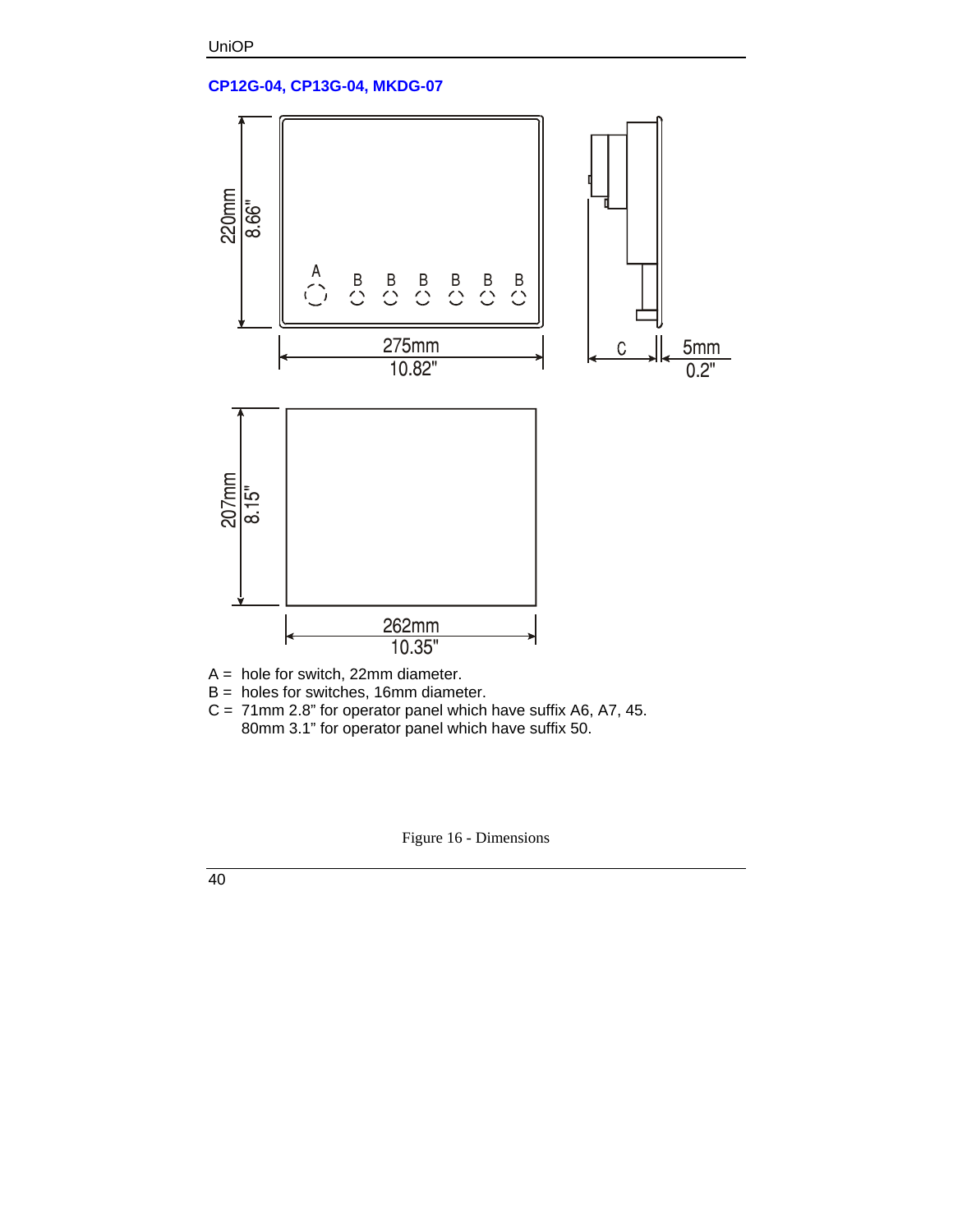## **ECT-VGA, ELT-VGA, EL-VGA, ER-25, ER-25T, ER-VGA, ERT-VGA, ETT-VGA, MKDL-16N, MKDR-16, MKDR-16TA, TP01R-16, TP01C-16.**

*Note: TP01C-16 and TP01R-16 dimensions are the same as shown below, but rotated 90 degrees so that the height and width dimensions are reversed.* 



Figure 17 - Dimensions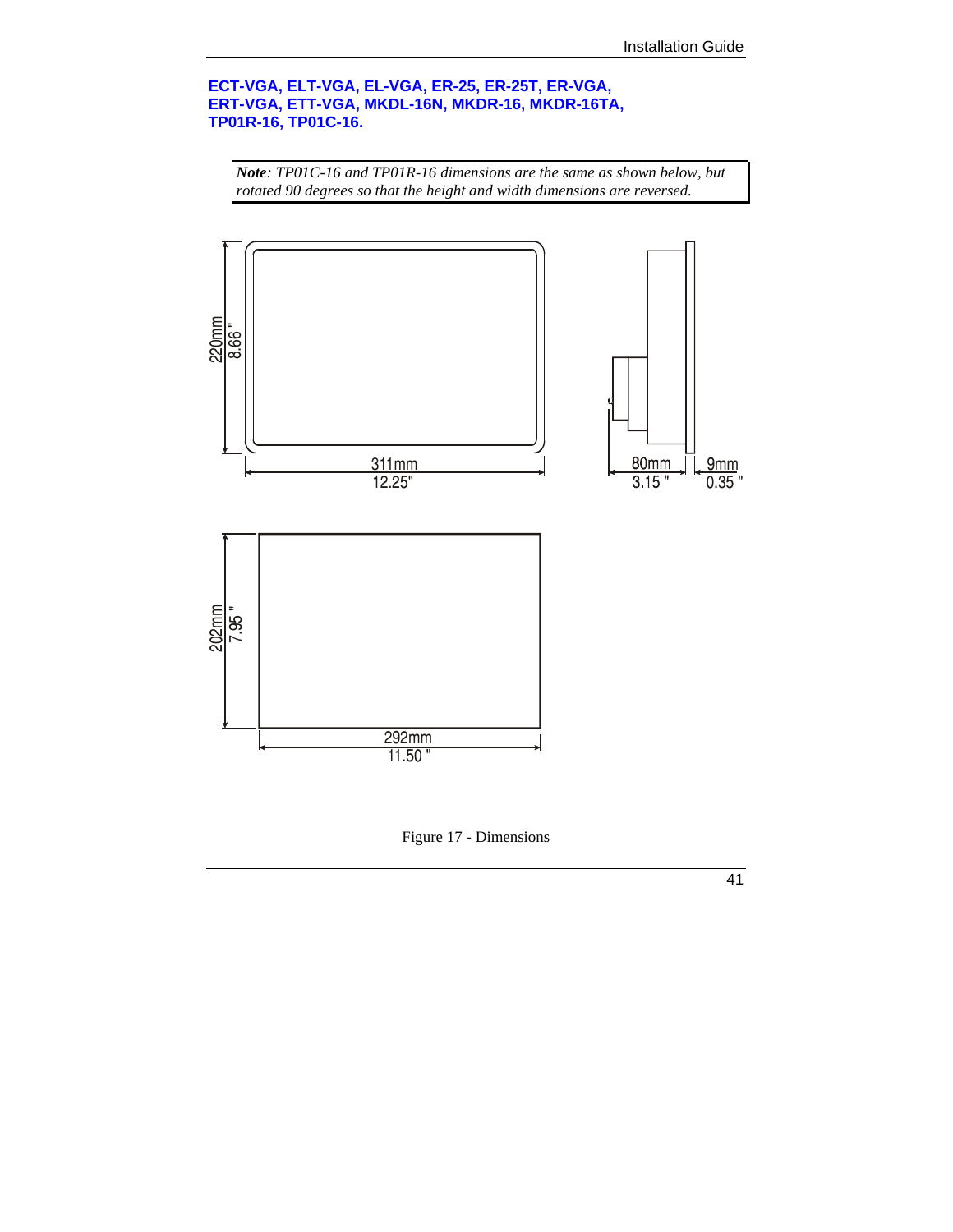#### **MKDC-VGA, MKDC-VGA-T, MKDL-VGA, MKDR-25, MKDR-VGA, MKDR-VGA-T, MKDT-VGA, MKDT-VGA-T**



Figure 18 - Dimensions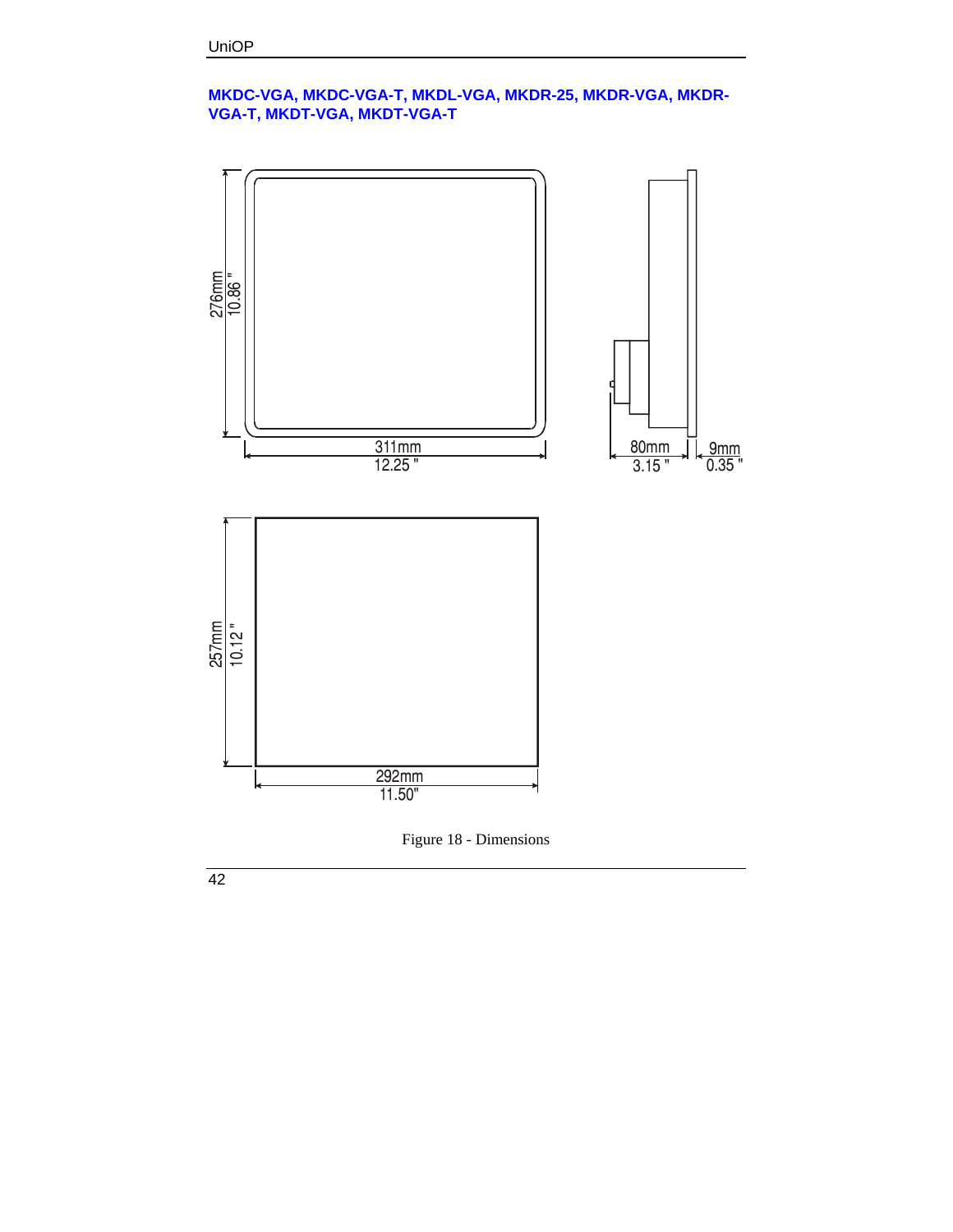**ePAD30, ePAD30T, ePAD31, ePAD31T, ePAD32, ePAD32T, ePAD33, ePAD33T.** 



Figure 19 - Dimensions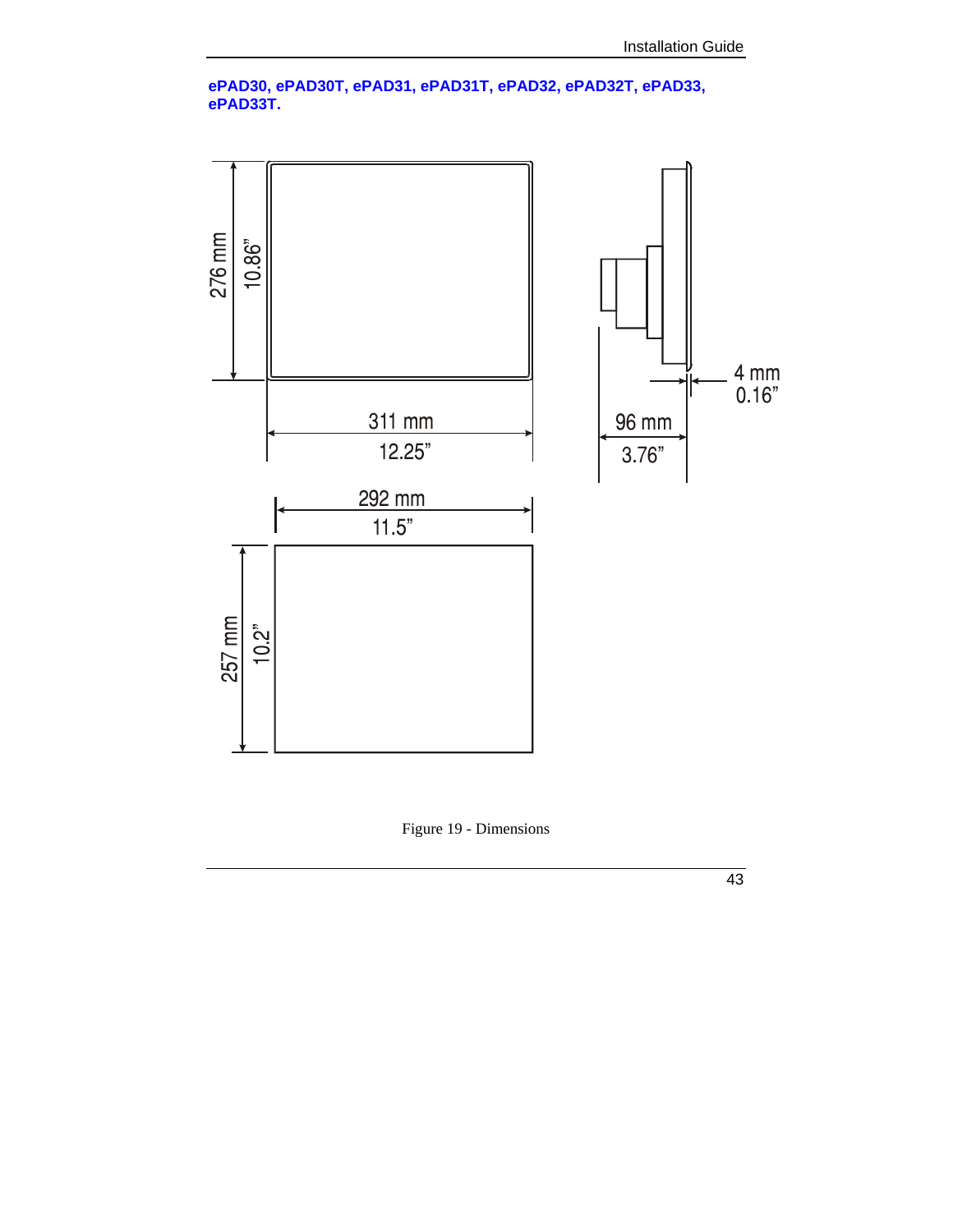**Connections** 

**MD00G-04, MD00R-02, MD00R-04** 





# **MD01R-02, MD03R-02, MD03R-04**



Figure 21 - Connectors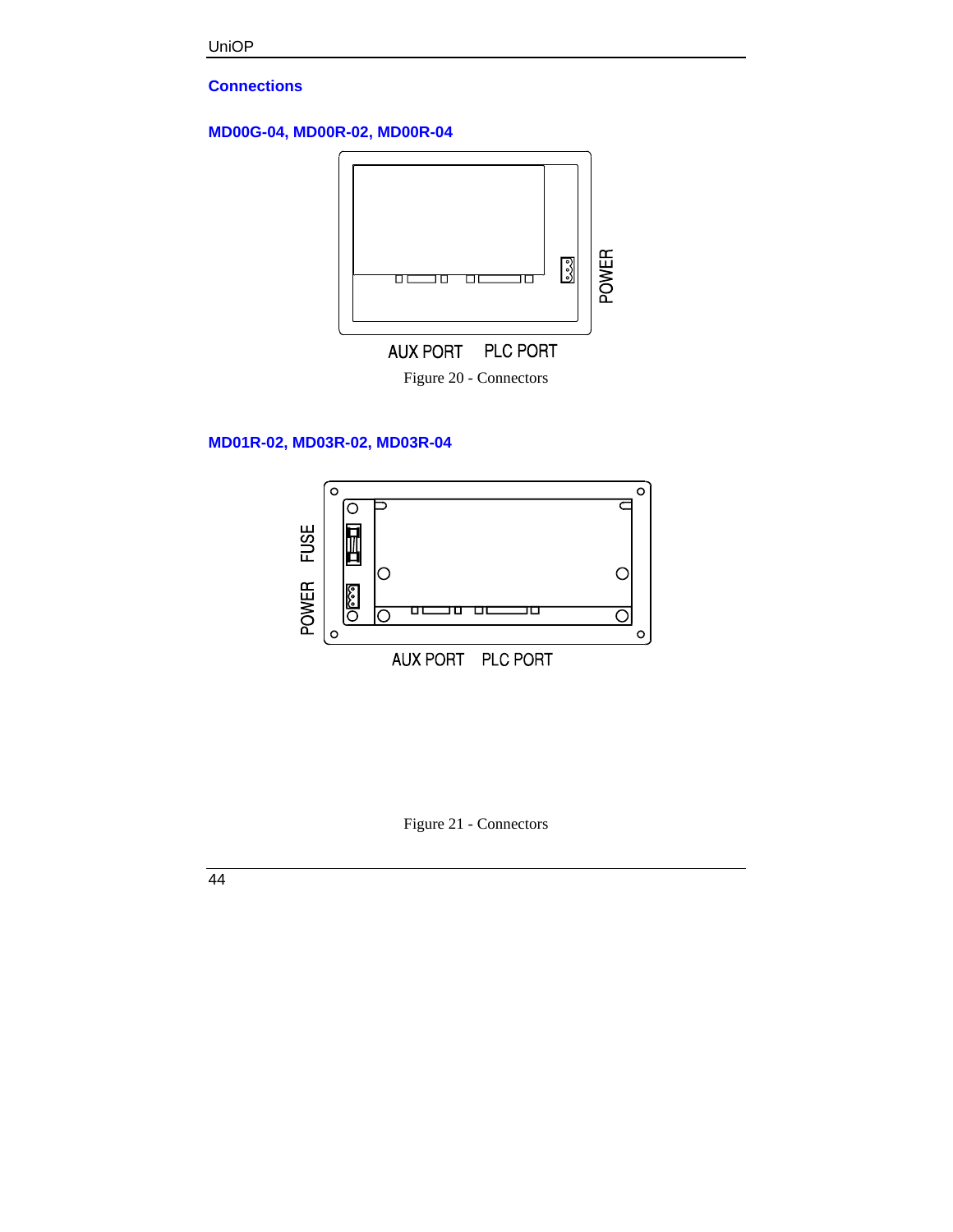



Figure 22 - Connectors

## **MD02G-04**



Figure 23 - Connectors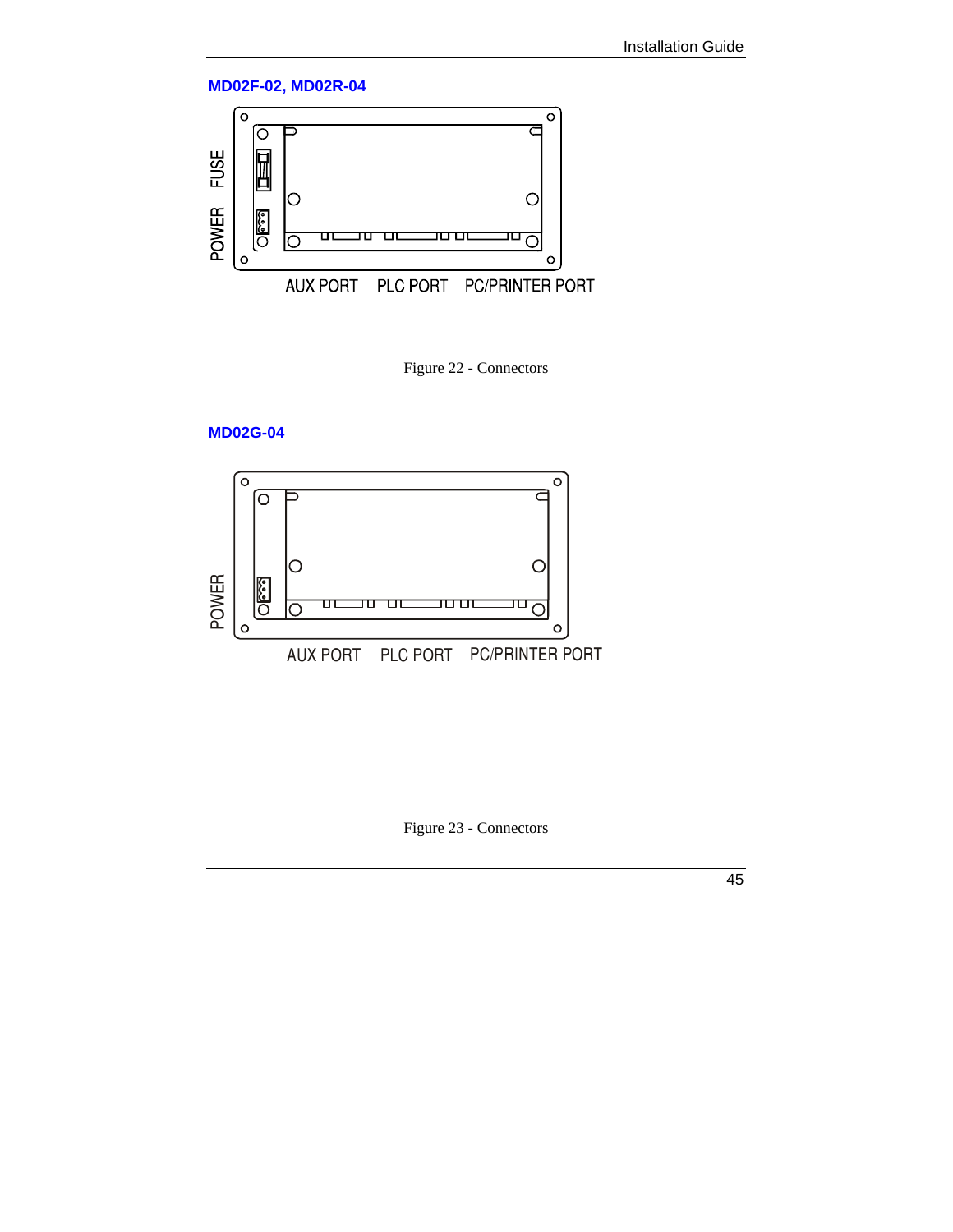

**CP05R-04** 



Figure 24 - Connectors

# **CP01F-02, CP01R-04, CP02F-02, CP02R-04**



Figure 25 - Connectors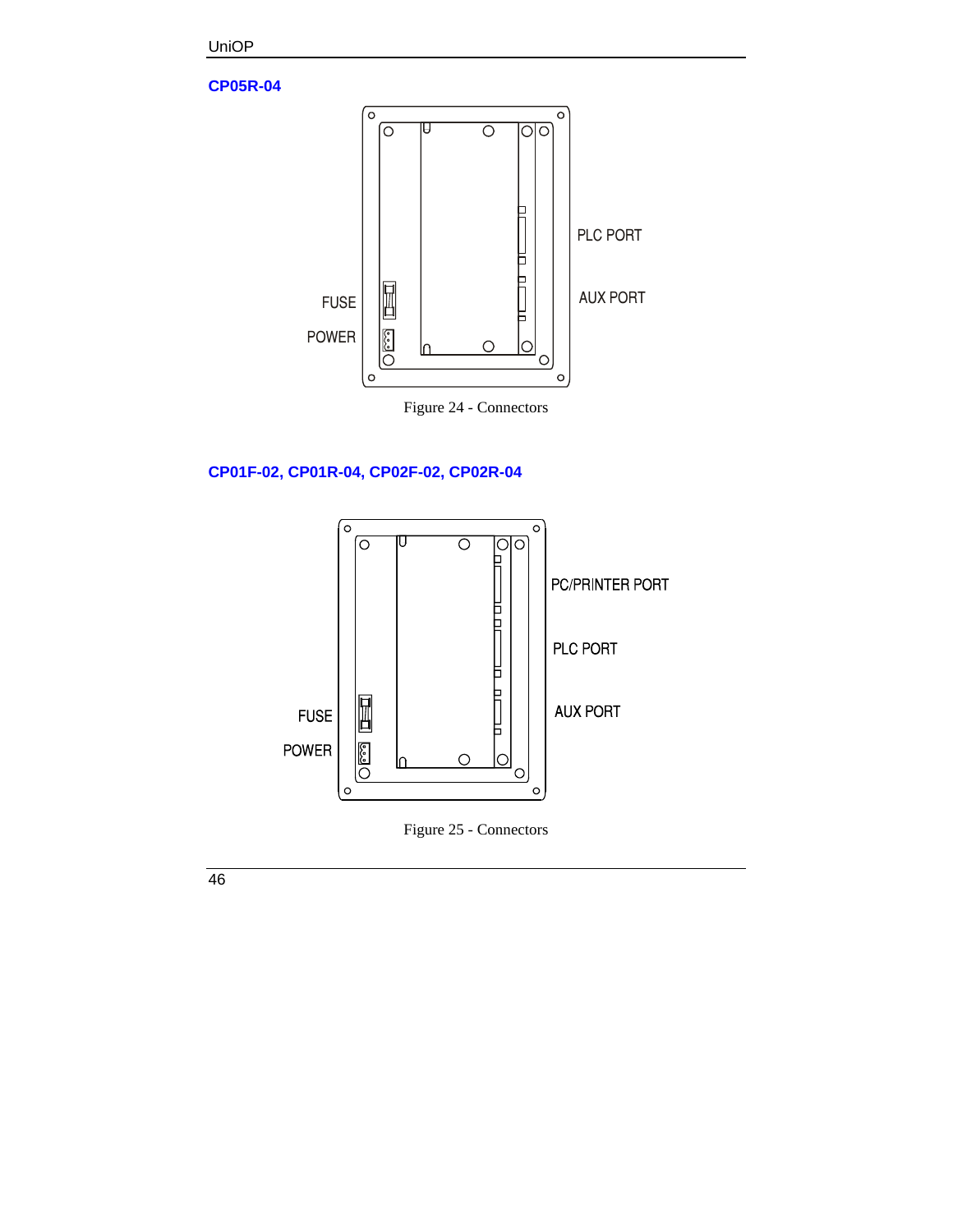# **CP11G-04**



Figure 26 - Connectors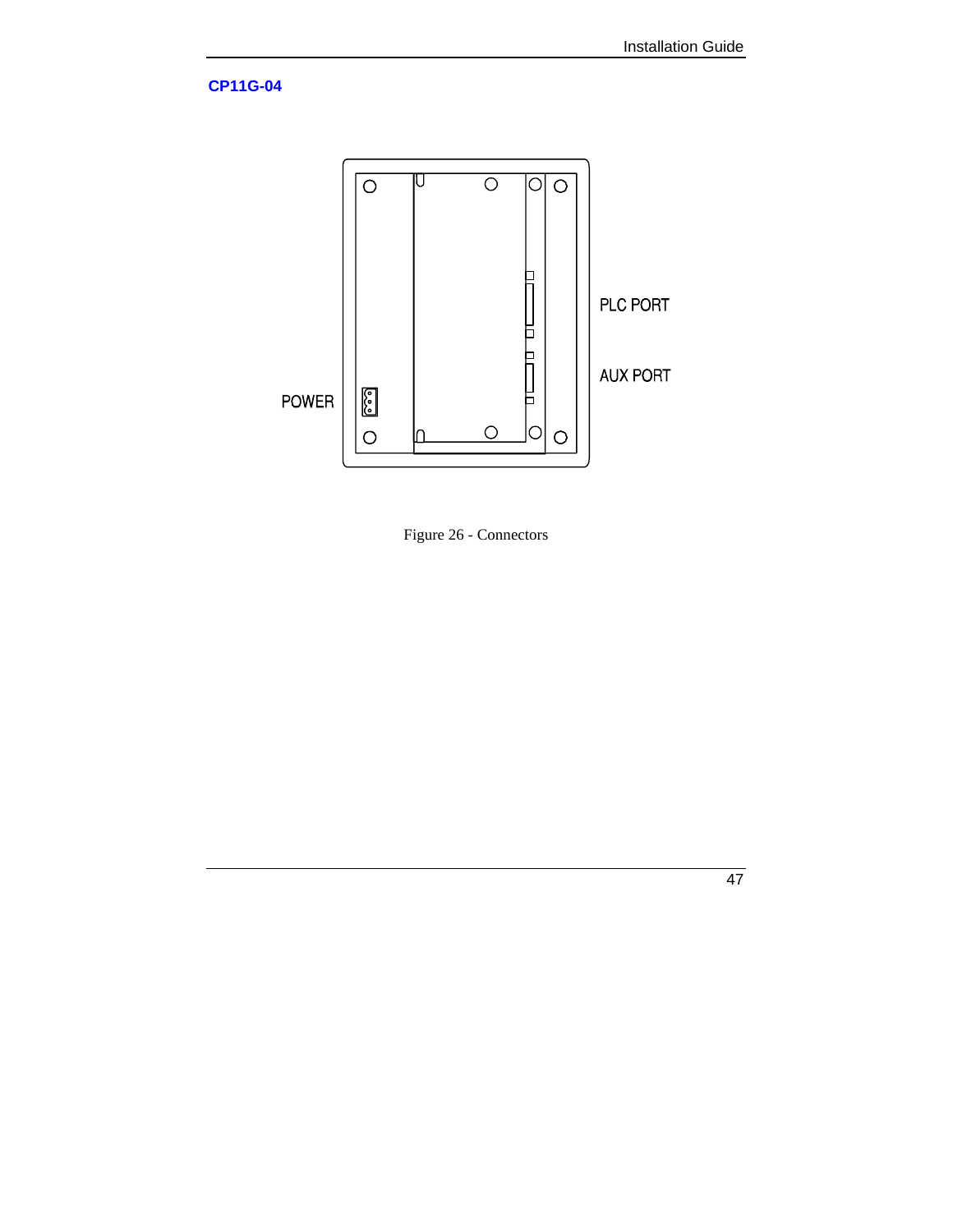**CP10G-04** 



Figure 27 - Connectors





Figure 28 - Connectors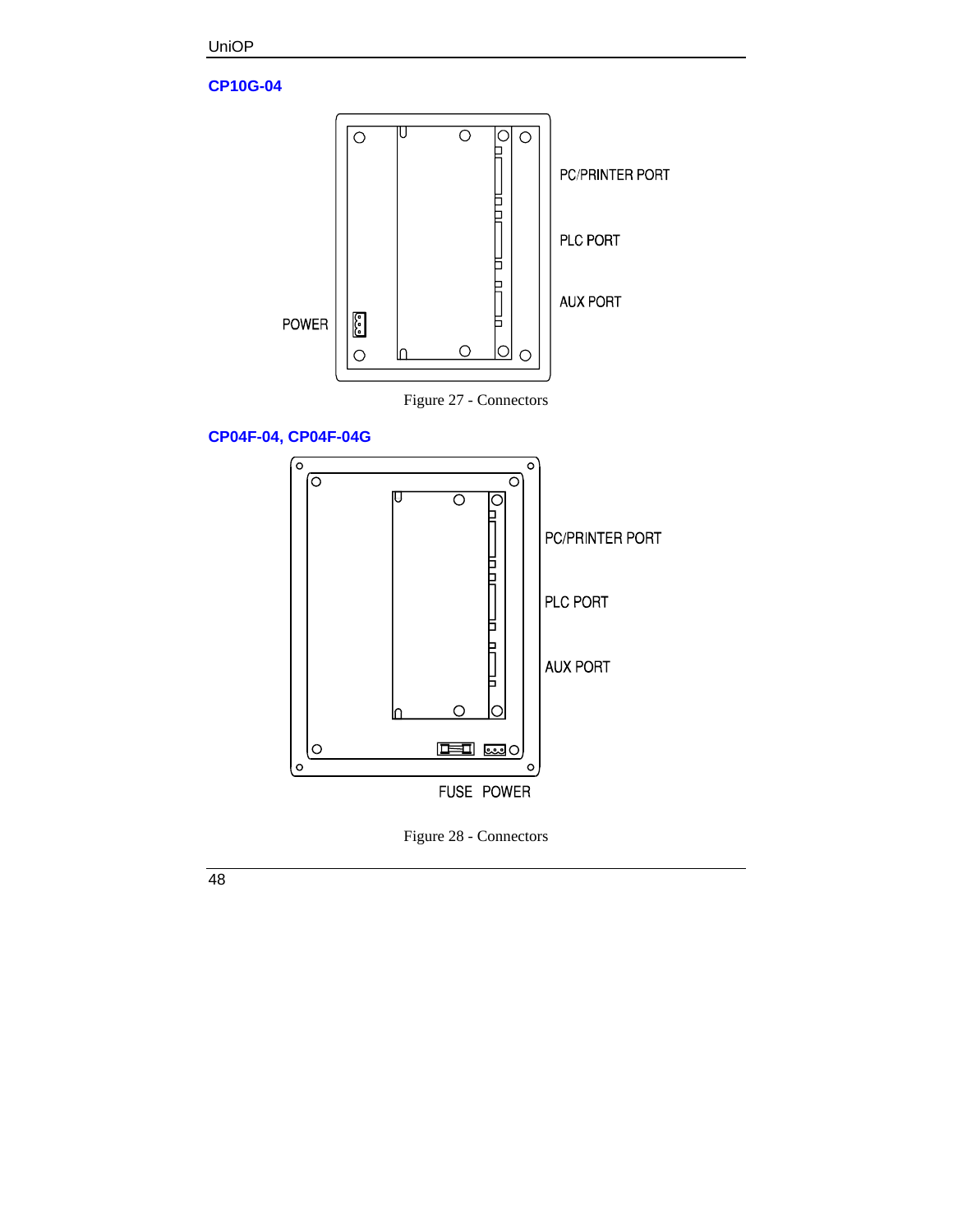



Figure 29 - Connectors





AUX PORT PLC PORT PC/PRINTER PORT



Figure 30 - Connectors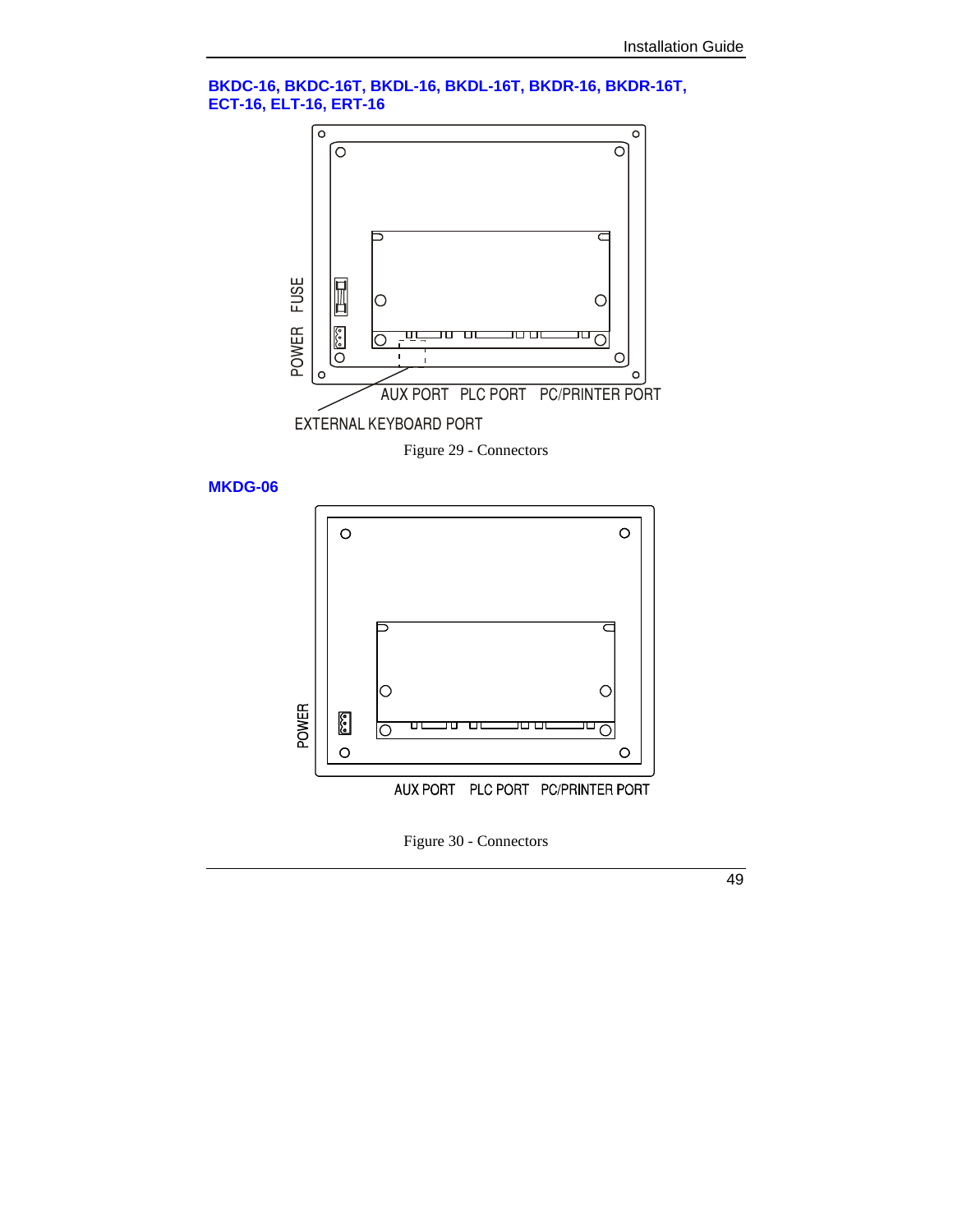UniOP

**eTOP05** 



AUX PORT PLC PORT PC PRINTER



### **eTOP10, eTOP11, eTOP12, eTOP30, eTOP31, eTOP32, eTOP33, eTOP40, eTOP50**



Figure 32 - Connectors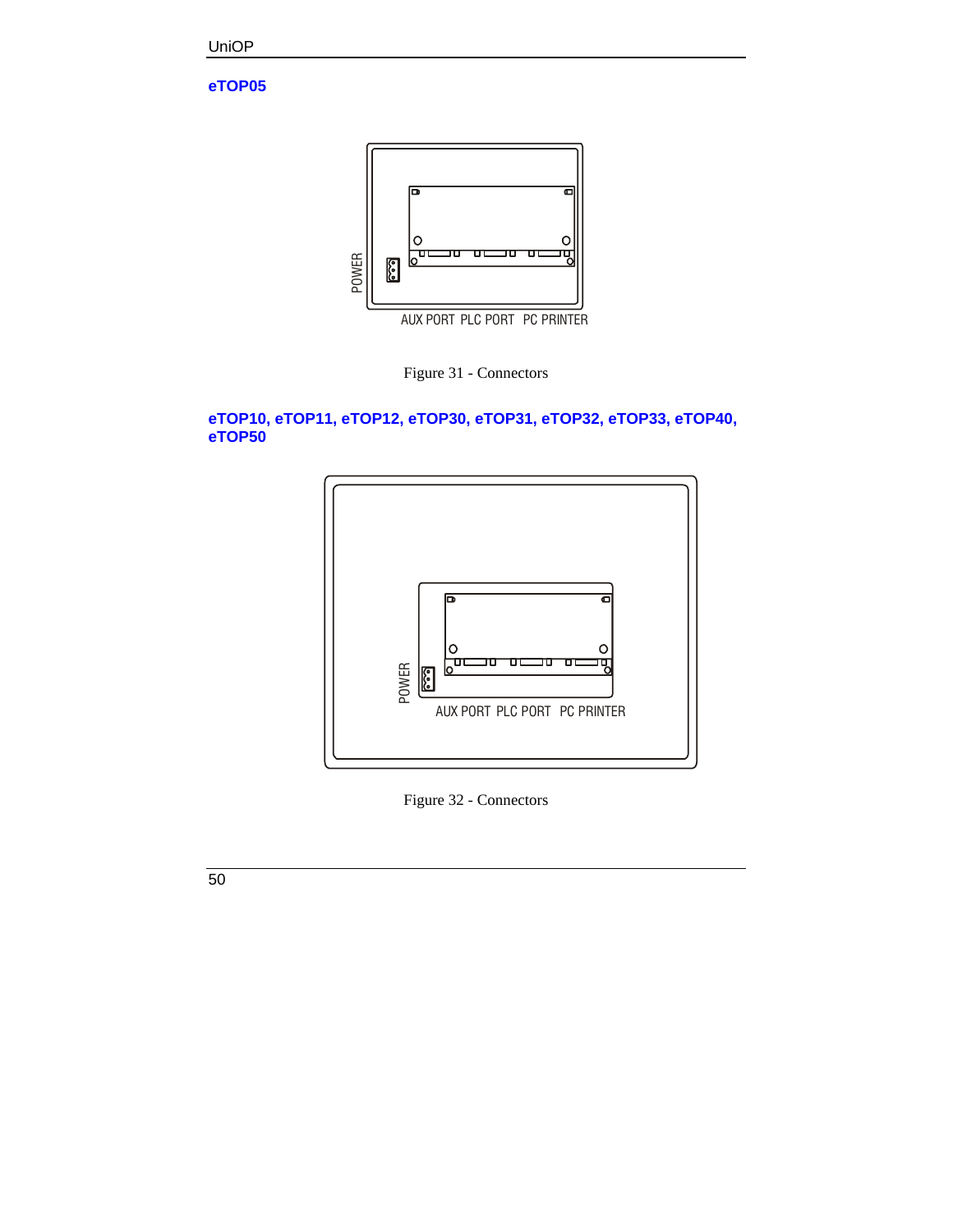```
EF-02, EF-04, ER-04, MKDR-05, MKDG-05
```


EXTERNAL KEYBOARD PORT







Figure 34 - Connectors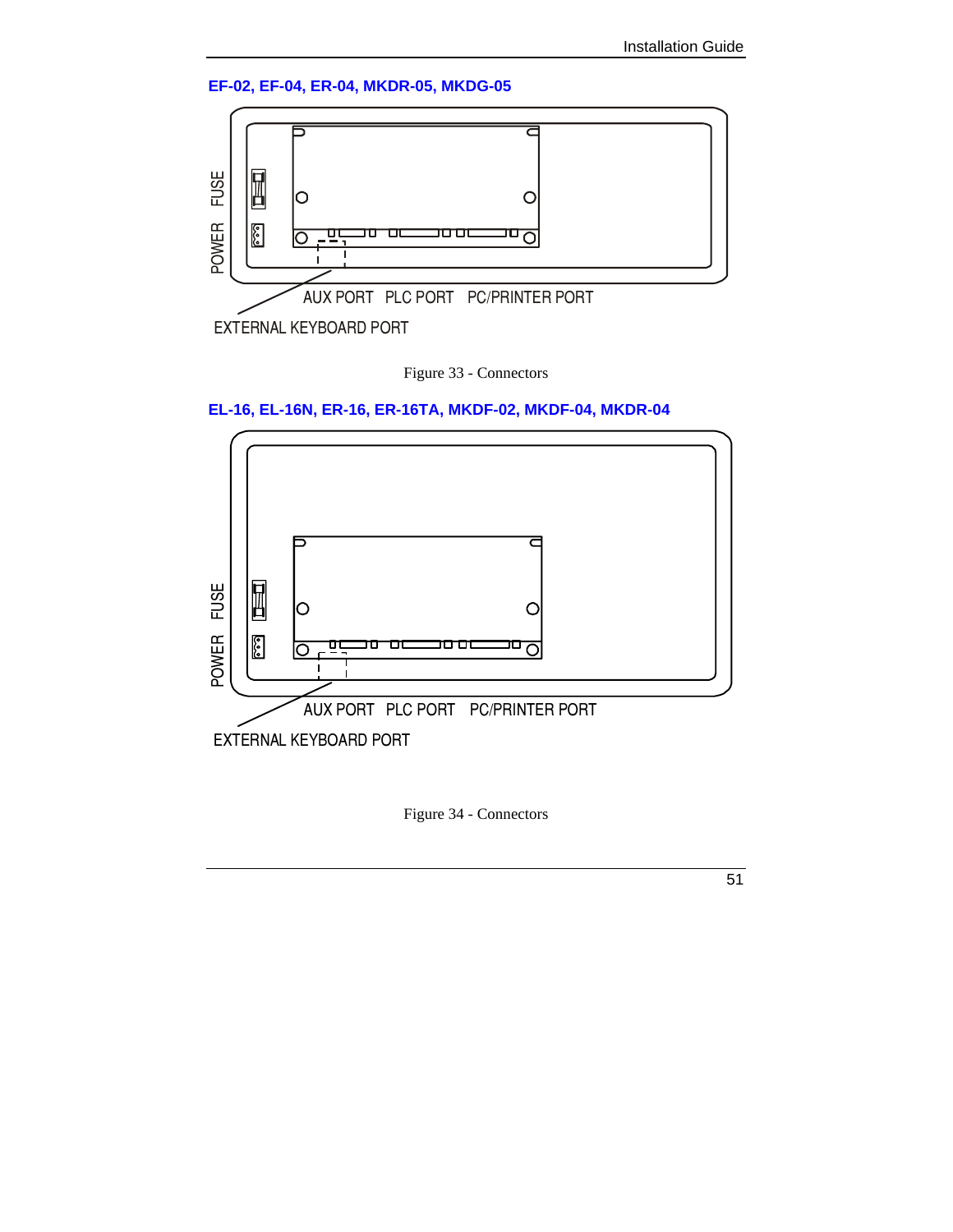# **BKDC-46, BKDR-46**



Figure 35 - Connectors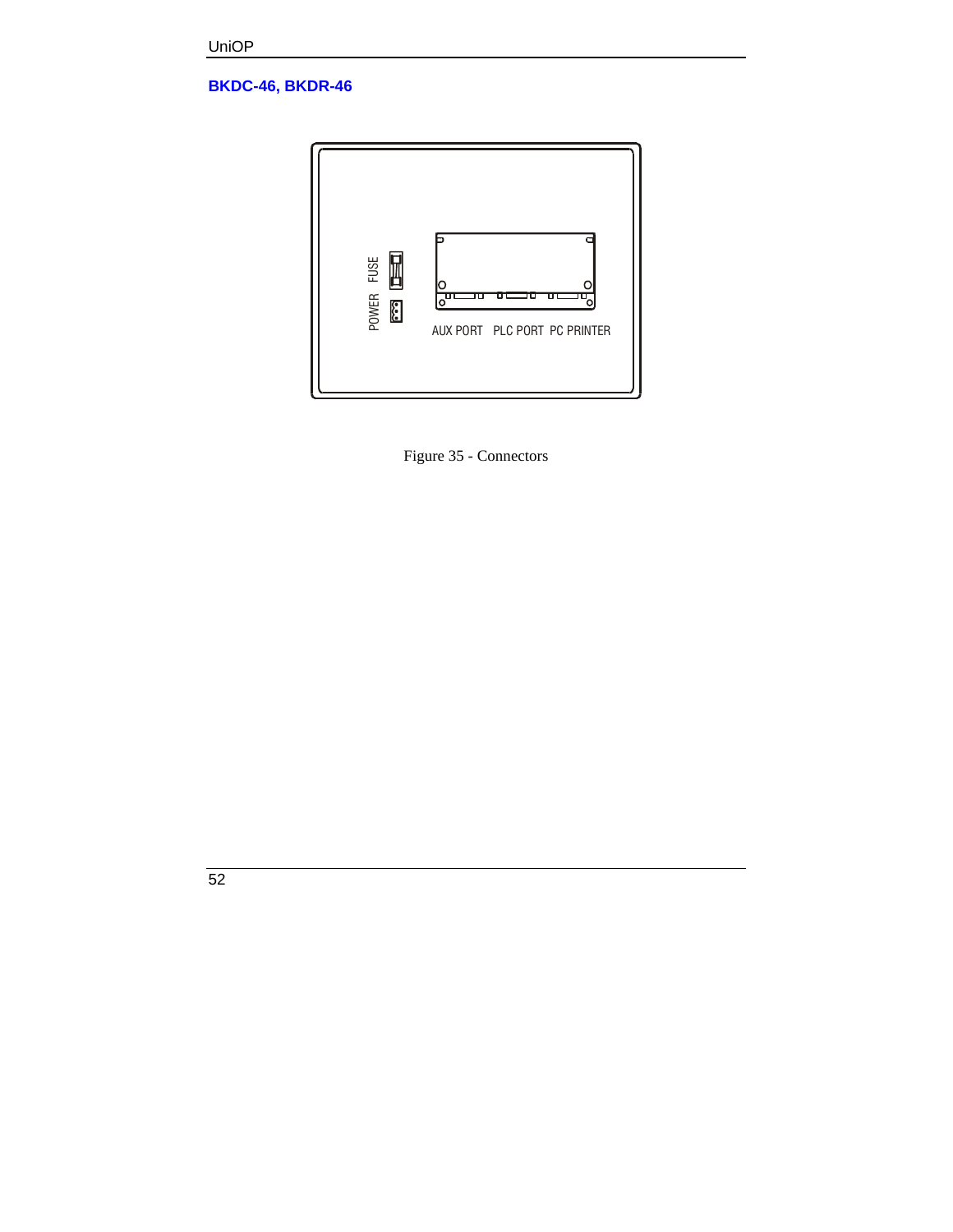**ECT-VGA, EL-25, EL-25T, ELT-VGA, EL-VGA, ER-25, ER-25T, ER-VGA, ERT-VGA, ETT-VGA, MKDL-16, MKDL-16N, MKDR-16, MKDR-16TA, TP01C-16, TP01R-16** 



Figure 36 - Connectors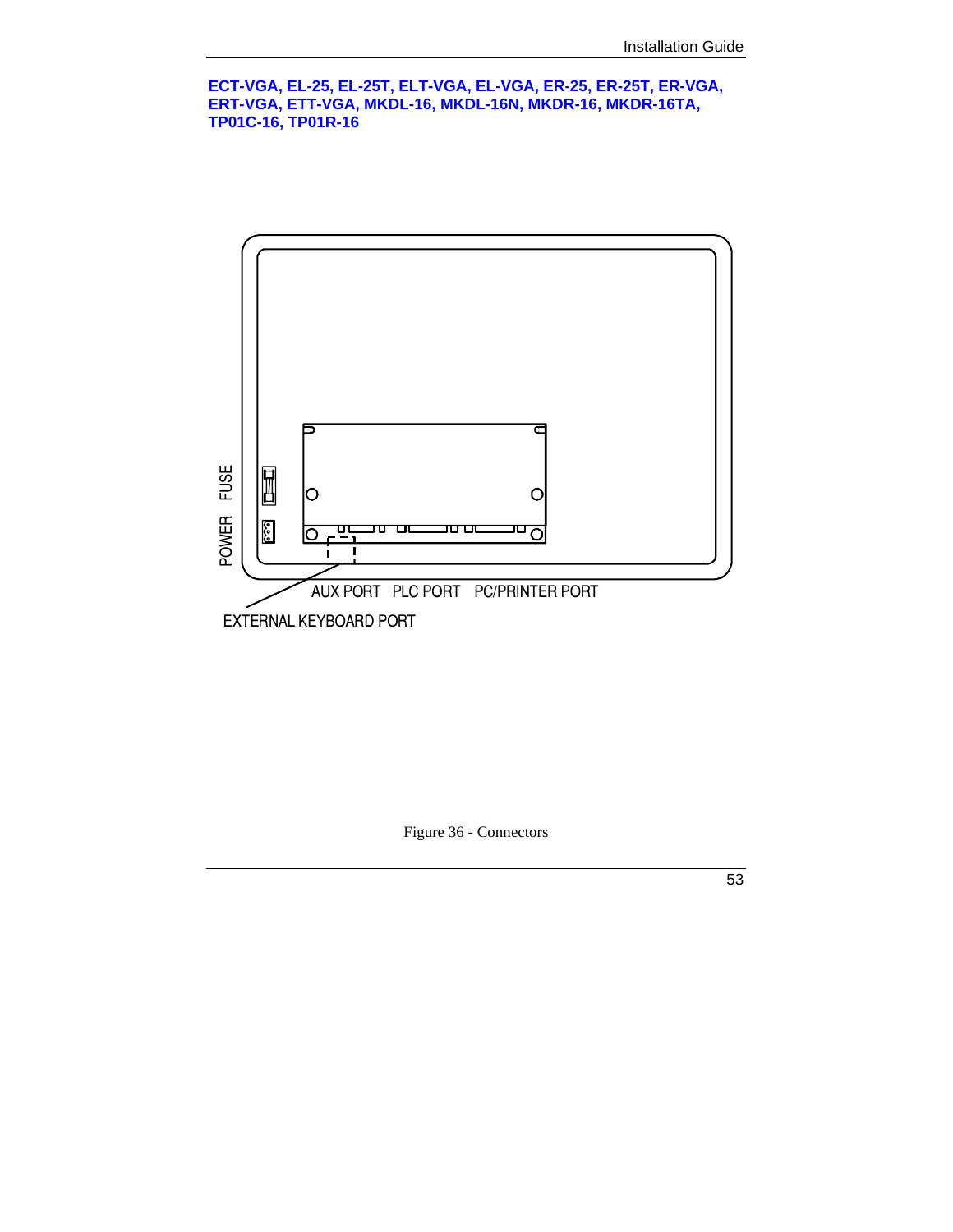**CP13G-04** 



```
CP12G-04, MKDG-07
```


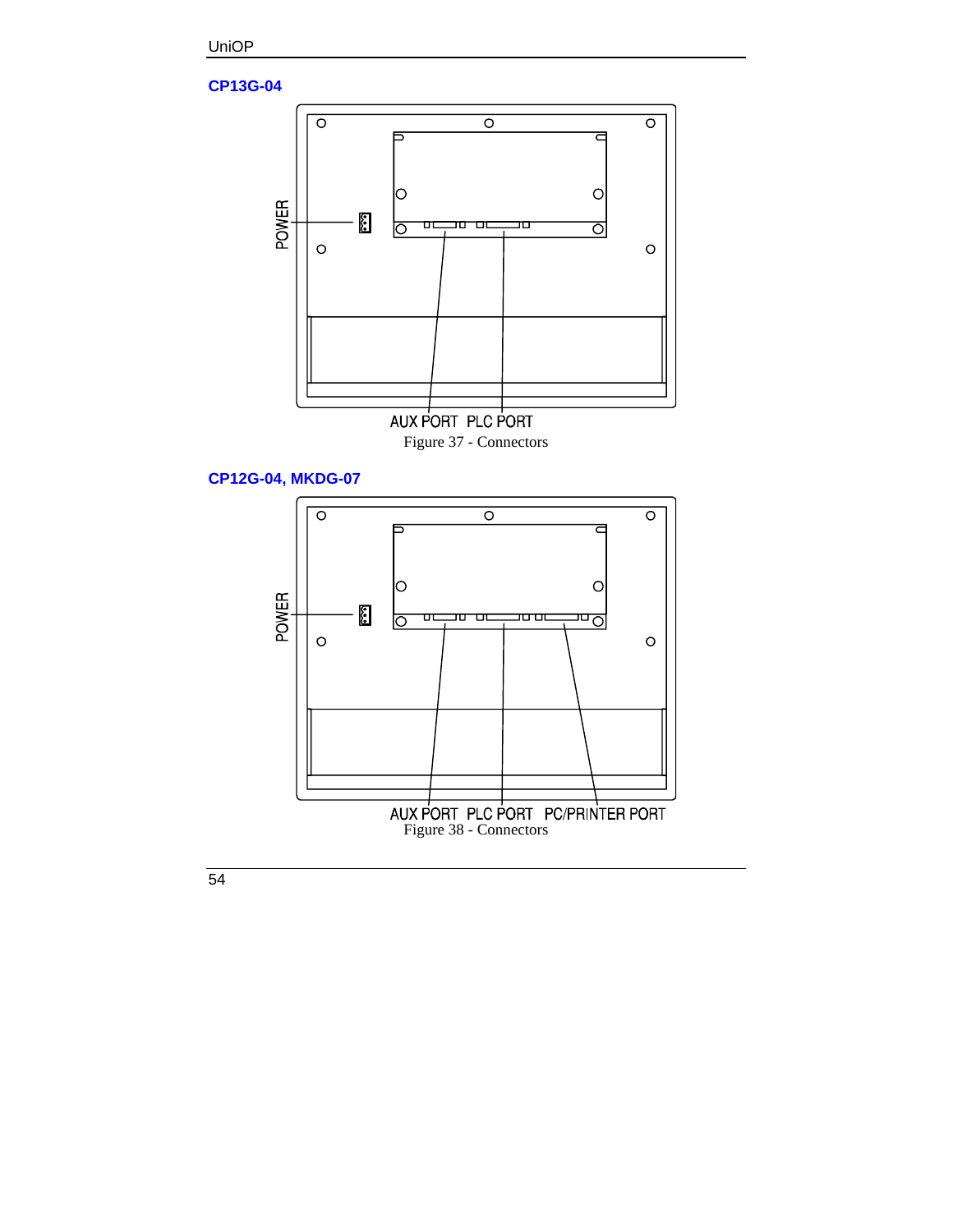**MKDC-VGA, MKDC-VGA-T, MKDL-25, MKDL-VGA, MKDR-25, MKDR-VGA, MKDR-VGA-T, MKDT-VGA, MKDT-VGA-T** 



Figure 39 - Connectors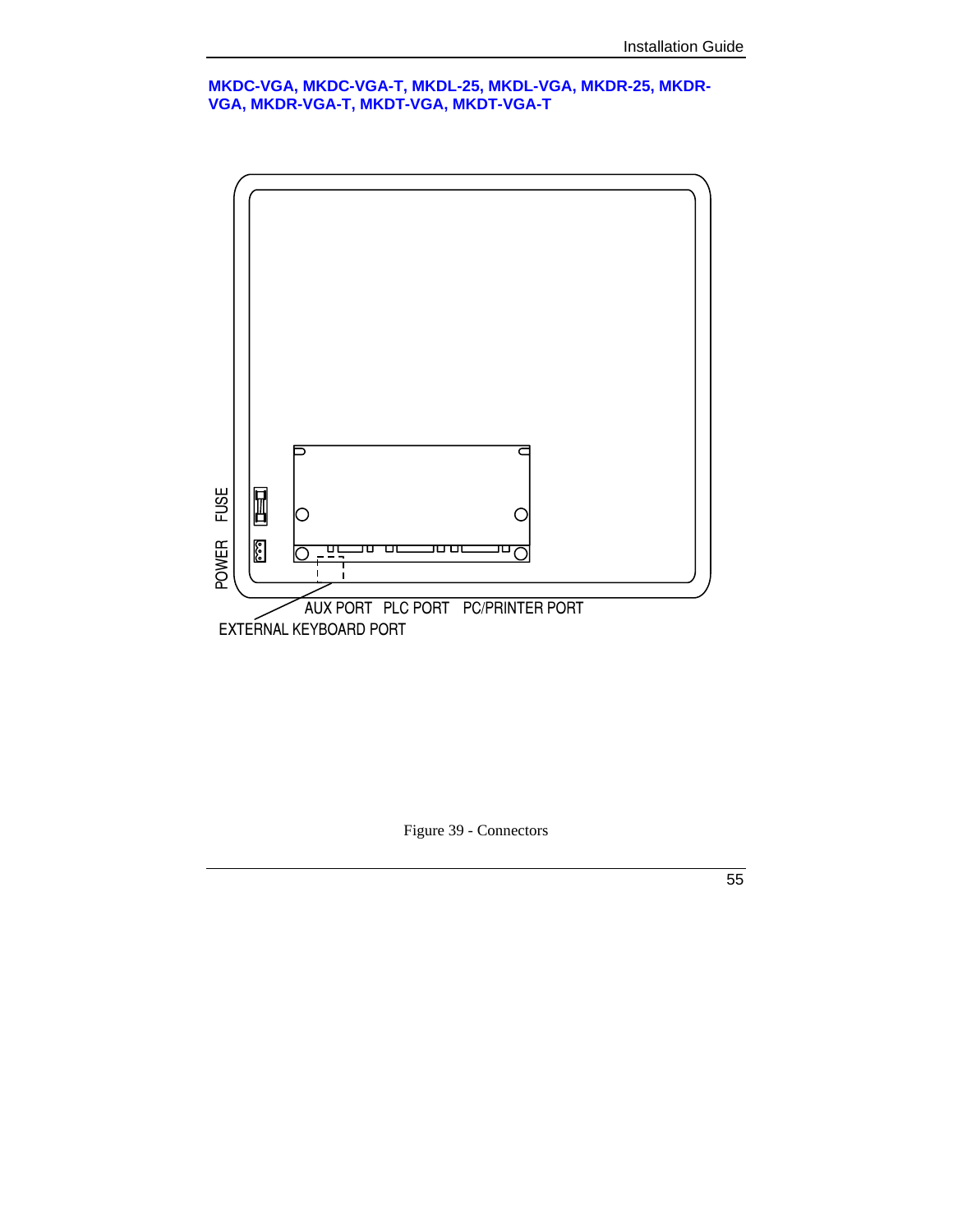**ePAD30, ePAD30T, ePAD31, ePAD31T, ePAD32, ePAD32T, ePAD33, ePAD33T.**



Figure 40 - Connectors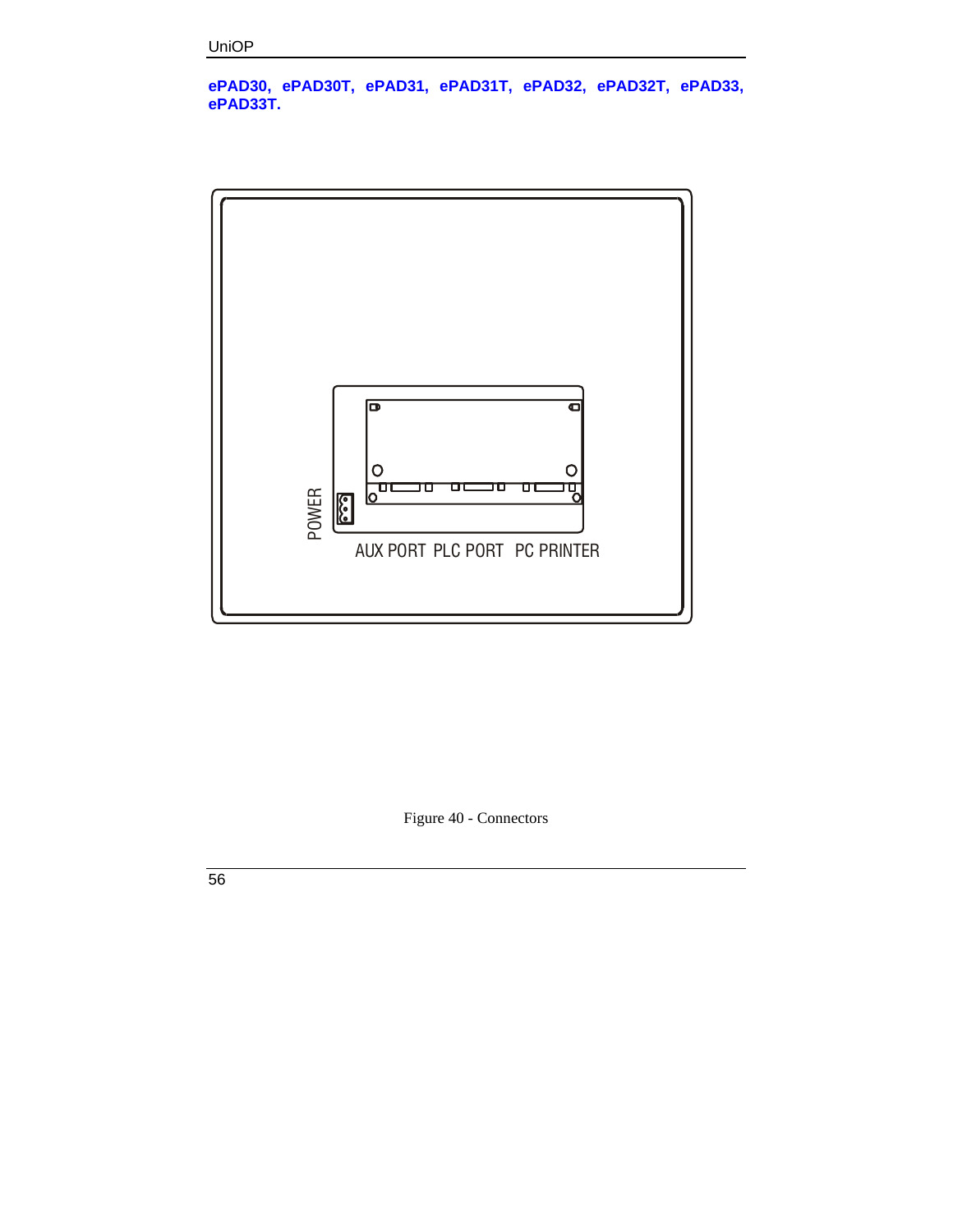### **Power Supply and Grounding**

The power supply terminal block is shown in the figure below. The terminal block is included with the panel.



Figure 41 - Power supply terminal block

*Note: ensure that the power supply has enough power capacity for the operation of the equipment.* 

The unit must always be grounded to protection earth (PE). Grounding helps limit the effects of noise due to electromagnetic interference on the control system.

Earth connection will have to be done using either either the screw or the faston terminal located near the power supply terminal block. A yellow label help identify the ground connection. Also connect to ground the terminal 3 on the power supply terminal block.

The power supply circuit may be floating or grounded. In the latter case connect to ground the power source common as shown in figure 42 with a dashed line. When using the floating power scheme, note that the panels internally connect the power commond to ground with a 1 MΩ resistor in parallel with a 10 nF capacitor. The power supply must have double or reinforced insulation The suggested wiring for the power supply is shown in figure 42.

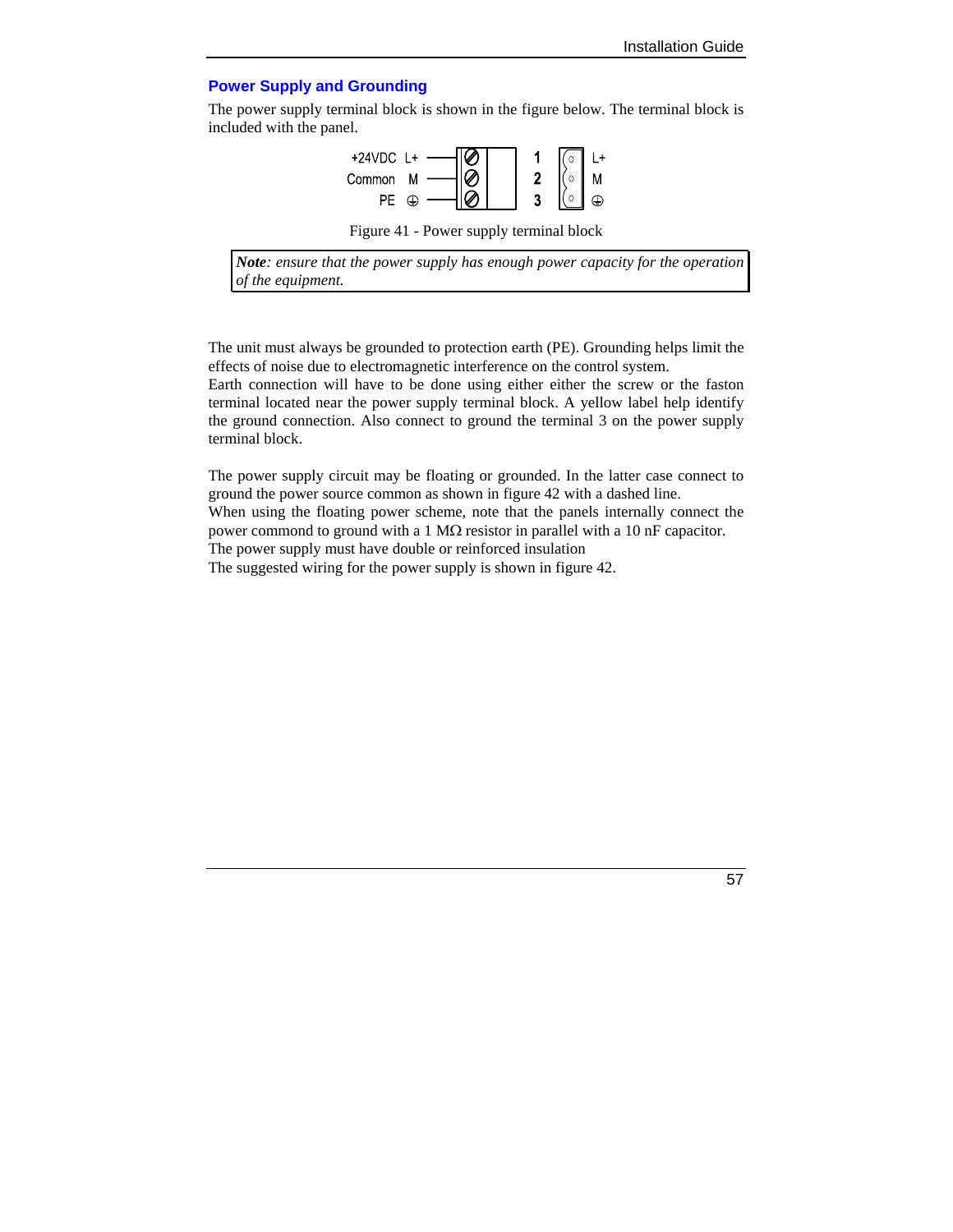

Figure 42 - Power supply

All the electronic devices in the control system must be properly grounded. Grounding must be performed according to applicable regulations.

#### **PLC Port**

The PLC Port is used to communicate with the PLC or with another type of controller; if the panel is configured as an UniNET client, then this port may be used for the network connection.

Different electrical standards are available for the signals in the PLC port connector: RS-232, RS-422, RS-485 or Current Loop 20 mA. The cable used selects the appropriate signals. It is always necessary to use the correct cable type for on the PLC to be connected.

*Note: If the proper cable is not used, communication with the PLC will not be possible.* 

The connector is a D-15 pin male. Pin assignment is shown in the table below.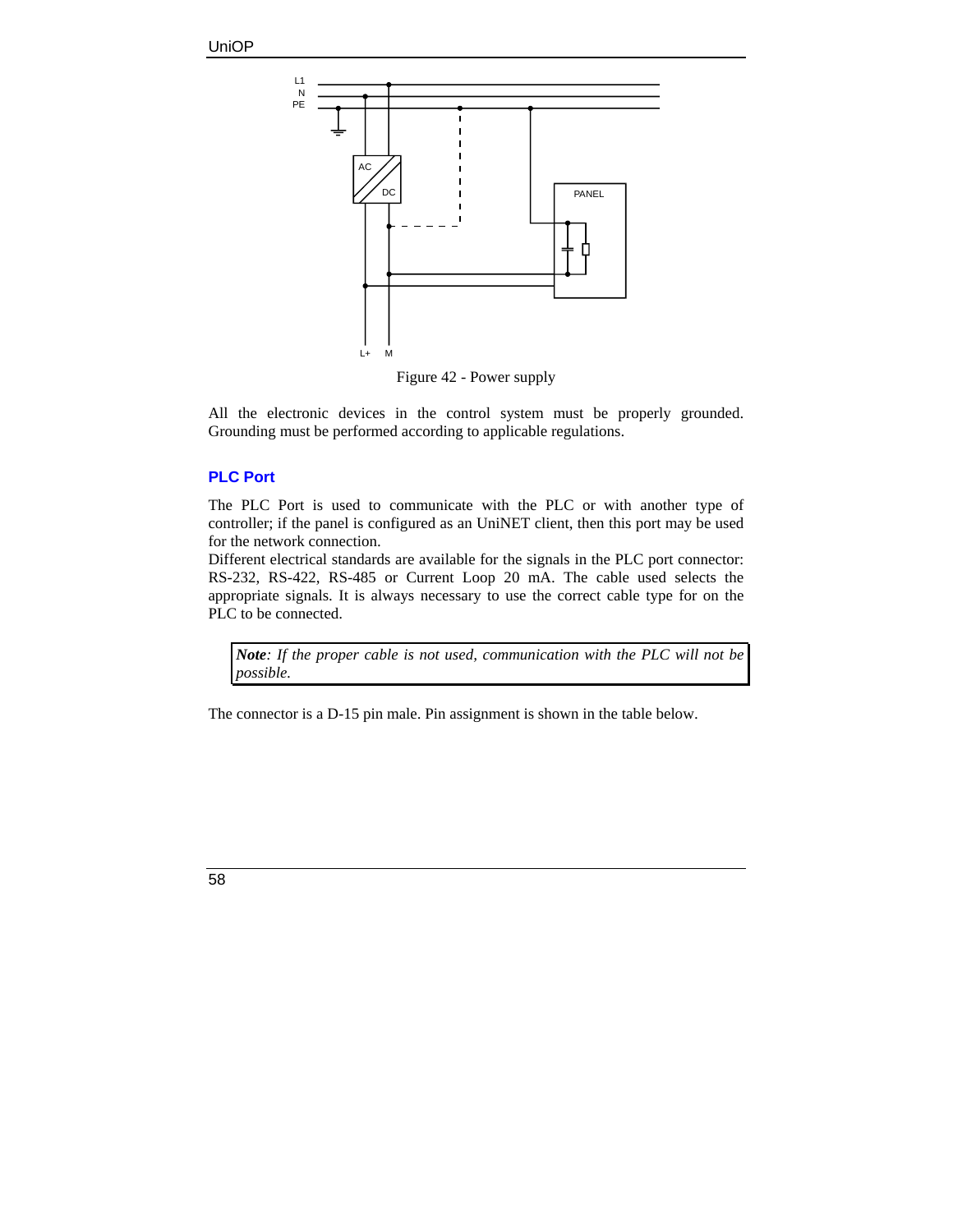| Pin            | <b>Description</b>        |
|----------------|---------------------------|
| 1              | Frame Ground              |
| $\overline{2}$ | RXD                       |
| 3              | <b>TXD</b>                |
| $\overline{4}$ | $+5$ V output (Max 100mA) |
| 5              | <b>GND</b>                |
| 6              | CHA-                      |
| 7              | CHB-                      |
| 8              | $TX+20mA$                 |
| 9              | TX-20 mA                  |
| 10             | <b>RTS</b>                |
| 11             | <b>CTS</b>                |
| 12             | $RX + 20$ mA              |
| 13             | $RX - 20$ mA              |
| 14             | $CHA+$                    |
| 15             | $CHB+$                    |



Figure 43 - PLC Port connector and pin assignment

The communication cable must be chosen for the type of device being connected.

## **PC/Printer Port**

| The function of the PC/Printer Port depends on the mode of operation of the panel. |                              |
|------------------------------------------------------------------------------------|------------------------------|
| Configuration Mode                                                                 | programming port             |
| Operation Mode, UniNET Server                                                      | connection to UniNET         |
| Operation Mode, UniNET not active or Client node                                   | connection to serial printer |

Only RS232 signals are available on the PC/Printer Port. The connector is a D-15 pin female. Pin assignment is shown in the table below.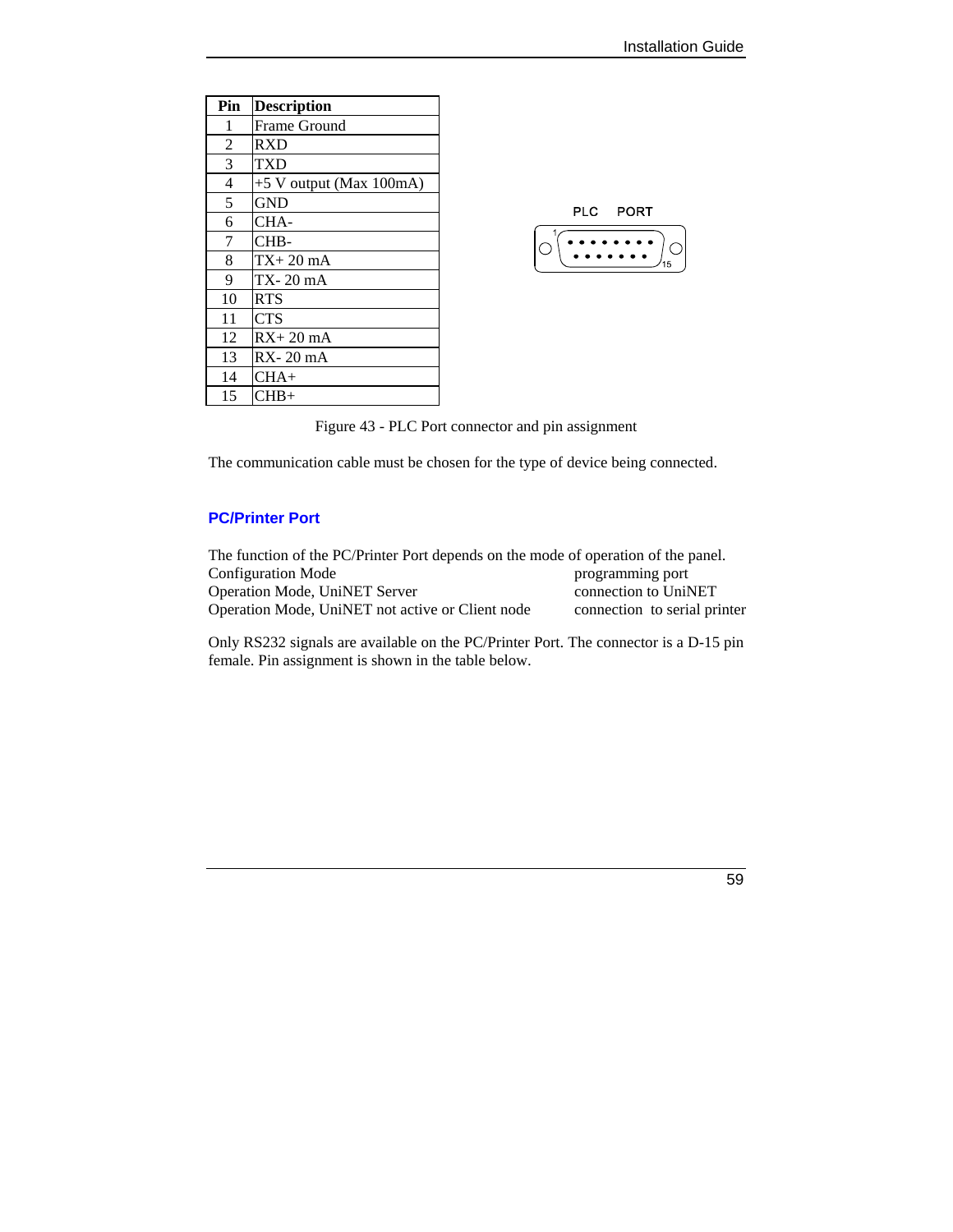UniOP

| Pin            | <b>Description</b>        |
|----------------|---------------------------|
| 1              | Frame Ground              |
| $\overline{2}$ | RXD                       |
| 3              | <b>TXD</b>                |
| 4              | $+5$ V output (max 100mA) |
| 5              | <b>GND</b>                |
| 6              | Reserved                  |
| 7              | Reserved                  |
| 8              | Reserved                  |
| 9              | Reserved                  |
| 10             | <b>RTS</b>                |
| 11             | CTS                       |
| 12             | Reserved                  |
| 13             | Reserved                  |
| 14             | Reserved                  |
| 15             | Reserved                  |





Use cable CA2 to connect the panel to a PC for programming. The diagram is shown in the figure below. The connector is a D-9 pin female.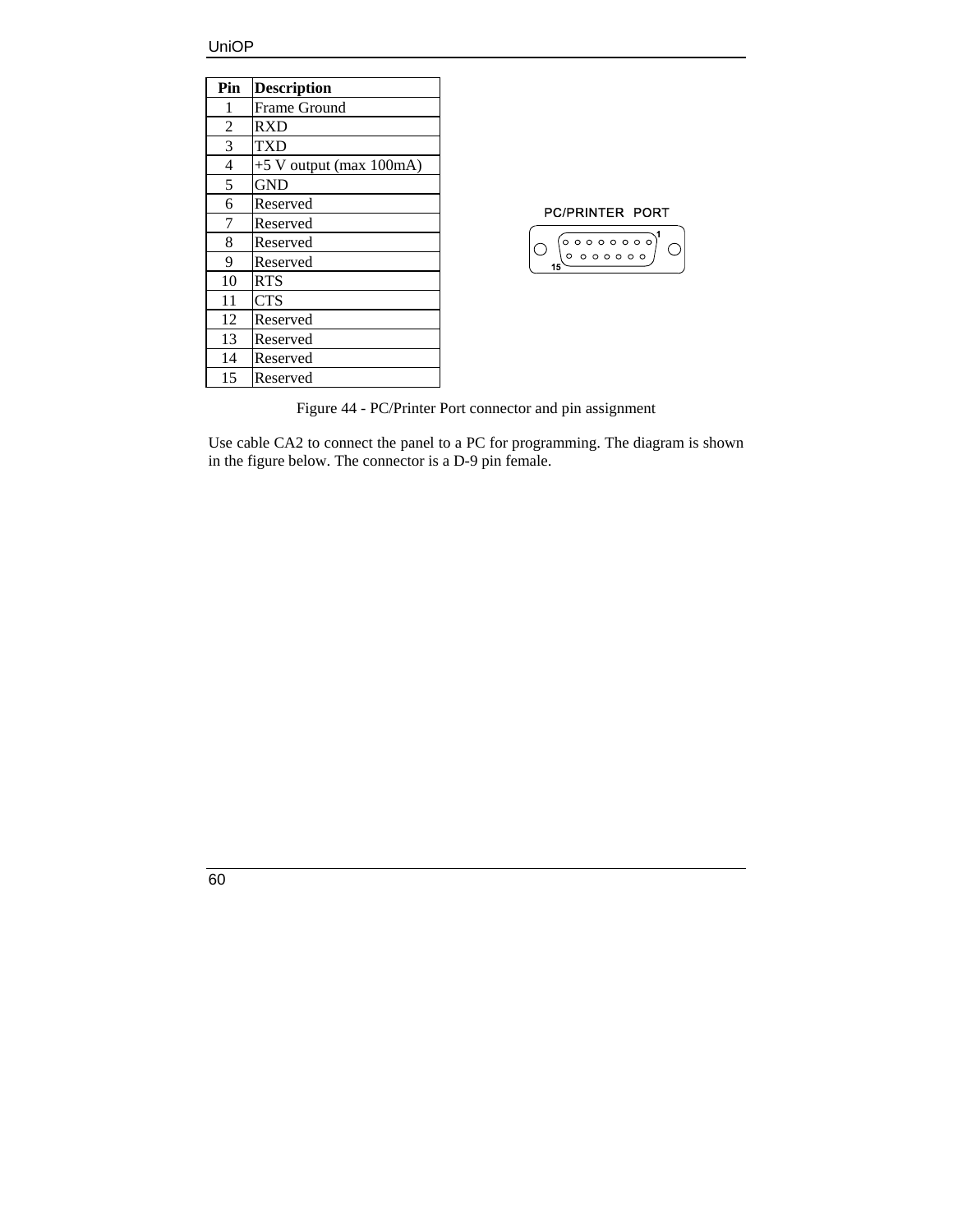





Figure 46 - Programming cable CA114

When the panel is in Operation Mode and is not as a UniNET Server, you can attach a serial printer to the PC/Printer Port. The communication parameters for the printer are defined by the application program (project file)

*Note: the communication cable to the printer depends on the communication interface of the printer.* 

## **AUX Port**

The AUX Port is a communication port specially designed for industrial network communication. The AUX Port connector is a 9 pin D sub type. The functionality of the AUX Port depends on the optional communication module which is plugged into the unit.

*Note: The pin assignment of the Aux Port connector is described in the manual of the communication module.*

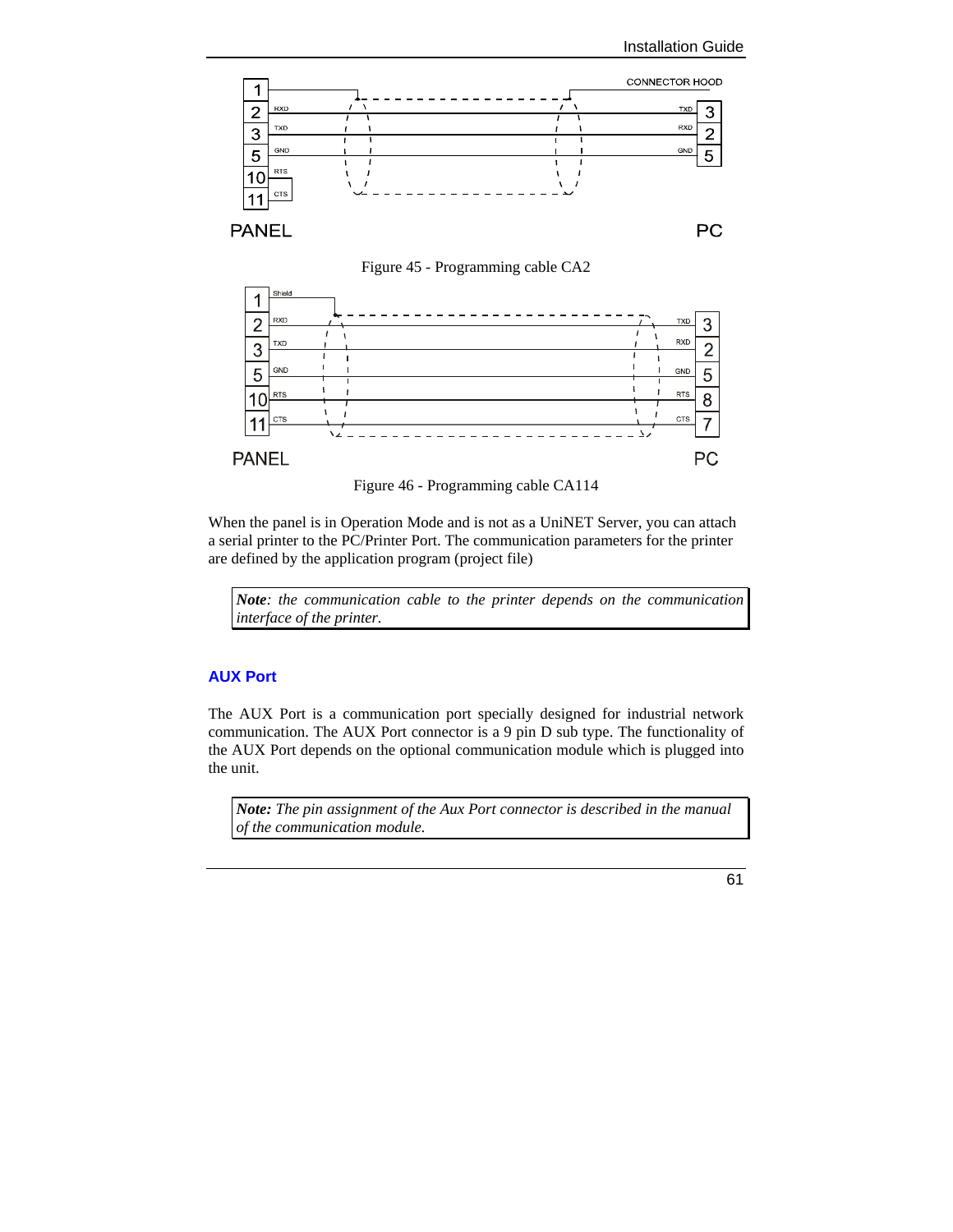The procedure to mount the communication modules is the following:

- 1) turn off the unit
- 2) partially unscrew with a screwdriver the 2 screws holding the rear cover. The screws are labelled 'A' in Figure 47
- 3) remove the cover (for eTOP05/10/11/12/30/31/32/33/40/50 and ePAD30, ePAD30T, ePAD31, ePAD31T, ePAD32, ePAD32T, ePAD33, ePAD33T lever with screwdriver on the slot on the cover's side).
- 4) plug the module in the red connectors; make sure the connectors are locked
- 5) replace the rear cover
- 6) fix the 2 screws 'A' (for eTOP05/10/11/12/30/31/32/33/40/50 and ePAD30, ePAD30T, ePAD31, ePAD31T, ePAD32, ePAD32T, ePAD33, ePAD33T close the cover with a little pressure).
- 7) stick in the area 'B' the label describing the functionality of the AUX Port. The label is delivered with the modules



Figure 47 - Mounting the communication modules

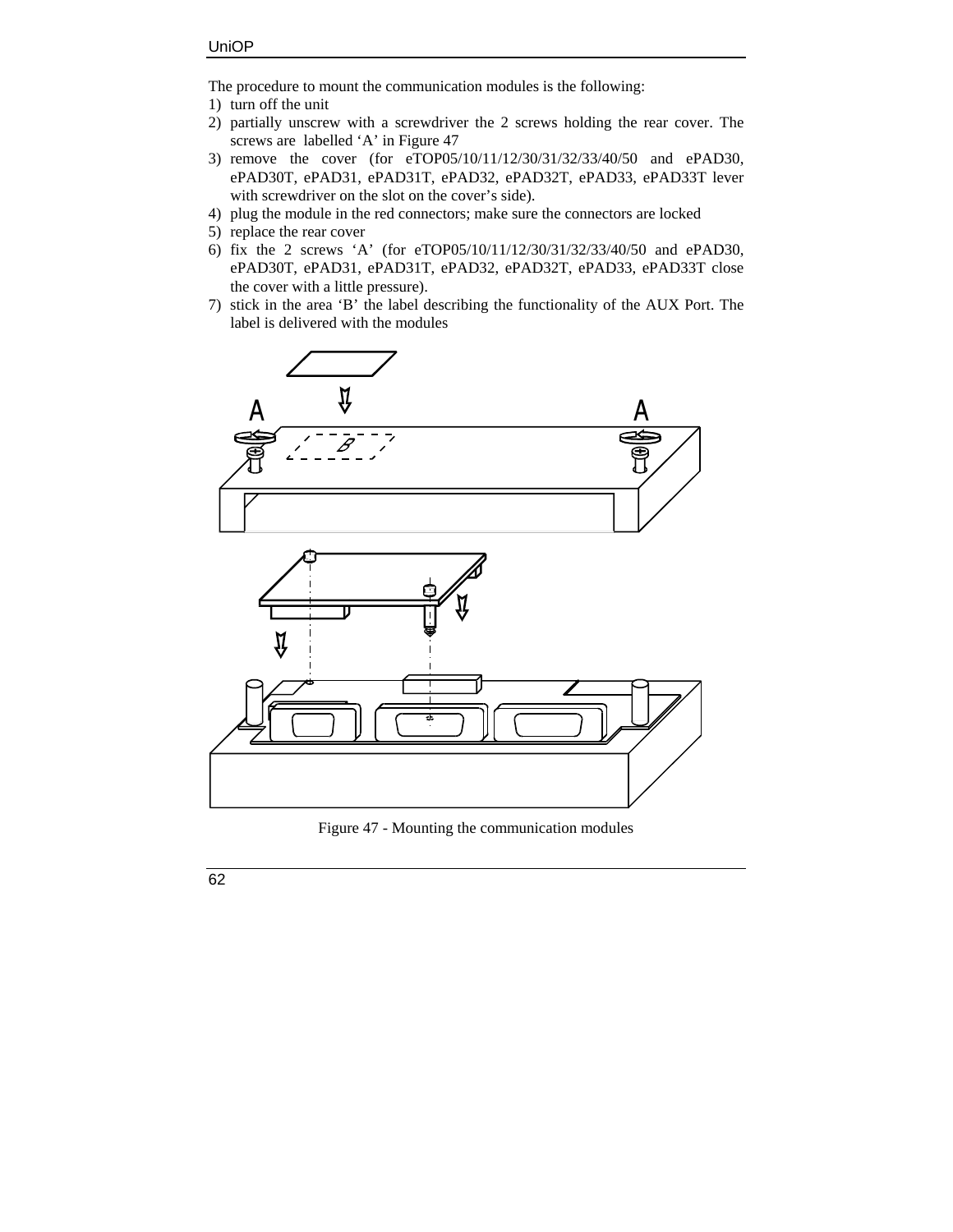### **Models without the PC/Printer Port**

Some UniOP models, see Table 1, do not have the PC/Printer Port. The PLC Port will be referred to as the PLC/PC Port, and will be used as a programming port when the panel is in Configuration Mode. You must use a gender changer with the CA2/CA114 cable to program these units.

## **External Keyboard Port**

Several UniOP models, see Table 1, are equipped with a connector designed to connect an external keyboard type ET-F or AT-F. The communication cable comes with the keyboards.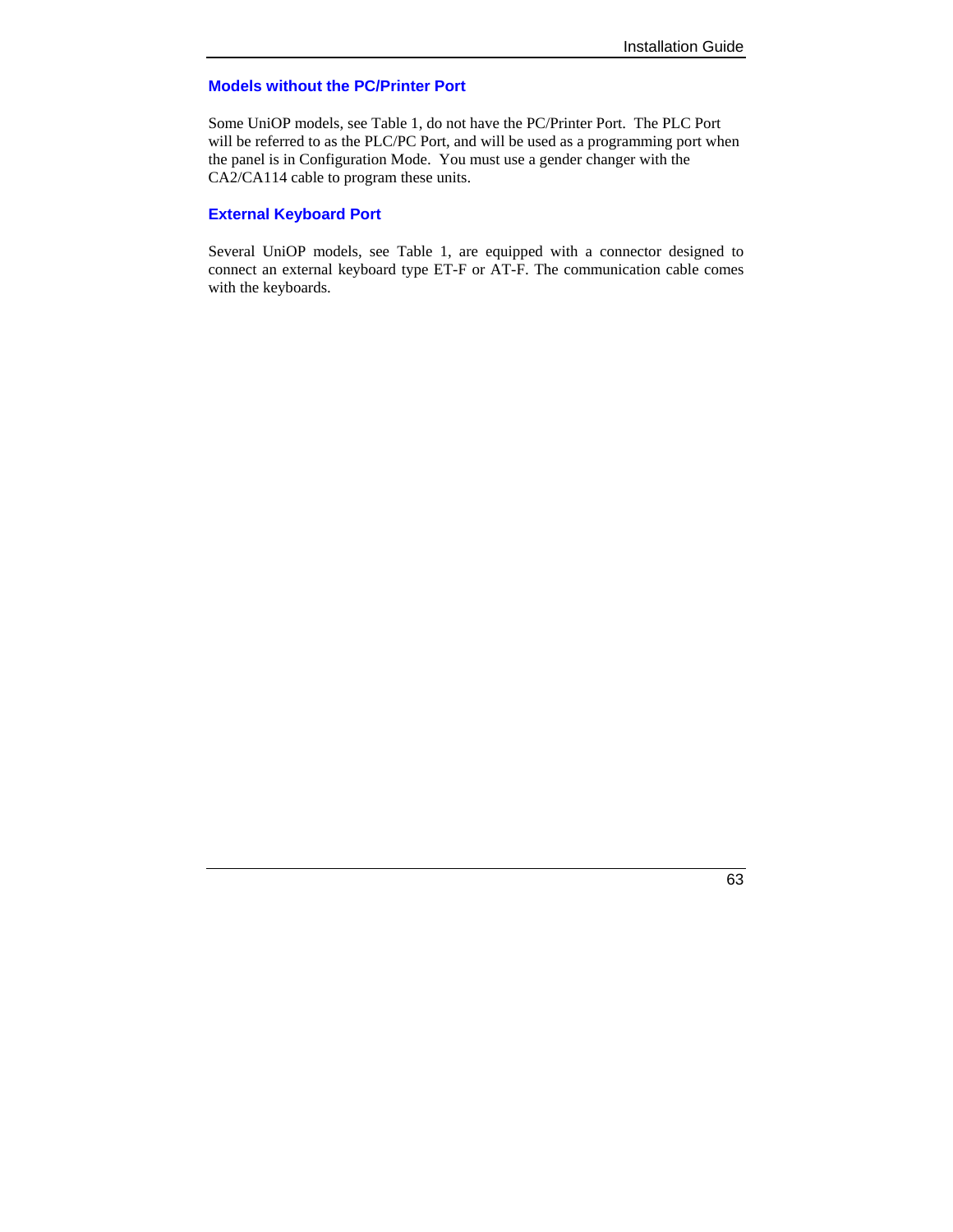### **Battery Replacement**

Some models require the use of the lithium battery for data back-up. The following information is maintained by the battery:

- hardware real-time clock (date and time)
- event list
- recipe data

UniOP panels signal the battery status in more than one way:

- blinking of the LED indicator FAULT or FLT (when available) or  $\circled{2}$
- with the 'Battery' field in System Menu (BATTERY OK or LOW)
- with the value of the S6 bit in the RDA

When the panel signals that the battery is low, you should replace the battery as soon as possible.

*Note: Replacing the battery will cause the loss of the data maintained by the battery.* 

To replace the battery, follow the procedure listed below:



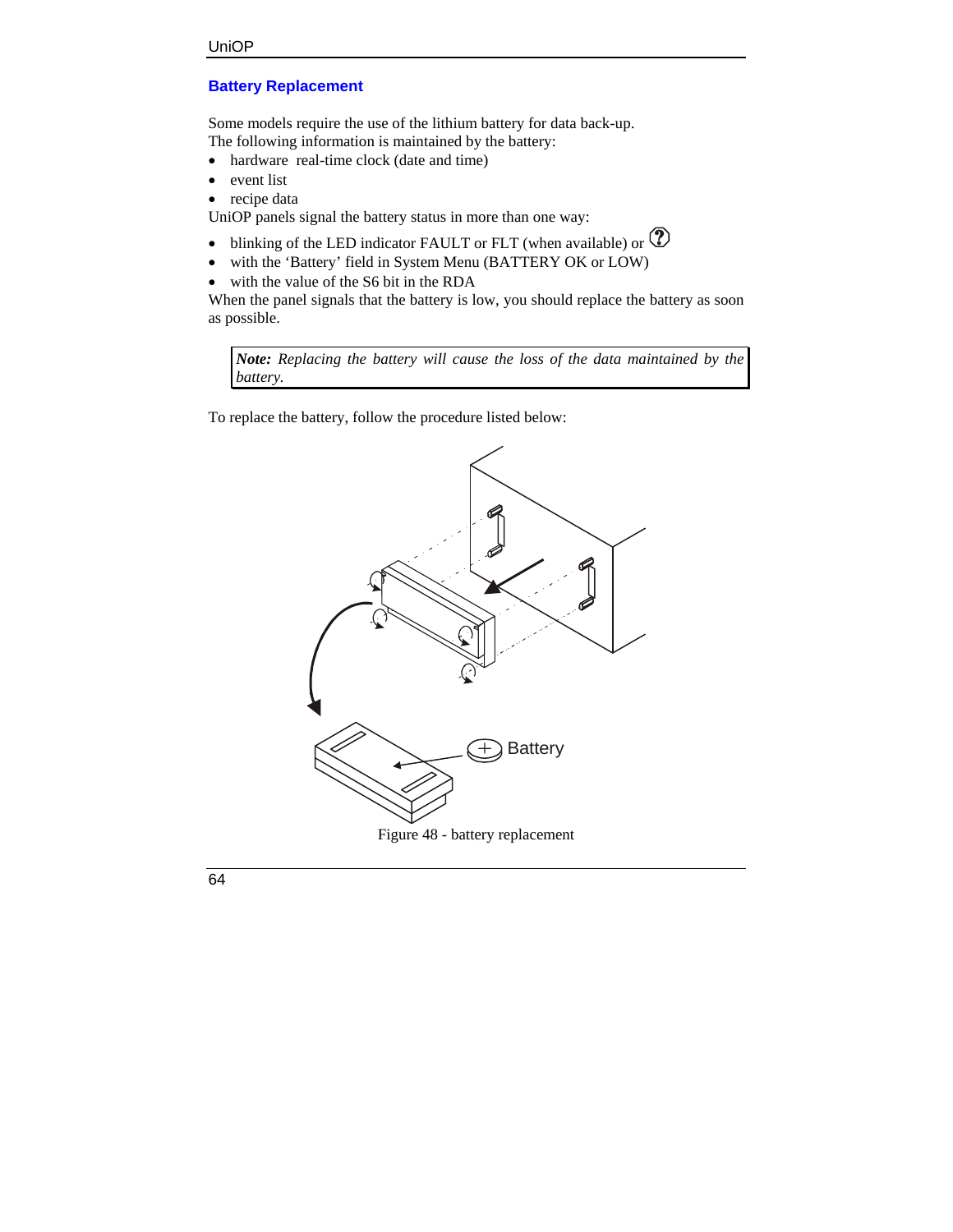- 1) turn off the power to the panel
- 2) use a screwdriver to loose the four screws securing the block composed by the two metal units
- 3) remove the block
- 4) remove the battery
- 5) replace the battery with a new one

*Note:CAUTION! Danger of explosion if battery is incorrectly replaced .Replace only with the same or equivalent type recommended by the manufacturer.Dispose of used batteries according to the manufaturer's instructions.* 

6) replace the block; tighten the four screws

7) apply power to the panel and check that battery good status is signaled.

### **Removing the Legends**

The keyboard legends can be removed in one step by grasping the exposed portion of the legend and sliding it downward.

Use the blank legends that come with the panel or other with equivalent thickness and consistency. Do not use legends thicker than ones included in the panel.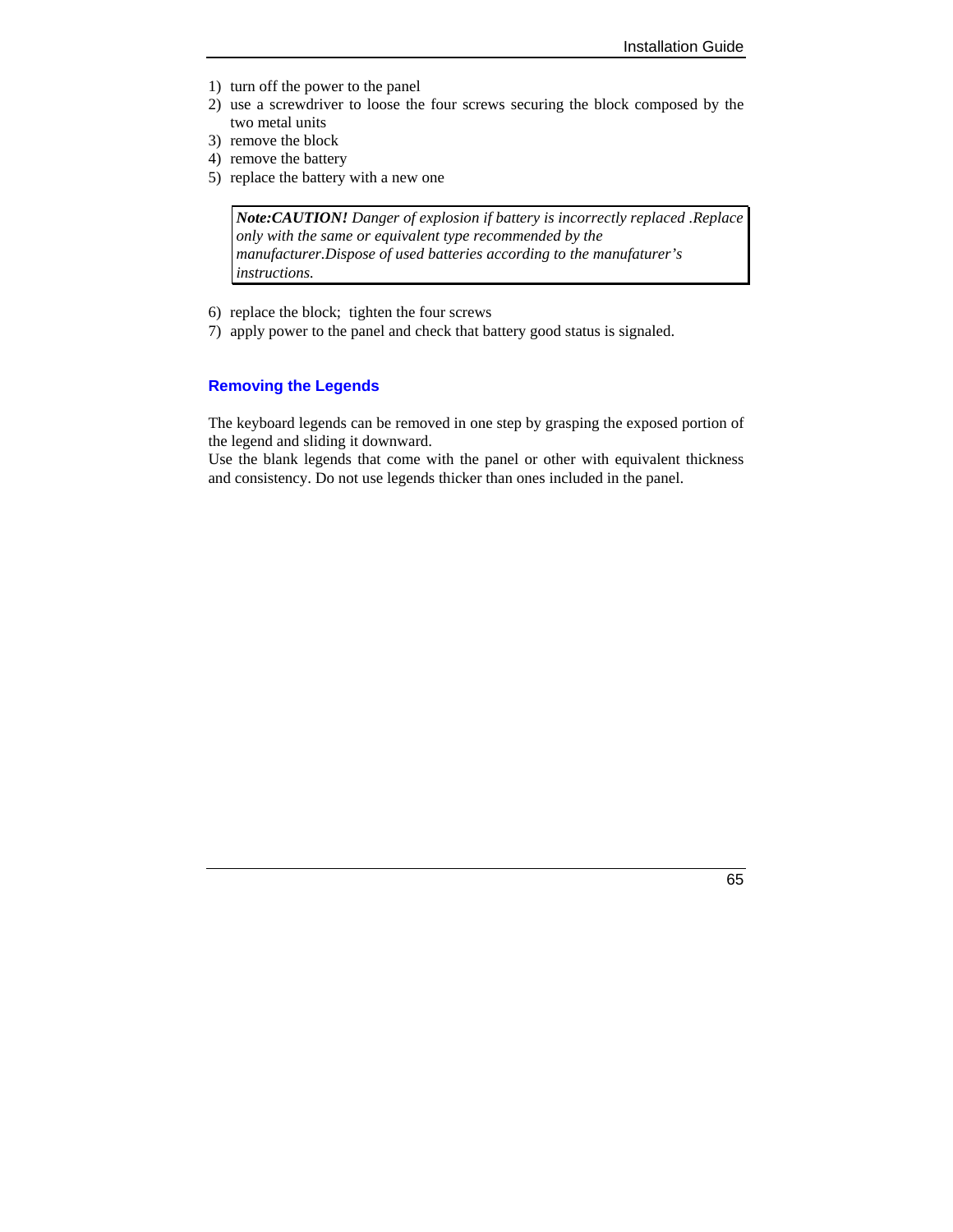# **Dedicated LED's**

The table below shows the name and the symbol (when available) of the LED's dedicated to special functions which may be available in the UniOP operator panels.

| <b>LED</b>                |       |               |                                               |
|---------------------------|-------|---------------|-----------------------------------------------|
| Name/symbol               | Color | <b>Status</b> | <b>Meaning</b>                                |
| <b>FAULT/FLT</b>          | red   | <b>OFF</b>    | No hardware problem detected;<br>battery OK   |
|                           |       | <b>BLINK</b>  | <b>Battery</b> low                            |
|                           |       | ON            | Hardware fault                                |
| DL                        | green | <b>OFF</b>    | No keys are pressed and no errors             |
|                           |       | <b>BLINK</b>  | Communication error (not all<br>models)       |
|                           |       | ON            | While any key is pressed (visual<br>feedback) |
| $\mathbf 7$               | red   | <b>OFF</b>    | No hardware problem detected                  |
|                           |       | <b>BLINK</b>  | <b>Battery</b> low                            |
|                           |       | ON            | Hardware fault                                |
|                           | green | <b>OFF</b>    | No keys are pressed                           |
|                           |       | <b>ON</b>     | While any key is pressed (visual<br>feedback) |
| $_{\rm RUN}$ / $\bigcirc$ | green | <b>OFF</b>    | Hardware fault                                |
|                           |       | ON            | Unit in operation                             |
| COM /                     | green | <b>BLINK</b>  | Communication error                           |
|                           |       | <b>ON</b>     | <b>Communication OK</b>                       |
| ALARM/                    | red   | <b>OFF</b>    | No alarms                                     |
|                           |       | <b>BLINK</b>  | Alarm requires acknowledgment                 |
|                           |       | ON            | Alarm active                                  |

Table 2 - Dedicated LED's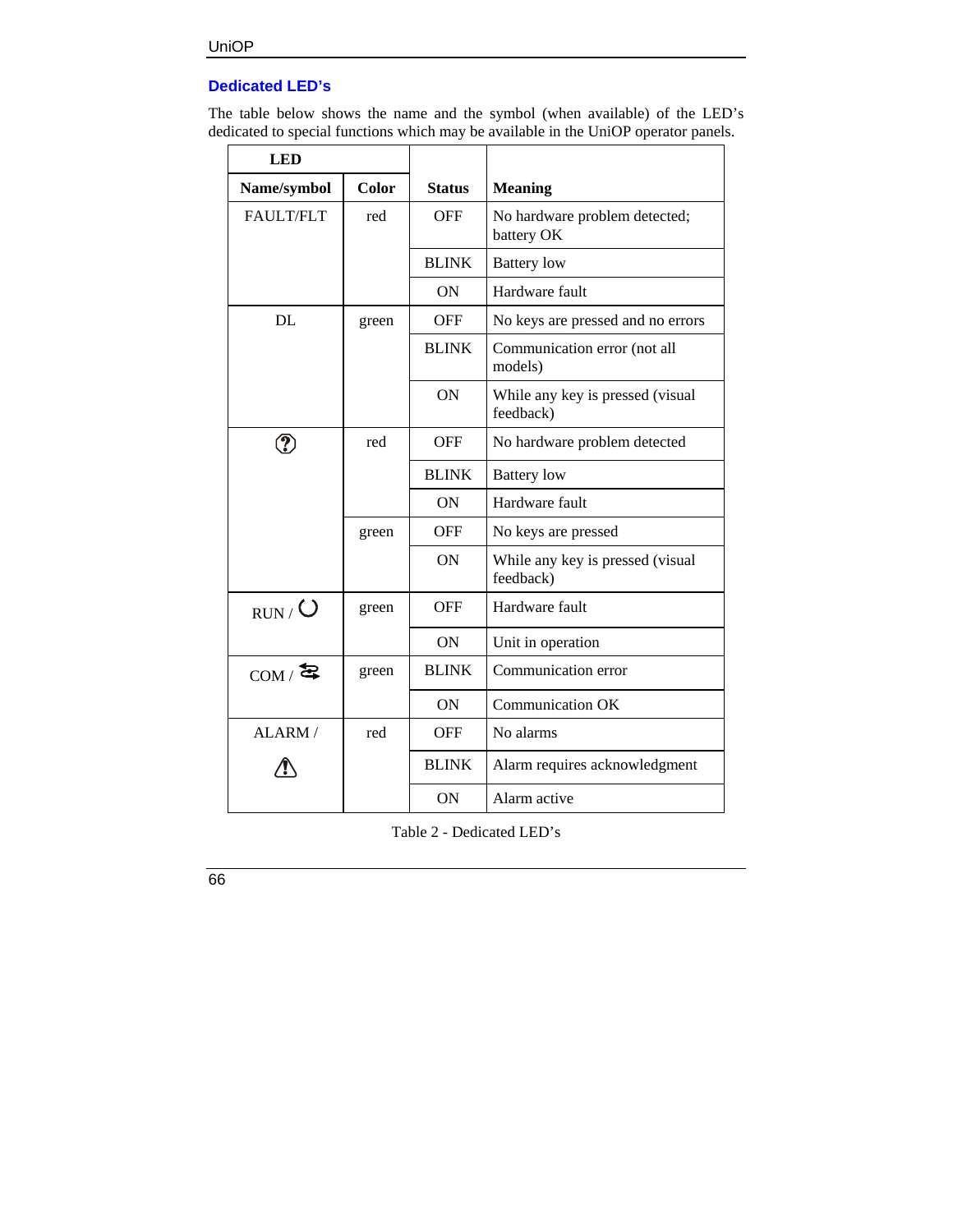### **Usage and Safety Guidelines**

#### **Applicable Regulations**

Regulations and recommendations have been issued in Europe covering the main safety-related issues in control systems which include operator interfaces. EN 60204-1 lists some important guidelines applicable when using operator interfaces.

| Suspension of safeguards            |
|-------------------------------------|
| Stop                                |
| Emergency stop                      |
| Hold-to-run controls                |
| Two-hand controls                   |
| Control function in case of failure |
|                                     |

Do not use operator interface to directly command motors, valves or other actuators not equipped with safeguards and potentially harmful to persons or equipment in case of fault to the unit.

The units are intended to be monted on the front panel of a metallic cabinet. The service personnel, when operating directly on the powered unit, must be electrostatically discharged.

All safety related regulations must be observed

*CAUTION! Don't open the panel rear cover when the power supply is applied.* 

### **Installation Environment**

The equipment is not intended for continuous exposure to direct sunlight This might accelerate the aging process of the front panel film.

The equipment is not intended for installation in contact with corrosive chemical compounds. Check the resistance of the front panel film to a specific compound before installation.

Do not use tools of any kind (screwdrivers, etc.) to operate the keyboard of the panel or the touch screen.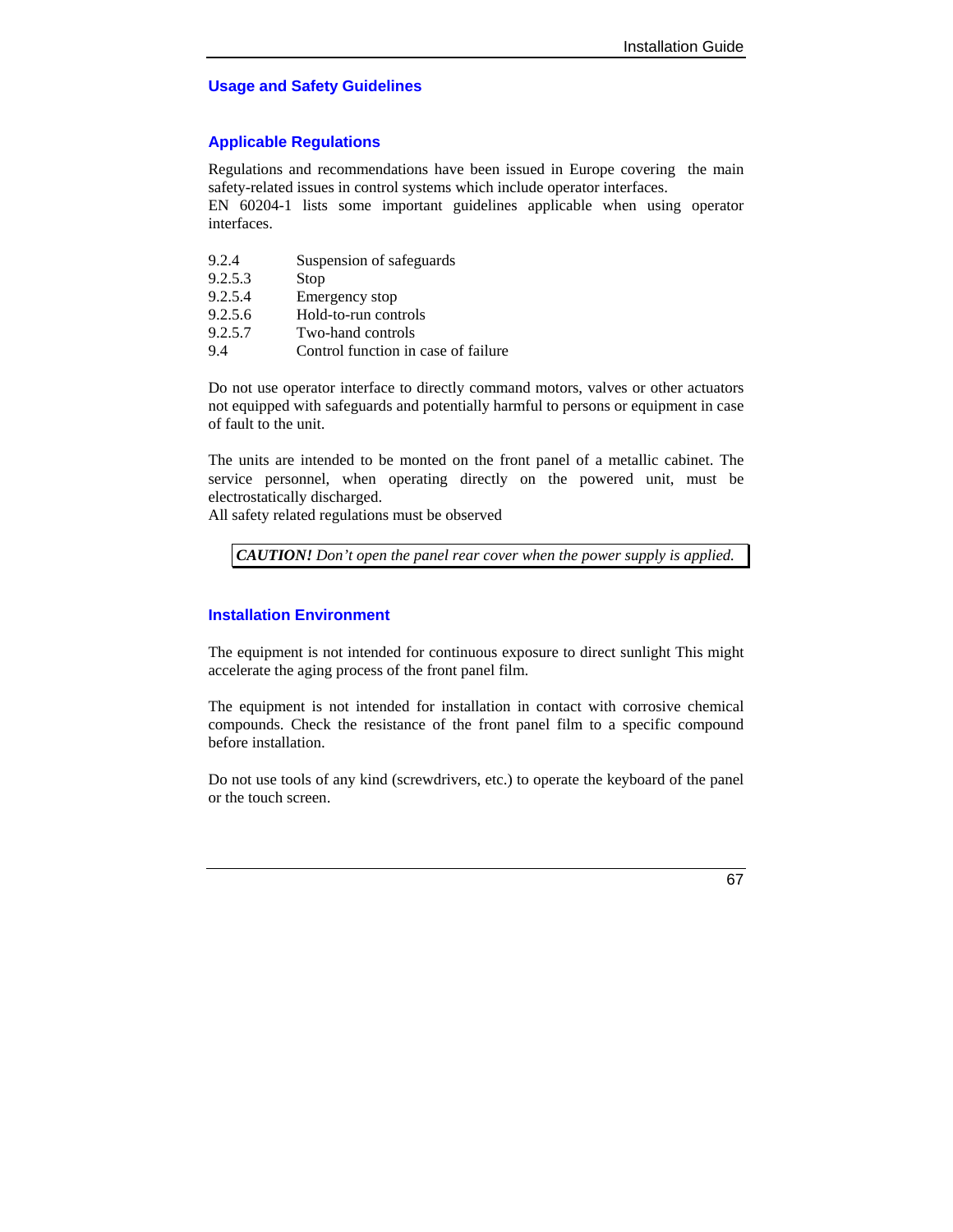In order to meet the front panel protection classifications, proper installation procedure must be followed:

- the borders of the cutout must be flat
- screw up each fixing screw until the plastic bezel corner get in contact with the panel.
- The cutout for the panel must be of the dimensions indicated in this manual.
- Two types of gaskes are delivered with the UniOP panels, depending on the model, rectangular or linear.

#### **Applying the rectangular gasket**

- The gasket should be applied around the cutout prepared for the panel being careful not to place it under tension
- The gasket should be replaced every time that the panel is dismounted and remounted in its place



Figure 49 - panel with rectangular gasket installation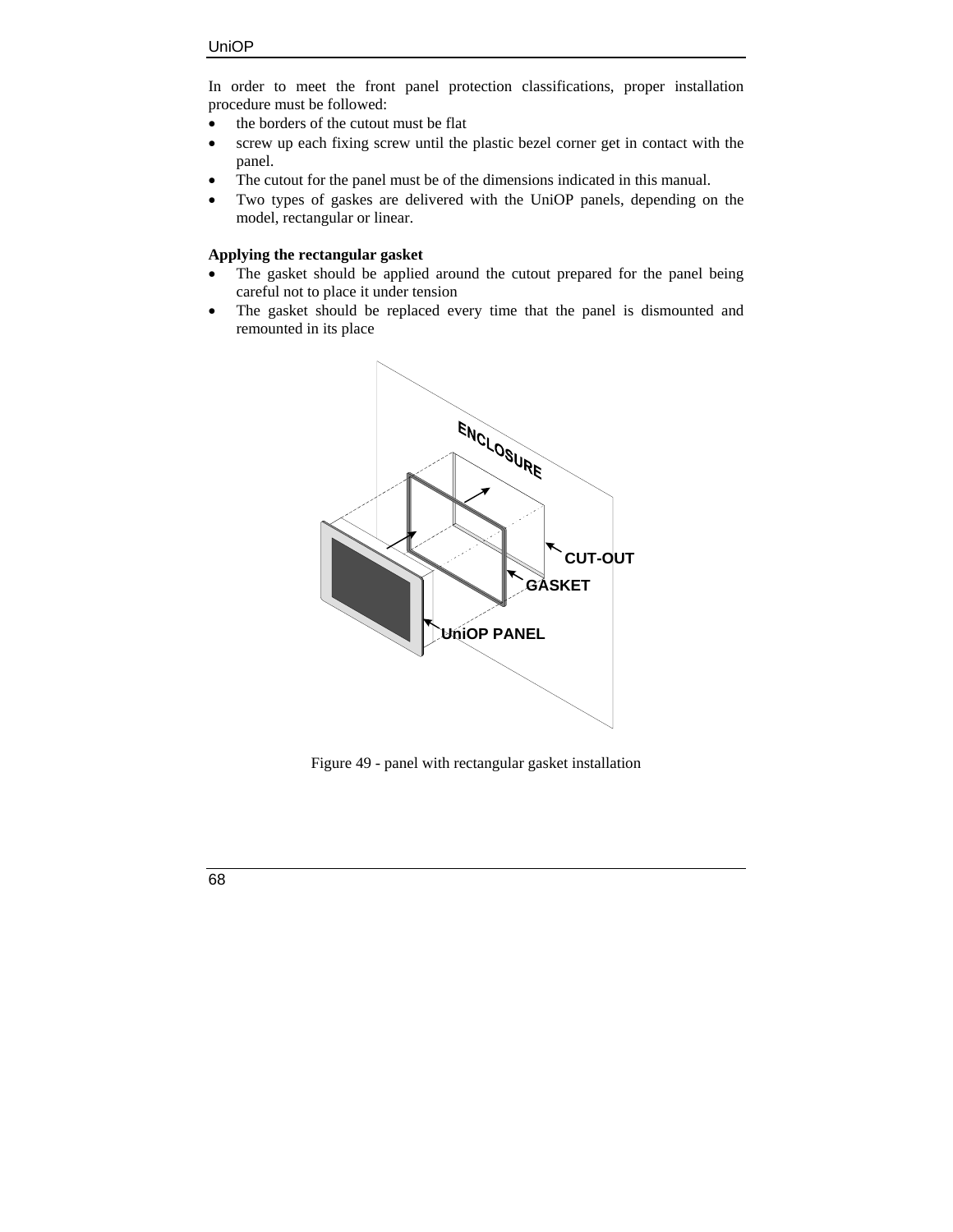# **Applying the two linear gaskets:**

# Thin strip:

- The gasket should be applied around the cutout prepared for the panel
- The gasket should be applied starting from the middle of the lower side being careful not to place it under tension
- The two ends of the gasket should meet without overlap
- The gasket should be replaced every time that the panel is dismounted and remounted in its place

Large strip:

- The gasket should be applied on the operator panel just behind the bezel
- The gasket should be applied starting from the 1/3 of the lower side being careful not to place it under tension
- The two ends of the gasket should meet without overlap
- The gasket should be replaced every time that the panel is dismounted and remounted in its place



Figure 50 - panel with linear gaskets installation

69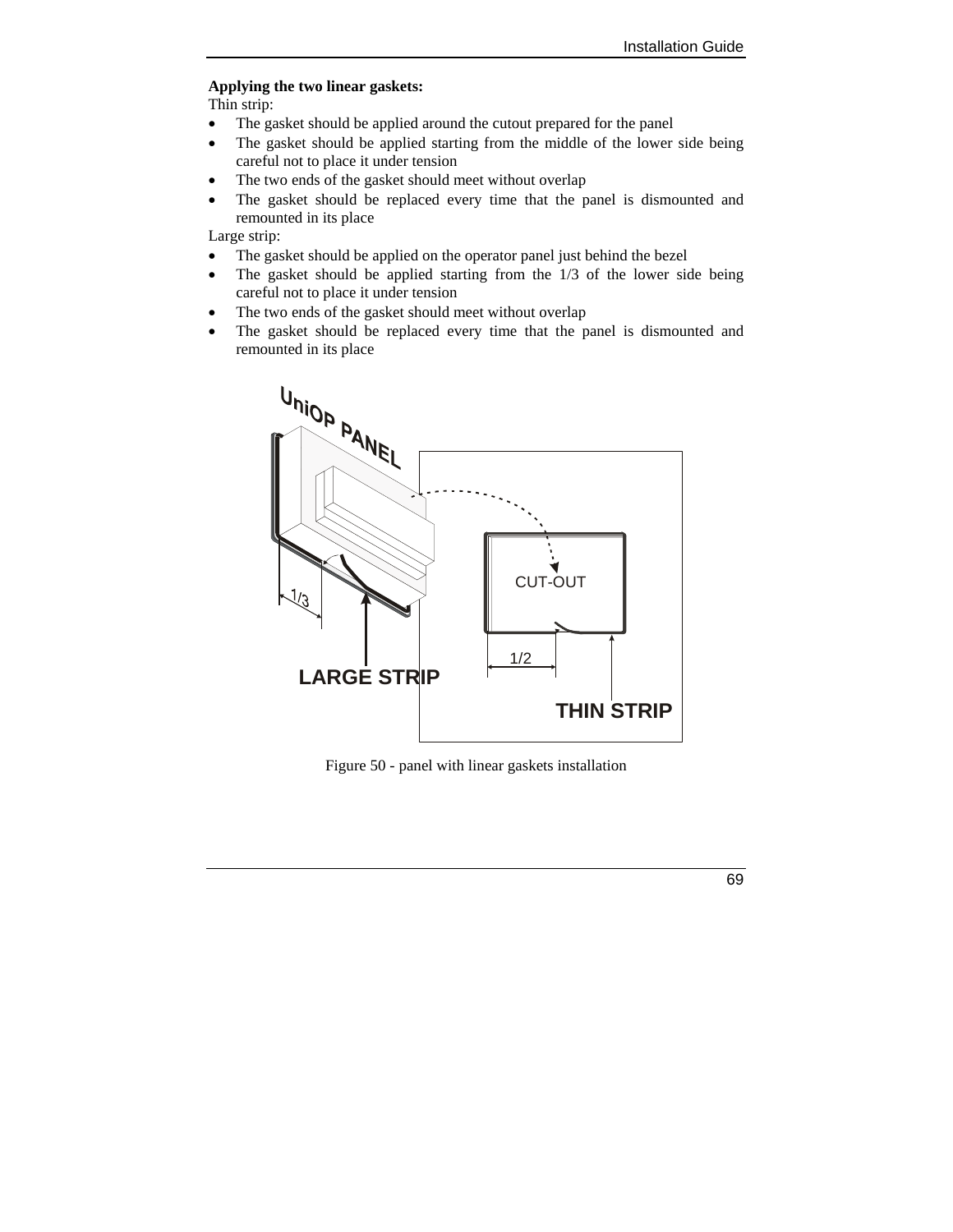### **Installation Procedures**

Place the four fixing brackets on the longer side near the corners, as shown in figure (Figure 51). Screw each fixing screw until the plastic or aluminium bezel corner get in contact with the panel.



Figure 51 – Fixing bracket position

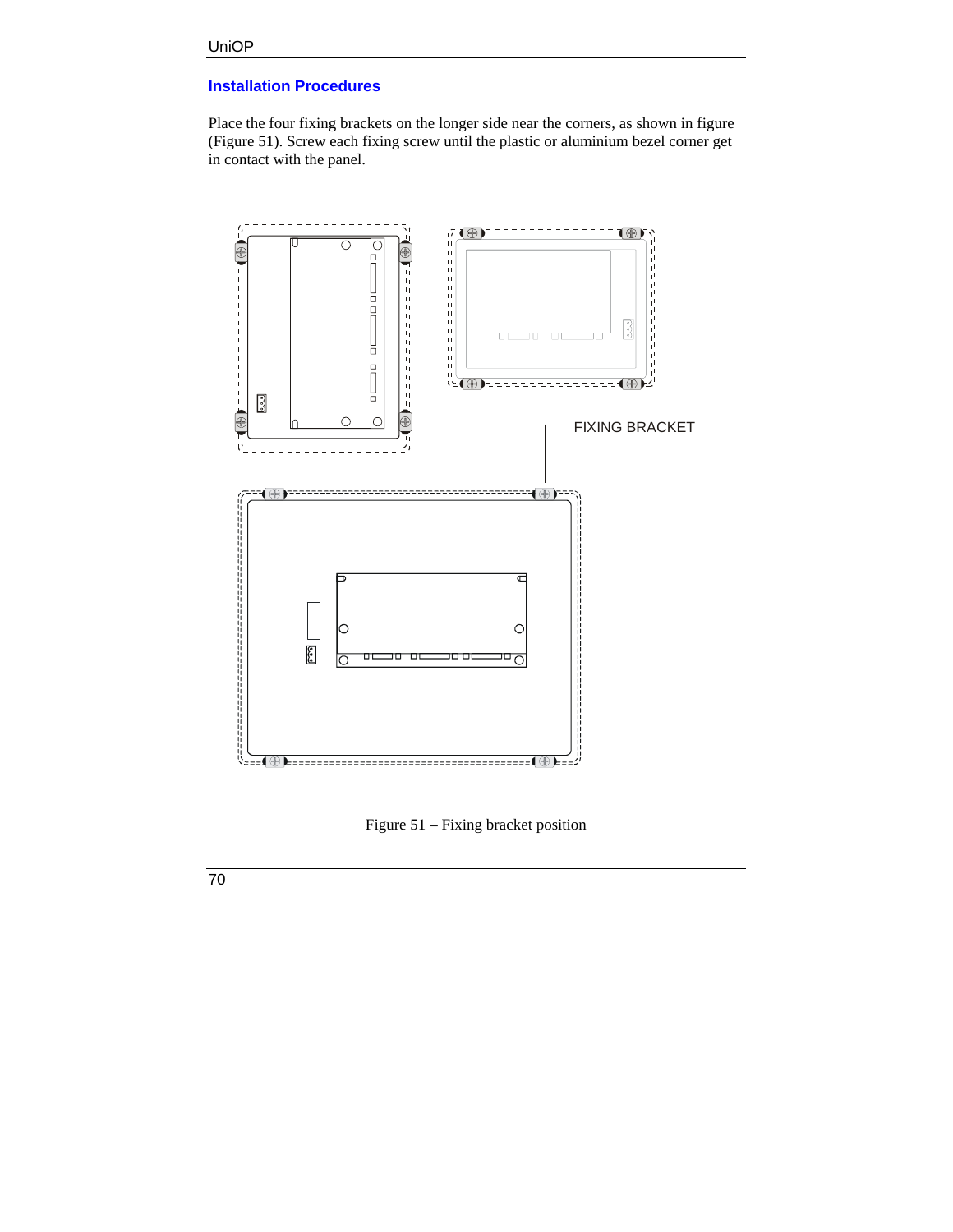#### **Cleaning Faceplates**

The equipment must be cleaned only with a soft cloth and neutral soap product. Do not use solvents.

#### **Handling the Memory Cards**

The SSFDC memory cards used in some of the UniOP operator panels need to be handled with care when replaced in the memory slot of the panel.



Figure 52 – SSFDC memory card

Before inserting the memory card in its slot in the panel, the contact area must be verified to be clean. Any track of contaminants such as oil or any greasy substances should be carefully removed.

Contamination on the golden contacts of the memory card, at the moment the media is inserted in the slot, may generate an insulating layer that may result in electrical contact problems with the sliding elements of the socket.

Corrosive / active chemicals may permanently damage the memory card golden surface. Any contact with such substances must be carefully avoided.

To ensure the proper operation of the memory media the contact surface of the SSFDC card should be cleaned with a soft, clean tissue.

*Note: The use of any synthetic cloth could permanently damage the memory card due to electrostatic discharge.* 

Direct contact with the human body (fingers) with the contact area should be carefully avoided.

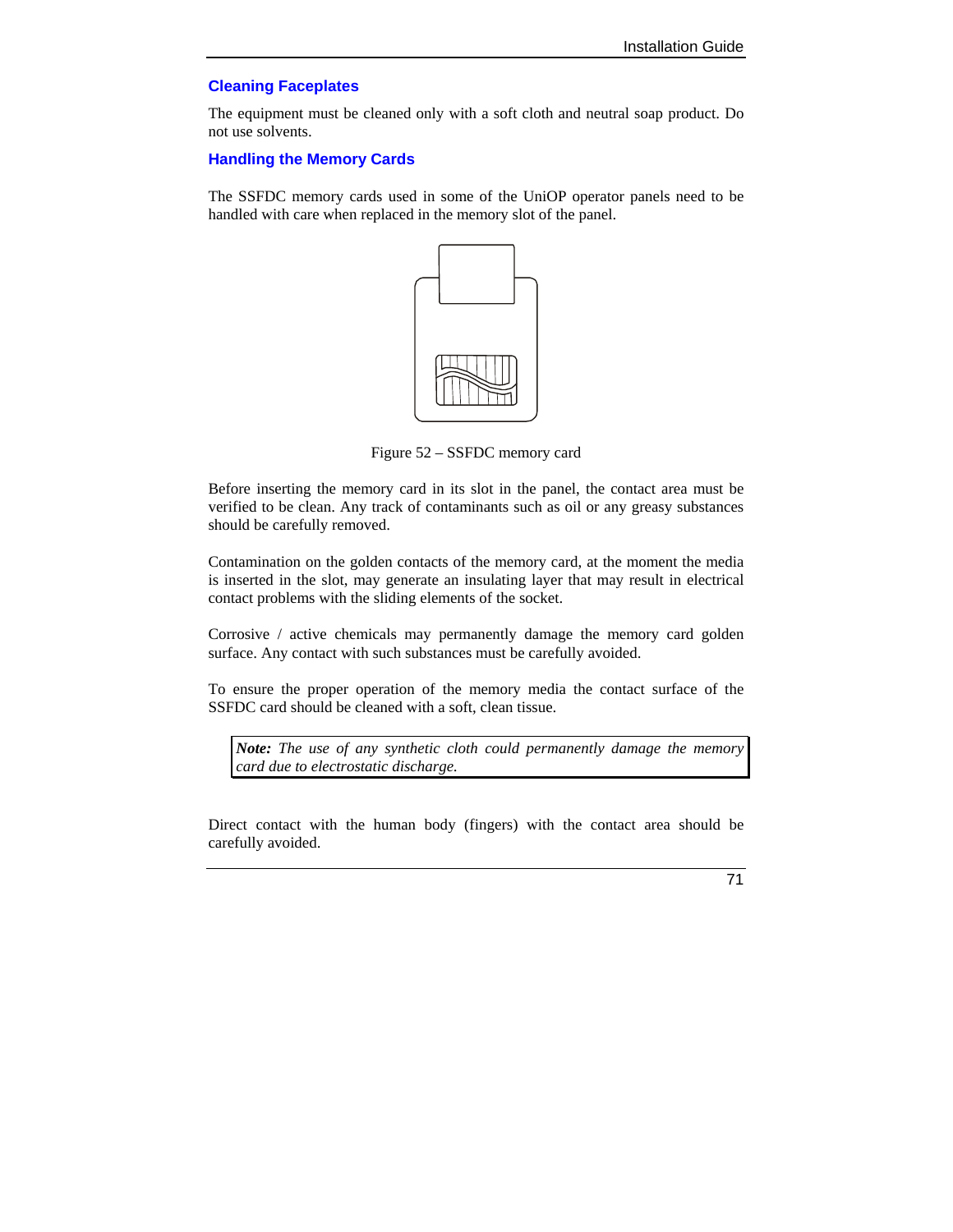In case the memory card needs to be removed from the slot and carried around, it has to be kept in a special antistatic protective case.

#### **Getting Started**

UniOP panels must be programmed with the programming package Designer. To program a panel you will have to connect the panel to a personal computer running Designer software package; the panel must be in Configuration mode to be programmed. Use the cable CA2/CA114 to connect the panel to a personal computer.

The software package Designer is a Windows<sup>TM</sup> application and must be properly  $\frac{1}{2}$  installed. The Windows<sup>TM</sup> environment is not included in the software package Designer and must already be installed on the personal computer.

The software package can use either the communication ports COM1 or COM2 on the personal computer. Check that the Designer program is correctly configured to comunicate with the communication port to which the cable attached.

The communication parameters between the panel and the personal computer are: speed: 9600 (models PC/Printer Port support also speeds of

19200 and 38400 baud ) parity: none stop bit: 1

The Designer software defaults to the correct parameters.

The version of the Designer being used must be compatible with the firmware version of the panel to be programmed. Call for more information on compatibility between firmware and programming software.

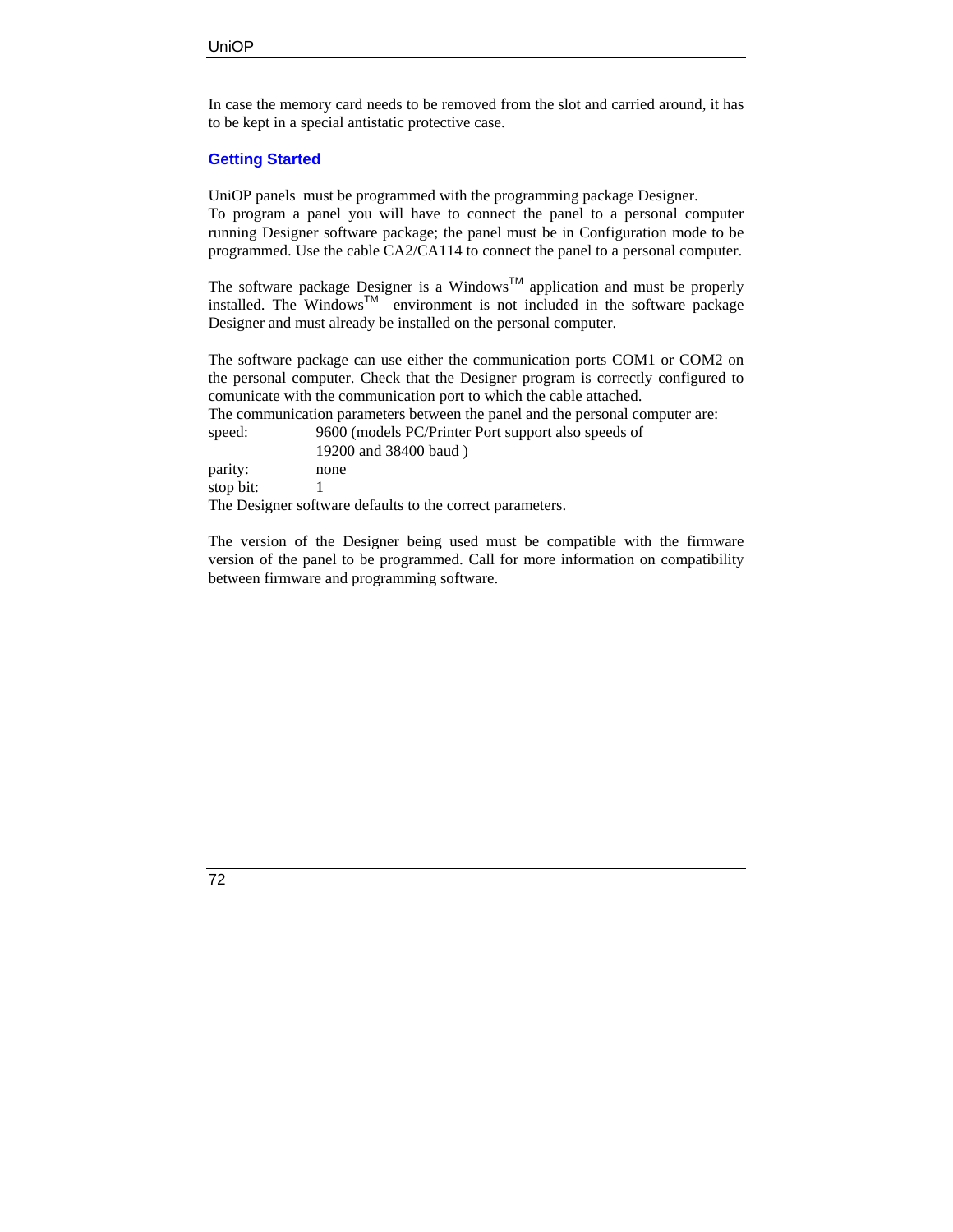#### **Command Summary**

The chapter describes the keyboard commands recognized by UniOP panels. Commands are classified according to the operating modes of the unit.

*Note: The standard command assignment is described in this chapter. All the commands, except those defined for Configuration Mode, can be charged, deleted and/or extended using the Keyboard Macro Editor facility of the programming software.* 

Some models ado not have CLEAR key on the keyboard; the corresponding function cam be done pressing the keys  $\blacktriangleleft$  e  $\blacktriangleright$  at the same time.

Some models are designed to be attached to an external keyboard of type ET-F or AT-F; the commands describes in this chapter are generally referring to the use of an external keyboard

All the UniOP models, except the ECT-16, ELT-16, ERT-16 and ECT-VGA, have at least 4 arrow keys and the Enter key. Panels with touch screen will show system defined touch keys on the screen whenever it is required (Figure 53).



Figure 53 - Default touch keys for the panels with touchscreen

Some of the keys described in this chapter may not be available in each UniOP model. The functions associated to them may, however, be implemented using the Keyboard Macro Editor or using an alternative predefined key.

Models without numeric keypad and without touch screen allow numeric data entry using arrow keys and/or using the Keyboard Macro Editor.

Touch screen panels will show automatically a numeric keypad whenever the data entry phase is activated.

*Note: the text '2 s' associated to a key means that the key has to be held for two seconds to activate the associated function.* 

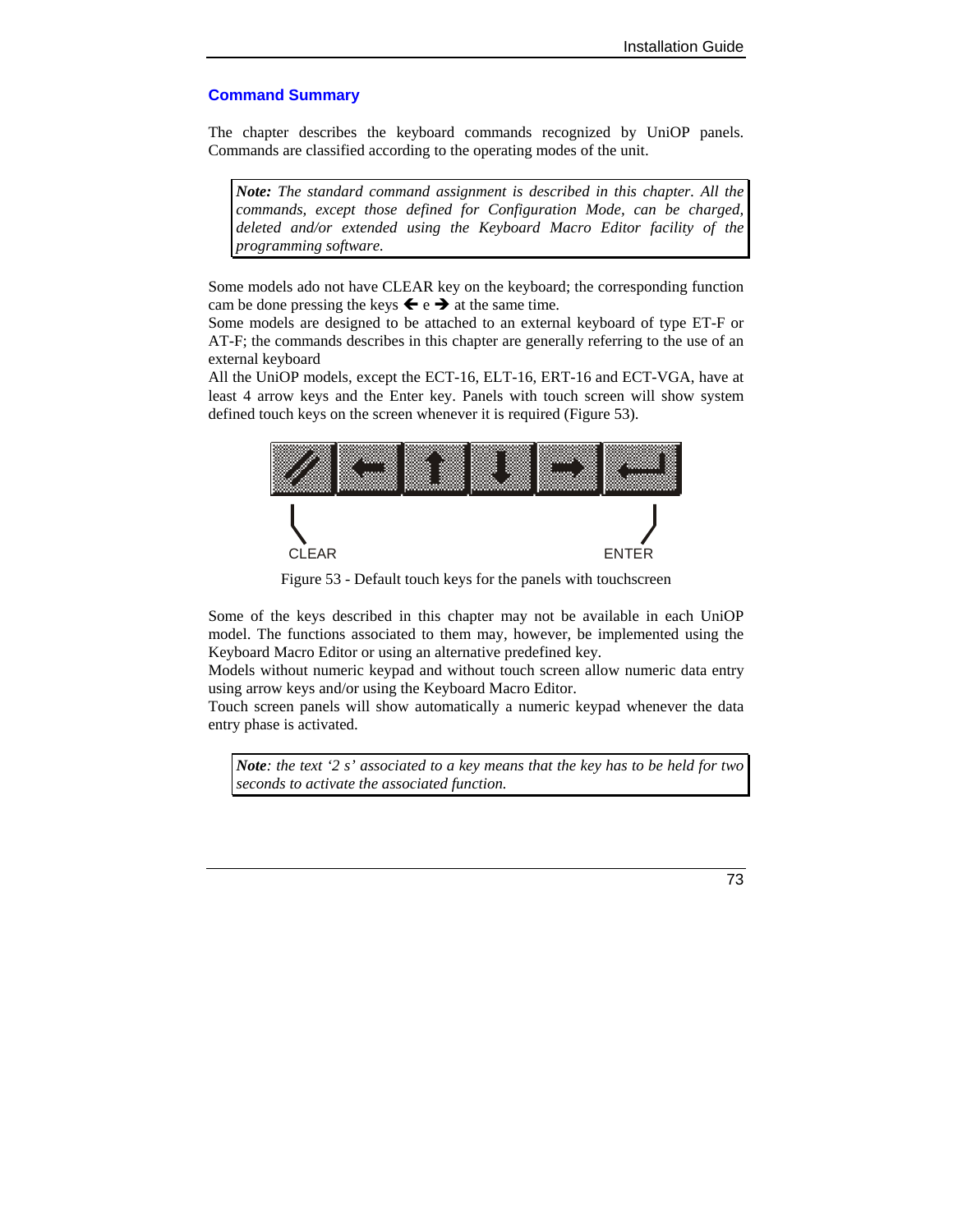# **Configuration Mode**

| ENTER     | shows the type and version of the communication driver stored in     |
|-----------|----------------------------------------------------------------------|
|           | the unit (if any)                                                    |
| ENTER 2 s | returns to Operation Mode if a valid communication driver and a      |
|           | valid project are stored in the unit (the key must be pressed for 2) |
|           | seconds)                                                             |
|           |                                                                      |

# **Operation Mode**

| ፓ<br>ት           | scroll page up               |
|------------------|------------------------------|
|                  | scroll page down             |
| $\leftarrow$     | previous page                |
| →                | next page                    |
| <b>ENTER 2 s</b> | recall the Command Menu      |
| 0/INS            | enter Data Entry Mode        |
| Ins              | enter Data Entry Mode        |
| 9/PRN            | print page/cancel print      |
| Prt Scr          | print page/cancel print      |
| ENABLE 2 s       | recall Direct Access Mode    |
| $6/$ U=II. (2)   | recall Password Insert Mode  |
|                  | recall Date/Time Insert Mode |

To recall the Configuration Mode in the models ECT-16 , ELT-16 , ERT-16 and ECT-VGA touch the screen in an area where no touch cells have been defined and hold for 2 seconds.

### **Command Menu**

| $\updownarrow$       | select up           |
|----------------------|---------------------|
|                      | select down         |
| $\leftarrow$         | select left         |
| →                    | select right        |
| <b>ENTER</b>         | activate selection  |
| CLEAR <sup>(1)</sup> | return to Page Mode |

# **System Menu**

| $\updownarrow$                      | select up                                |
|-------------------------------------|------------------------------------------|
|                                     | select down                              |
| $\leftarrow$                        | activate selection                       |
| →                                   | activate selection                       |
| <b>ENTER</b>                        | return to Page Mode when EXT is selected |
| $CLEAR$ <sup><math>(1)</math></sup> | return to Page Mode                      |

74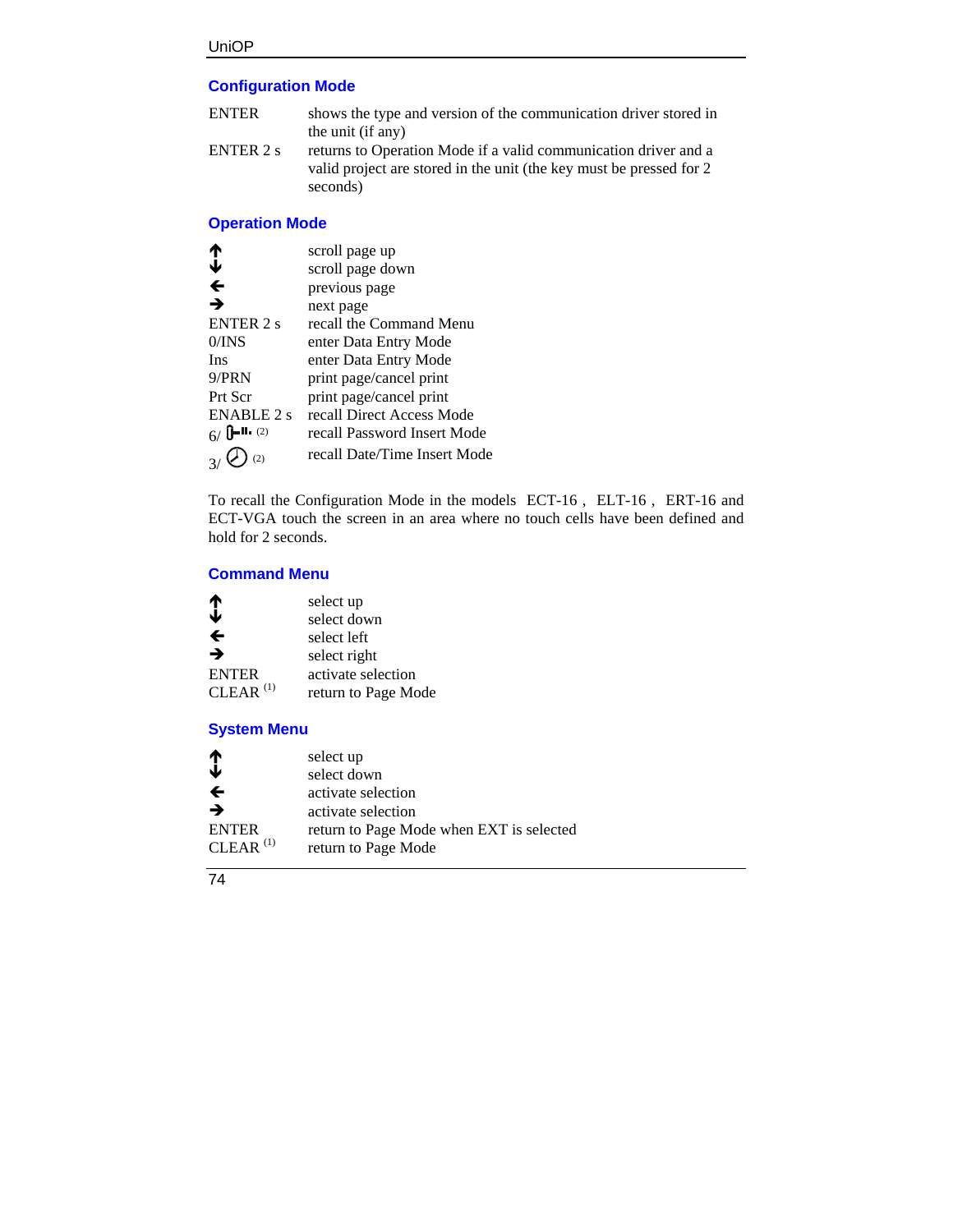# **Data Entry Mode**

When in Data Entry Mode the meaning of the keys changes depending on wheter a field has been selected for Data Entry or not. A field is selscted when The Data Entry procedure has been started on that field. If not field has already been selected for Data Entry, the key assignment is shown in the table below.

| $\updownarrow$                      | move to field in previous row                                                        |
|-------------------------------------|--------------------------------------------------------------------------------------|
|                                     | move to field in next row                                                            |
| $\leftarrow$                        | previous field                                                                       |
| $\rightarrow$                       | next field                                                                           |
| Ins                                 | next field                                                                           |
| $0\div 9$ . $+/-$                   | select field a numeric field for Data Entry and enter numeric value                  |
| <b>ENTER</b>                        | select a field for Data Entry                                                        |
| $CLEAR$ <sup><math>(1)</math></sup> | cancel entry and return to Page Mode                                                 |
|                                     | After a field has been selected for Data Entry, the keys are interpreted as follows. |

| $\updownarrow$       | increment digit / scroll up ASCII / select message up     |
|----------------------|-----------------------------------------------------------|
|                      | increment digit / scroll down ASCII / select message down |
| $\leftarrow$         | move cursor left in ASCII field                           |
| $\rightarrow$        | move cursor right in ASCII field                          |
| $0\div 9$ . $+/-$    | numeric entry                                             |
| <b>ENTER</b>         | confirm entry and return to Page Mode                     |
| CLEAR <sup>(1)</sup> | cancel entry and return to Page Mode                      |

## **Alarm Mode**

| $\updownarrow$       | previous alarm in the list       |
|----------------------|----------------------------------|
|                      | next alarm in the list           |
| <b>ENTER 2 s</b>     | acknowledge current alarm        |
| CLEAR <sup>(1)</sup> | return to page Mode              |
| 9/PRN                | alarm list printout/cancel print |
| Prt Alm              | alarm list printout/cancel print |
| Prt Scr              | alarm list printout/cancel print |

### **Event Mode**

| $\updownarrow$       | scroll up                        |
|----------------------|----------------------------------|
|                      | scroll down                      |
| CLEAR <sup>(1)</sup> | return to page Mode              |
| 9/PRN                | event list printout/cancel print |
| Prt Alm              | event list printout/cancel print |
| Prt Scr              | event list printout/cancel print |
|                      |                                  |

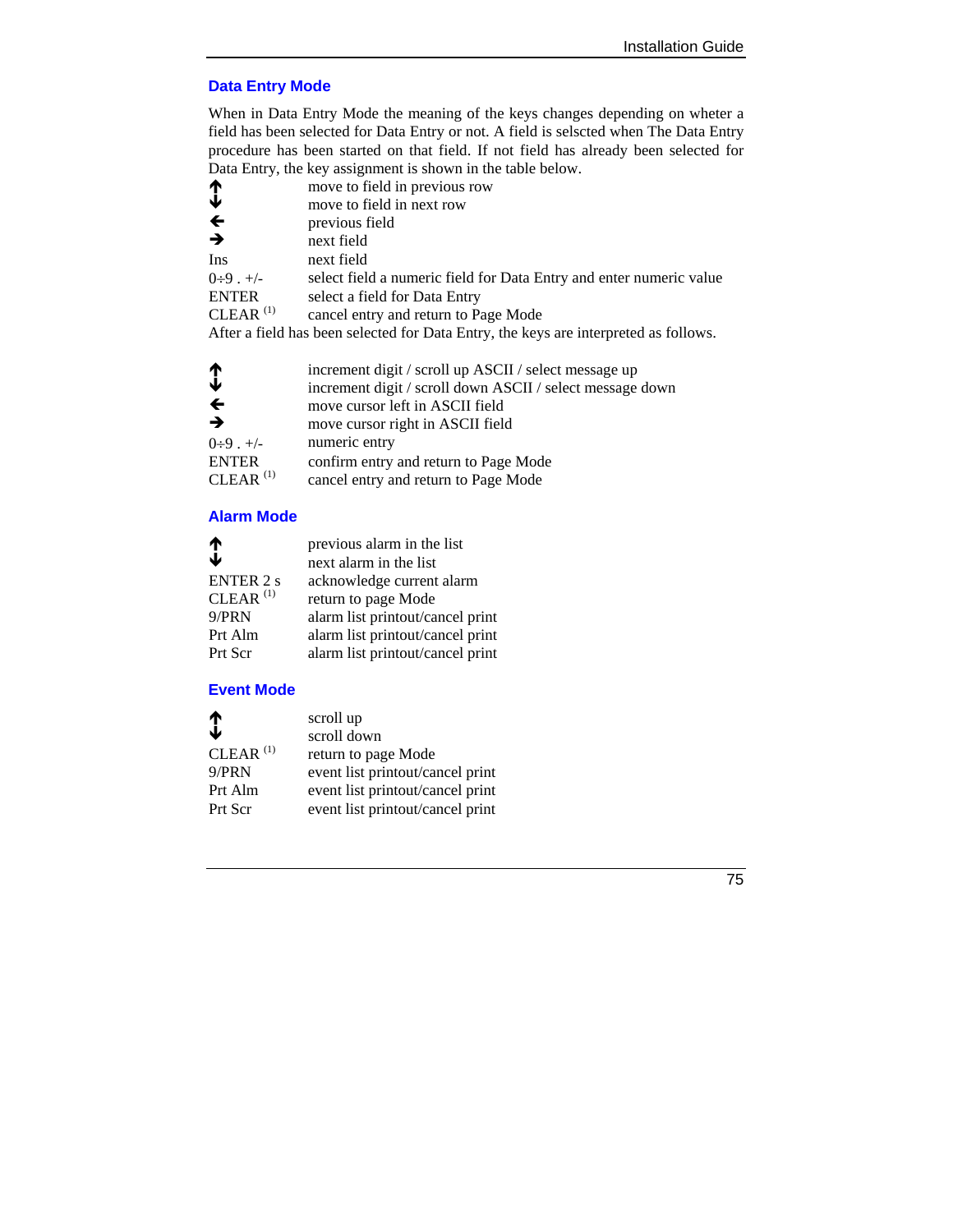# **Password Entry Mode**

| $\updownarrow$       | increment digit                          |
|----------------------|------------------------------------------|
|                      | decrement digit                          |
| ←                    | next digit                               |
| 0, 9                 | numeric password entry                   |
| <b>ENTER</b>         | confirm password and return to Page Mode |
| CLEAR <sup>(1)</sup> | cancel entry and return to Page Mode     |
| <b>ESC</b>           | end entry and return to Page Mode        |

### **Time and Date Set Mode**

| $\updownarrow$                      | increment field value |
|-------------------------------------|-----------------------|
|                                     | decrement field value |
| <b>ENTER</b>                        | field select          |
| $CLEAR$ <sup><math>(1)</math></sup> | return to Page Mode   |

# **Direct Page Selection Mode**

| $\leftarrow$                        | decrement page                        |
|-------------------------------------|---------------------------------------|
| →                                   | increment page                        |
| $0 \div 9$                          | page number entry                     |
| <b>ENTER</b>                        | confirm entry and go to selected page |
| $CLEAR$ <sup><math>(1)</math></sup> | cancel entry and return to Page Mode  |

### **Direct Acces Mode**

| $\leftarrow$         | decrement offset                                    |
|----------------------|-----------------------------------------------------|
| $\rightarrow$        | increment offset                                    |
| $0+9$                | numeric offset entry                                |
| <b>ENTER</b>         | select next, confirm offset entry                   |
| CLEAR <sup>(1)</sup> | cancel numeric offset entry end return to Page Mode |
| T                    | select timers                                       |
| Ζ                    | select counters                                     |
| E                    | select digital inputs                               |
| A                    | select digital outputs                              |
| M                    | select flags/merkers                                |
| <b>ENABLE</b>        | return to Page Mode                                 |
|                      |                                                     |

### Notes:

- (1) it is equivalent to the key ESC/  $\Box$ , when available
- (2) available only in the models BKDx-16, CP10G-04, CP12G-04, MKDG-06, MKDG-07, MKDx-25 and MKDC-VGA.